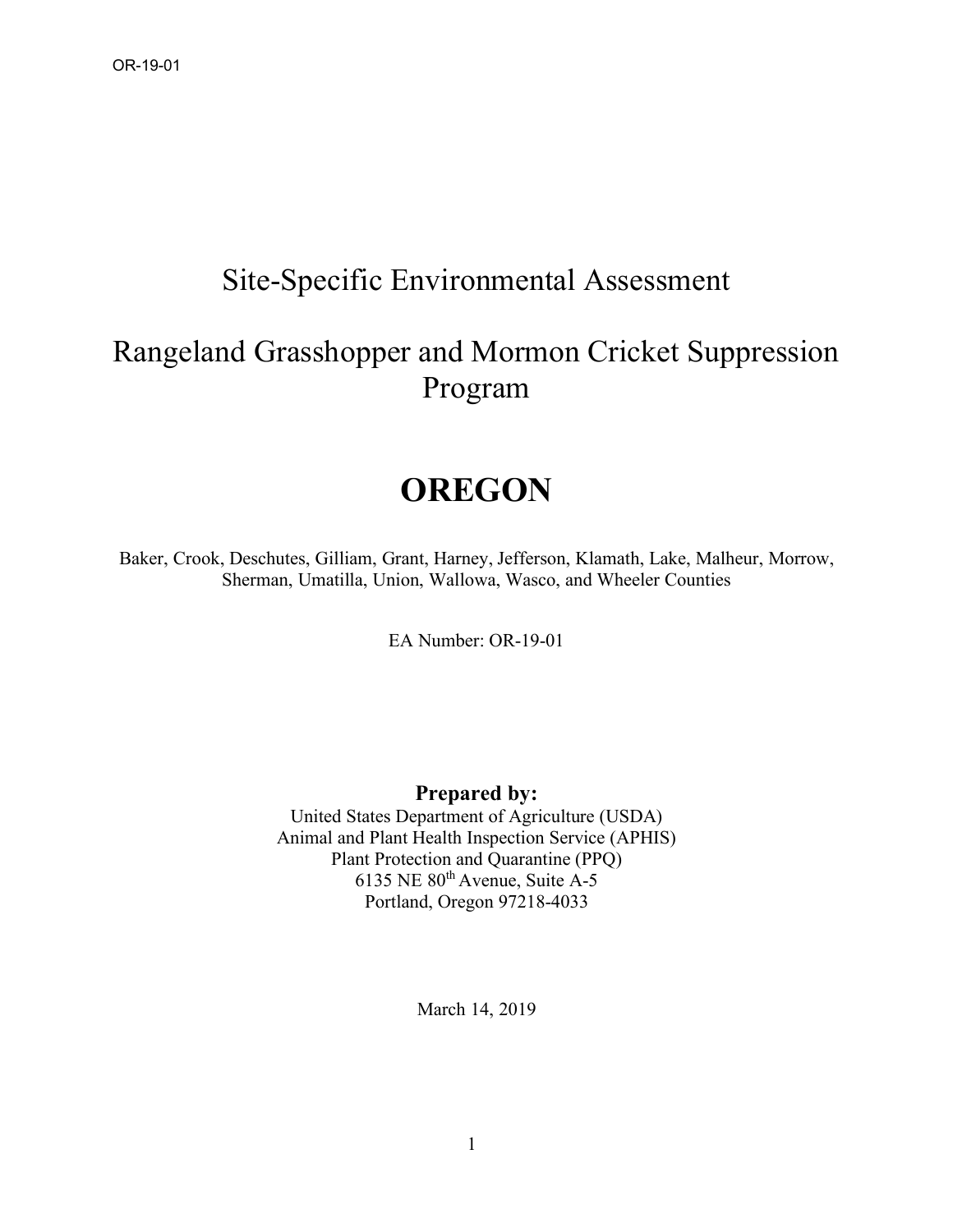#### **Table of Contents**

## Table of Contents

| I.              |                                                                                       |  |
|-----------------|---------------------------------------------------------------------------------------|--|
| A.              |                                                                                       |  |
| <b>B.</b>       |                                                                                       |  |
| $\mathcal{C}$ . |                                                                                       |  |
| D.              |                                                                                       |  |
| $\prod$ .       |                                                                                       |  |
| A.              |                                                                                       |  |
| <b>B.</b>       | Insecticide Applications at Conventional Rates/ Complete Area Coverage Alternative .9 |  |
| $\mathcal{C}$ . |                                                                                       |  |
|                 | 1.                                                                                    |  |
|                 | 2.                                                                                    |  |
|                 | 3.                                                                                    |  |
|                 | 4.                                                                                    |  |
|                 | 5.                                                                                    |  |
| III.            |                                                                                       |  |
| A.              |                                                                                       |  |
| B.              |                                                                                       |  |
|                 | 1.                                                                                    |  |
|                 | 2.                                                                                    |  |
|                 | 3.                                                                                    |  |
|                 | $\overline{4}$ .                                                                      |  |
| IV.             |                                                                                       |  |
| A.              |                                                                                       |  |
|                 | 1.                                                                                    |  |
|                 | Insecticide Applications at Conventional Rates and Complete Area Coverage<br>2.       |  |
|                 |                                                                                       |  |
|                 | 3.                                                                                    |  |
| <b>B.</b>       |                                                                                       |  |
|                 | 1.                                                                                    |  |
|                 | 2.                                                                                    |  |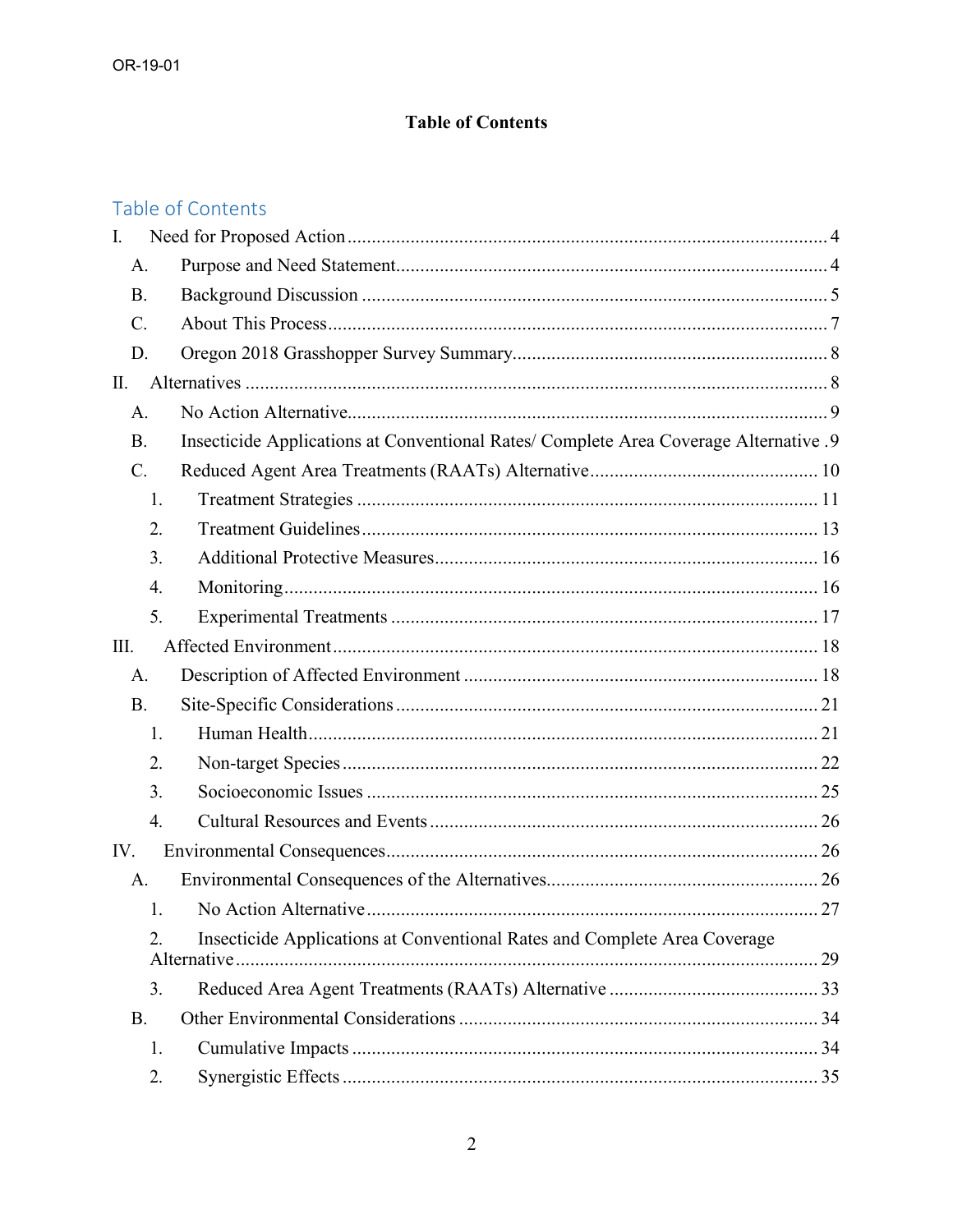|     | 3.             | Executive Order No. 12898, Federal Actions to Address Environmental Justice in    |  |
|-----|----------------|-----------------------------------------------------------------------------------|--|
|     | 4.             | Executive Order No. 13045, Protection of Children from Environmental Health Risks |  |
|     | 5.<br>Birds 37 | Executive Order 13186, Responsibilities of Federal Agencies to Protect Migratory  |  |
|     | 6.             |                                                                                   |  |
|     | 7.             |                                                                                   |  |
| V.  |                |                                                                                   |  |
| VI. |                |                                                                                   |  |

## **Appendices**

**Appendix 1:** Maps of Affected Environment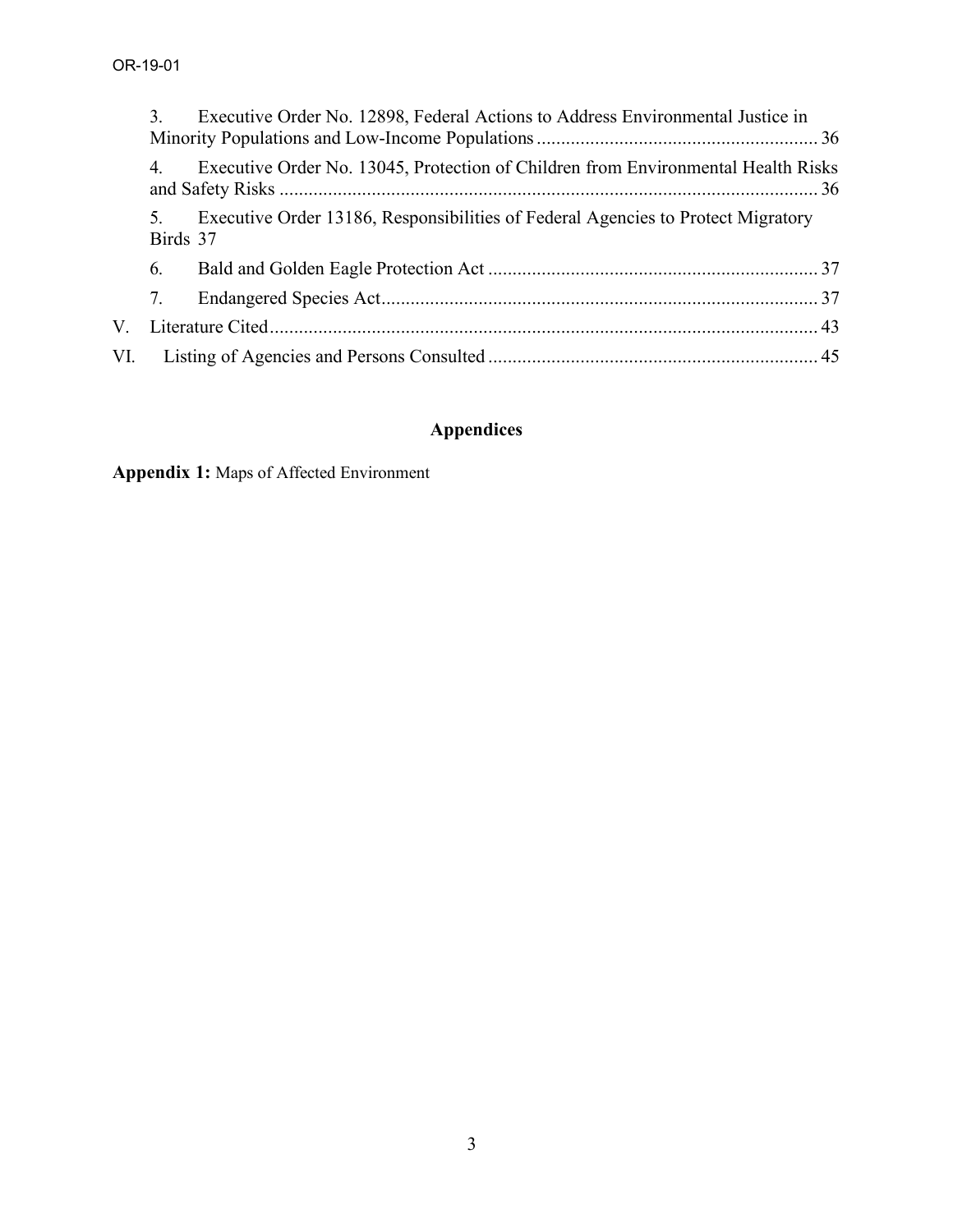## **Site-Specific Environmental Assessment Rangeland Grasshopper and Mormon Cricket Suppression Program**

## **OREGON (OR-19-01)**

## **I. Need for Proposed Action**

## *A. Purpose and Need Statement*

Grasshoppers and/or Mormon crickets (hereafter referred to collectively as grasshoppers) have the potential for sudden and explosive population increases. Outbreaks are usually preceded by several years of gradual increases in grasshopper numbers, followed by a year in which conditions favor grasshopper development. Outbreaks are difficult to predict because they depend greatly on climatic variables such as temperature and moisture conditions at the time of hatching and early nymphal development. The intensity of grasshopper outbreaks depends largely on the rate of population increase in previous years and conditions that favor their development in the current year.

To assist in predicting where potential grasshopper outbreaks may occur, the Animal and Plant Health Inspection Service (APHIS) and Oregon Department of Agriculture (ODA) conduct annual surveys of grasshopper populations in Oregon. Adult grasshopper surveys conducted by the APHIS and ODA during the summer of the previous year reveal areas where numbers of grasshoppers may be at economically damaging levels in the current year.

A request for APHIS assistance in suppressing a grasshopper outbreak is voluntary. In response to requests from Federal land managers or Oregon Department of Agriculture, APHIS would determine if an outbreak has reached an economically or environmentally critical level. If so, an appropriate treatment strategy would be developed, taking into account additional site specific information.

Populations of grasshoppers that trigger the need for a suppression program are considered on a case-bycase basis. There is no specific infestation level that triggers APHIS' participation. Participation here is based on the potential damage grasshoppers cause, and the benefits of treatments. When grasshopper numbers become extreme, their feeding on available vegetation can lead to denuded areas, thus eliminating seed production and increasing soil erosion. Forage and habitat for some wildlife species and livestock will also be reduced. Rare plants may be adversely impacted by severe grasshopper feeding. Benefits of controlling grasshopper outbreaks may include increasing the forage available for wildlife and livestock, reduced soil erosion, protecting wildlife habitat, and preventing grasshoppers from becoming migratory and causing further damage to adjacent crops or rangeland. Some populations that may not cause substantial damage to native rangeland may require treatment due to the secondary suppression benefits resulting from the high value of adjacent crops, and the protection of rangeland revegetation programs.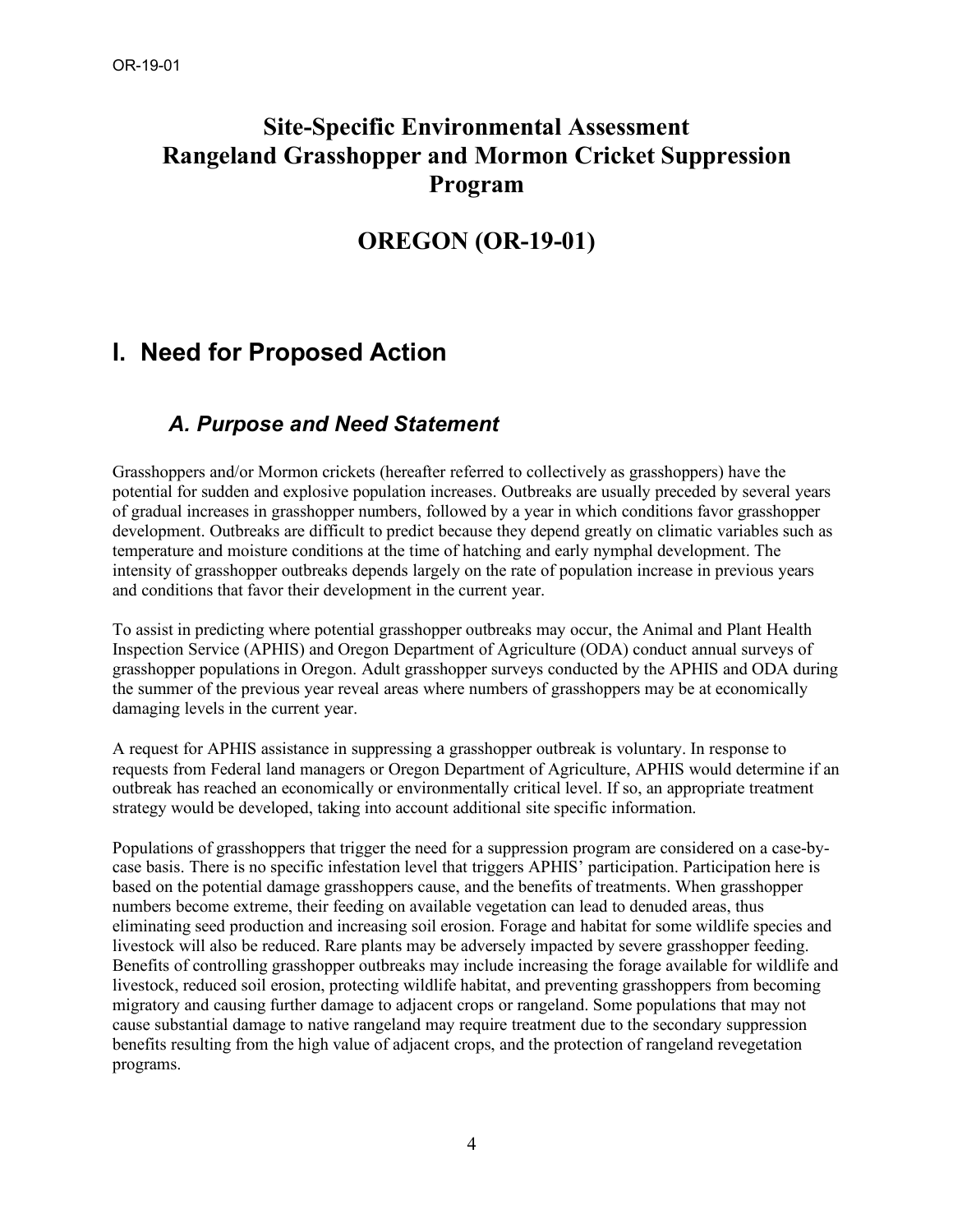The goal of the proposed suppression program analyzed in this EA is to reduce grasshopper populations to an acceptable level in order to protect rangeland ecosystems and/or cropland adjacent to rangeland.

This environmental assessment (EA) analyzes potential environmental consequences of the proposed action and its alternatives. This EA applies to proposed suppression programs that could take place from May 1 to July 31 in the Oregon counties of Baker, Crook, Deschutes, Gilliam, Grant, Harney, Jefferson, Klamath, Lake, Malheur, Morrow, Sherman, Umatilla, Union, Wallowa, Wasco, and Wheeler (see Appendix 1, Map 1). A decision on which treatment strategy to use, if any, will be made by APHIS based on the analysis presented in this EA, the results of public involvement, and consultation with other state and federal agencies. Three alternates are analyzed here. One alternative is the 'no action' alternative. The other two alternatives are chemical control alternatives. If an outbreak suppression request is made and APHIS determines that assistance in suppressing a grasshopper outbreak is necessary, selection of one of the three alternatives will be made by APHIS for suppression programs in eastern Oregon.

This EA is prepared in accordance with the requirements under the National Environmental Policy Act of 1969 (NEPA) (42 United States Code (U.S.C.)§ 4321 *et. seq.*) and the NEPA procedural requirements promulgated by the Council on Environmental Quality, United States Department of Agriculture (USDA), and APHIS.

## *B. Background Discussion*

In rangeland ecosystems in the Western United States, grasshoppers are a natural component of the biota. Different species of grasshoppers forage on different preferred grasses, forbs and shrubs. They perform beneficial functions by recycling nutrients and serving as food for other animal species. They are native to Western rangelands and they have evolved to occupy various niches in the ecosystem. Even though these ecosystems have been impacted by various forms of human activity and invasion by foreign plant and animal species, grasshoppers are usually beneficial with respect to human values.

Additionally, integrated pest management (IPM) systems can help hold grasshopper populations below economically damaging levels. Management tools such as mechanical control, biological control, cultural control, and/or selective use of chemicals can be implemented by farmers, ranchers and land managers to delay or avert economic grasshopper outbreaks. However, grasshopper populations can build up to levels of economic infestation despite even the best land management and other efforts to prevent outbreaks. At such a time, a rapid and effective response may be requested and needed to reduce the destruction of rangeland vegetation. In some cases, a response is also needed to prevent grasshopper migration to cropland adjacent to rangeland.

APHIS conducts surveys for grasshopper populations on rangeland in the Western United States, provides technical assistance on grasshopper management to land owners/managers, and cooperatively suppresses grasshoppers when direct intervention is requested by a Federal land management agency or a State agriculture department (on behalf of a State agency, a local government, or a private group or individual) and deemed necessary. The need for rapid and effective suppression of grasshoppers when an outbreak occurs limits the options available to APHIS. The application of an insecticide within all or part of the outbreak area is the response available to APHIS to rapidly suppress or reduce (but not eradicate) grasshopper populations and effectively protect rangeland.

In June 2002, APHIS completed an Environmental Impact Statement document "Rangeland Grasshopper and Mormon Cricket Suppression Program, Final Environmental Impact Statement, June 21, 2002" (2002 FEIS) concerning suppression of grasshopper populations in 17 Western States. The 2002 FEIS describes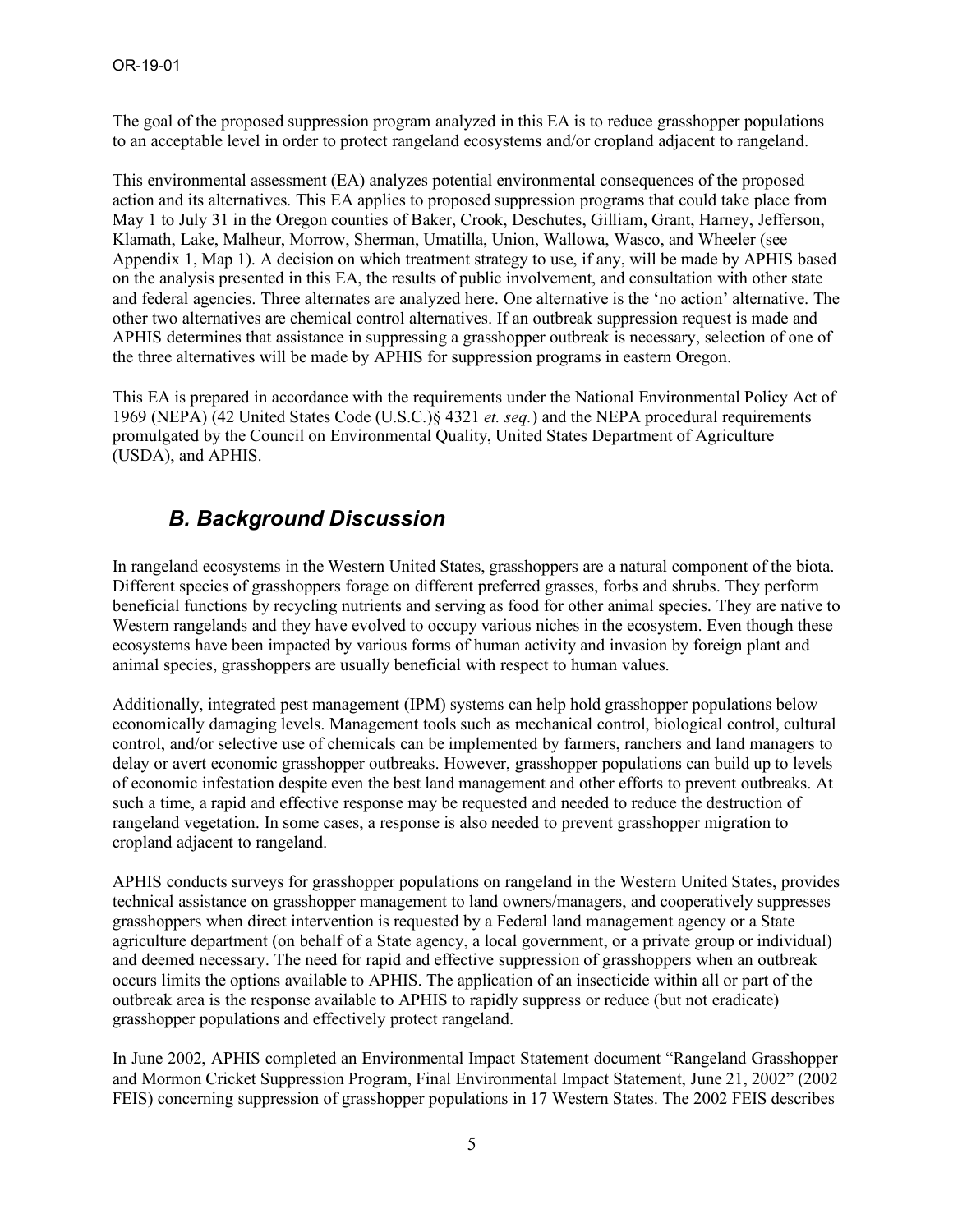the actions available to APHIS to reduce the destruction caused by grasshopper populations in the states of Arizona, California, Colorado, Idaho, Kansas, Montana, Nebraska, Nevada, New Mexico, North Dakota, Oklahoma, Oregon, South Dakota, Texas, Utah, Washington and Wyoming.

APHIS' authority for cooperation in this suppression program is based on Section 417 of the Plant Protection Act of 2000 (7 U.S.C. § 7717). In general this statute directs APHIS to control actual or potential economic grasshopper and Mormon cricket outbreaks on Federal, State, or private lands. **APHIS' participation is subject to available funds, and at the request of a State or Federal land manager.** For the discussions in this EA, it is understood that no control measures will be undertaken by APHIS without both of these conditions being met.

In April 2014, APHIS and the Forest Service (FS) signed a Memorandum of Understanding (MOU) detailing cooperative efforts between the two agencies on suppression of grasshoppers and Mormon crickets on National Forest System Lands (Document #14-8100-0573-MU, April 22, 2014). This MOU clarifies that APHIS will prepare, and issue to the public, site-specific environmental documents that evaluate potential impacts associated with proposed measures to suppress economically damaging grasshopper populations. The MOU also states that these documents will be prepared under the APHIS NEPA implementing procedures with cooperation and input from the FS.

The MOU further states that the responsible FS official will request in writing the inclusion of appropriate lands in the APHIS grasshopper suppression project when treatment on National Forest System Lands is necessary. FS will provide information on location of T&E species, sensitive sites, and other resource issues. The FS must also approve a Pesticide Use Proposal for APHIS to treat outbreaks. A Pesticide Use Proposal is the tracking mechanism by which pesticide use on federally managed land is reported to the Environmental Protection Agency (EPA). EPA's role is to track use under the Federal Insecticide Fungicide and Rodenticide Act as amended (Public Law (P.L.) 92-516). Responsibility for administering the act is vested in the EPA. According to the provisions of the MOU, APHIS can begin treatments after APHIS issues an appropriate decision document and FS approves the Pesticide Use Proposal.

In October 2015, APHIS and Bureau of Land Management (BLM) signed a MOU detailing cooperative efforts between the two agencies on suppression of grasshoppers and Mormon crickets on BLM managed lands, APHIS PPQ (Document #15-8100-0870-MU). This MOU clarifies that APHIS will prepare, and issue to the public, site-specific environmental documents that evaluate potential impacts associated with proposed measures to suppress damaging grasshopper and Mormon cricket populations. The MOU also states that these documents will be prepared under the APHIS NEPA implementing procedures with cooperation and input from the BLM.

The MOU further states that the responsible BLM official will request, in writing, the inclusion of appropriate lands in the APHIS suppression project when treatment on BLM managed land is necessary. BLM will provide information on location of T&E species, sensitive sites, and other resource issues. The BLM must also prepare a Pesticide Use Proposal for APHIS to treat infestations. According to the provisions of the MOU, APHIS can begin treatments after APHIS issues an appropriate decision document and BLM approves the Pesticide Use Proposal.

In September 2016, APHIS and Bureau of Indian Affairs (BIA) signed a MOU detailing cooperative efforts between the two agencies on suppression of grasshoppers and Mormon crickets on BIA managed lands. This MOU clarifies that APHIS will prepare and issue to the public site-specific environmental documents that evaluate potential impacts associated with proposed measures to suppress damaging grasshopper and Mormon cricket populations. The MOU also states that these documents will be prepared under the APHIS NEPA implementing procedures with cooperation and input from the BIA.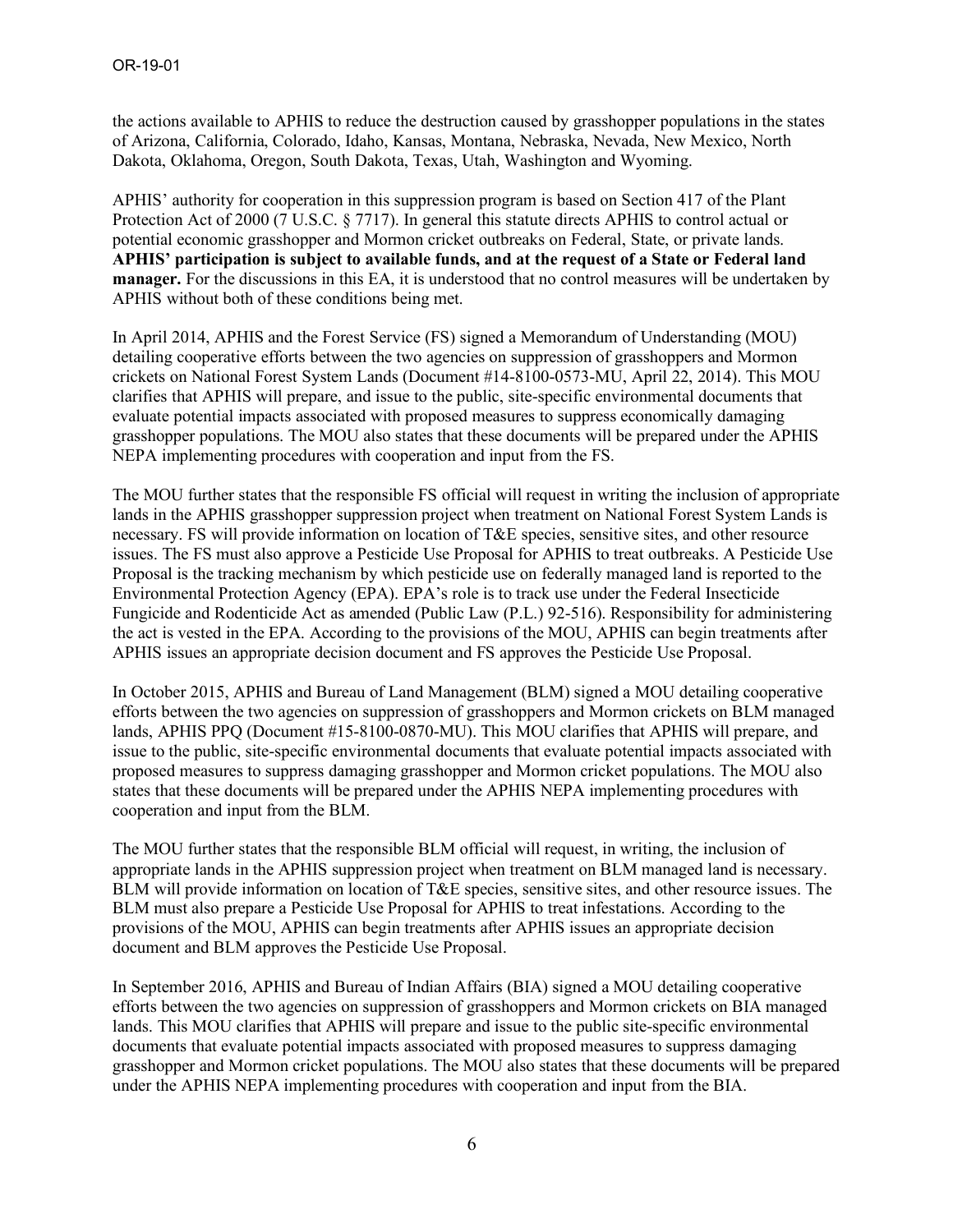The MOU further states that the responsible BIA and tribal officials will request, in writing, the inclusion of appropriate lands in the APHIS suppression project when treatment on BIA managed land isnecessary. BIA will consult with affected tribes to include in any requests information on the location and dates of all tribal ceremonies and/or cultural events that will be in or near the proposed treatment area(s). In addition, requests should include information on the location of any T&E species, the location and nature of any sensitive or "not to be treated" sites, and legal boundary information. The BIA will provide written concurrence with APHIS' suppression plan and identified mitigation measures. According to the provisions of the MOU, APHIS can begin treatments after APHIS issues an appropriate decision document and BIA concurs.

These MOUs are generally valid for five years. In the final year APHIS will begin negotiation with the respective land managing agency to review or revise these MOUs. Until a new MOU is signed program activities will be guided by the previous MOU.

## *C. About This Process*

The EA process for grasshopper management is complicated by the fact that there is very little time between requests for treatment and the need for APHIS to take action with respect to those requests. Late summer and fall surveys help to determine general areas, among the millions of acres that potentially could be affected, where grasshopper infestations may occur the following spring. There is considerable uncertainty, however, in the forecasts, so that framing specific proposals for analysis under NEPA is generally not possible. At the same time, the program strives to alert the public in a timely manner to its more concrete treatment plans and avoid or minimize harm to the environment in implementing those plans. Requests for assistance can come at any time. However, treatments will occur when grasshoppers can be effectively controlled, from shortly after they hatch until the majority has become adults. The exact timing of these events varies based on climate and elevation. In Oregon treatments may occur from mid-May through July.

Environmental review will be an on-going process as long as the APHIS Grasshopper and Mormon Cricket Suppression Program is funded by Congress. Therefore, comments are welcome at any time and will be addressed during the NEPA review process in the year received. Comments received in response to this program will be made available for public inspection at USDA APHIS PPQ 6135 NE 80th Avenue, Suite A-5, Portland, OR 97218, and will be released in their entirety if requested pursuant to the freedom of information act.

APHIS normally engages in a "conventional" environmental assessment process, consistent with regulations implementing NEPA, for almost all of its actions classified as normally requiring the preparation of environmental assessments (EA's). See 7 CFR § 372.5(b) for APHIS' NEPA Implementing Procedures. However, a conventional process does not accommodate the needs of the Grasshopper Management Program. This Program conducts ongoing surveillance activities to ensure detection of and swift response to grasshopper outbreaks. Surveillance activities may cover broad territories, sometimes an entire State, and usually take place where grasshopper outbreaks have occurred earlier or are reasonably anticipated to occur. If grasshopper outbreaks are identified, surveys are quickly performed in an effort to delimit the affected area. As soon as surveys firmly establish the boundaries of the affected area, action to deal with the pest threat usually has to be undertaken immediately. In these situations, there seldom is enough time to engage in a conventional EA process. Thus, a two-stage EA process has been designed to accommodate such situations.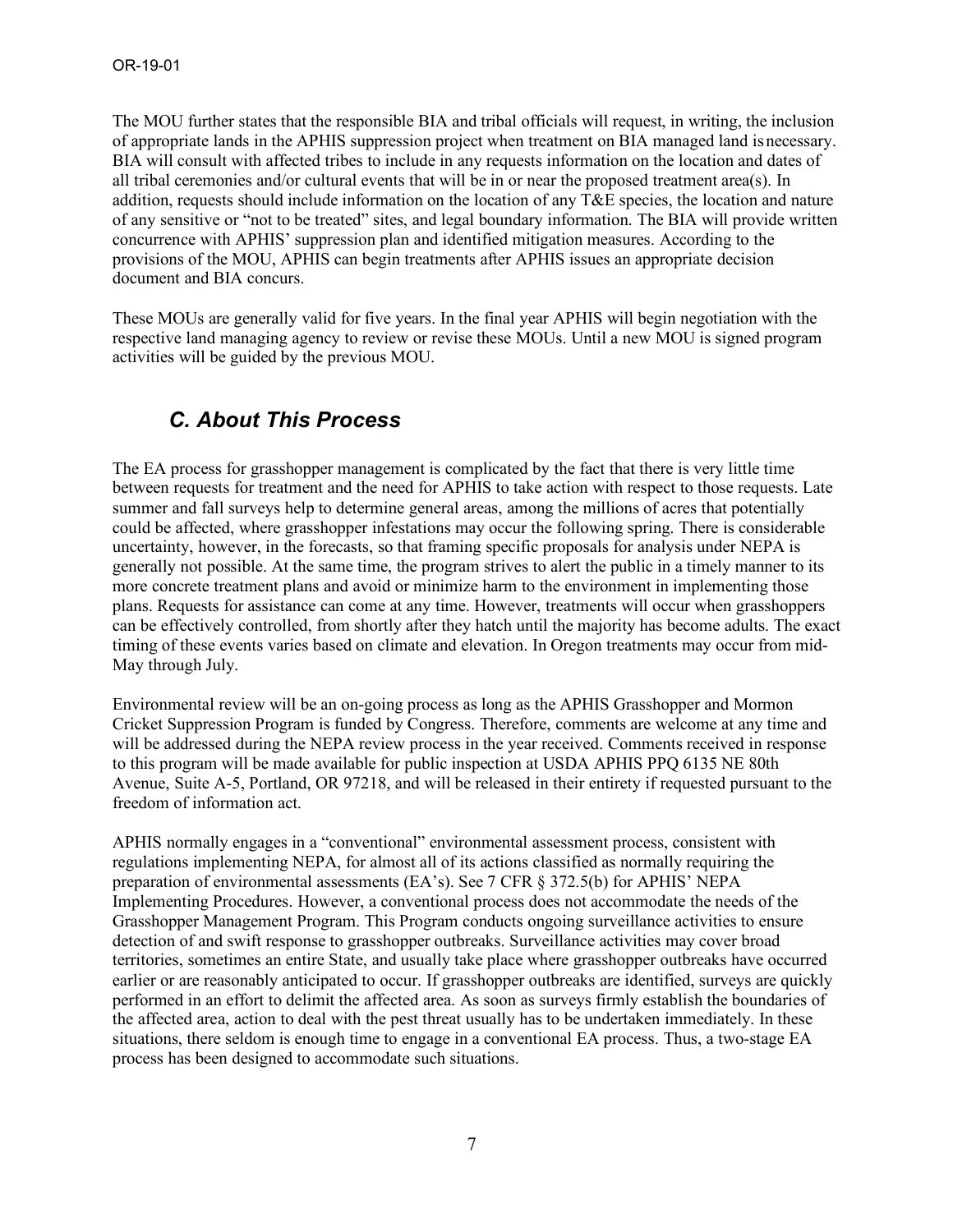The first stage takes place while surveillance activities covering broad territories are being conducted. In cooperation with State officials, potential environmental effects of standard program operations (all of which integrate environmental safeguards) on all aspects of environmental quality are considered. Options for dealing with critical issues-waste disposal, for example, are explored and developed. To the extent possible, other environmental review and consultation requirements, those mandated by Section 7 of the Endangered Species Act, for example, are satisfied. An environmental assessment (EA) documenting this examination is prepared. As appropriate, a finding of no significant impact (FONSI) is signed by the APHIS decision maker and, together with the underlying EA, made available to the public; a 30-day comment period normally is prescribed. The analysis carried out in this document is part of the first stage of the two-stage EA process.

Following detection of grasshopper outbreaks within the surveillance territory covered under the initial EA and signed FONSI, a second stage of the environmental assessment process is undertaken to reexamine potential program effects on the quality of the human environment. This examination, while conducted swiftly, is more focused because the affected area has been delimited through surveys to a very substantial degree. Still, given the need to take action immediately to deal with the grasshopper outbreak, there generally is insufficient time at this stage to involve the public as it might otherwise be in a more conventional environmental assessment process designed to address and consider potential impacts in the delimited area.

The second stage of the environmental assessment process in these situations is intended mainly to ensure that significant impacts in the delimited area will not be experienced; if a determination to this effect can be made, it is documented and made available to the public, which again would have an opportunity to comment. This supplemental determination would probably be only a page or two in length and would analyze the specific outbreak area. In addition, the determination would include responses to comments received on the EA and FONSI in stage 1. If, at this second stage, the decision maker cannot confirm the previous FONSI, then the "emergency circumstances" provisions of the NEPA implementing regulations could be invoked, as appropriate.

Where emergency circumstances make it necessary to take an action with significant environmental impact without observing the provisions of the Council on Environmental Quality's (CEQ) NEPA implementing regulations, APHIS should consult with CEQ about alternative arrangements to deal with actions necessary to control the immediate impacts of the emergency (40 CFR § 1506.11).

## *D. Oregon 2018 Grasshopper Survey Summary*

The 2018 Oregon grasshopper survey season showed continuing high numbers in grasshopper populations at several locations within the state. Requests for suppression of potentially economically damaging grasshopper outbreaks would most likely come from Harney, Klamath, Malheur, and/or Baker County in 2019.

## **II. Alternatives**

The USDA, APHIS, has prepared the 2002 FEIS to comply with the National Environmental Policy Act of 1969 (NEPA), as amended (42 U.S.C. § 4321et seq.), the Council on Environmental Quality (CEQ)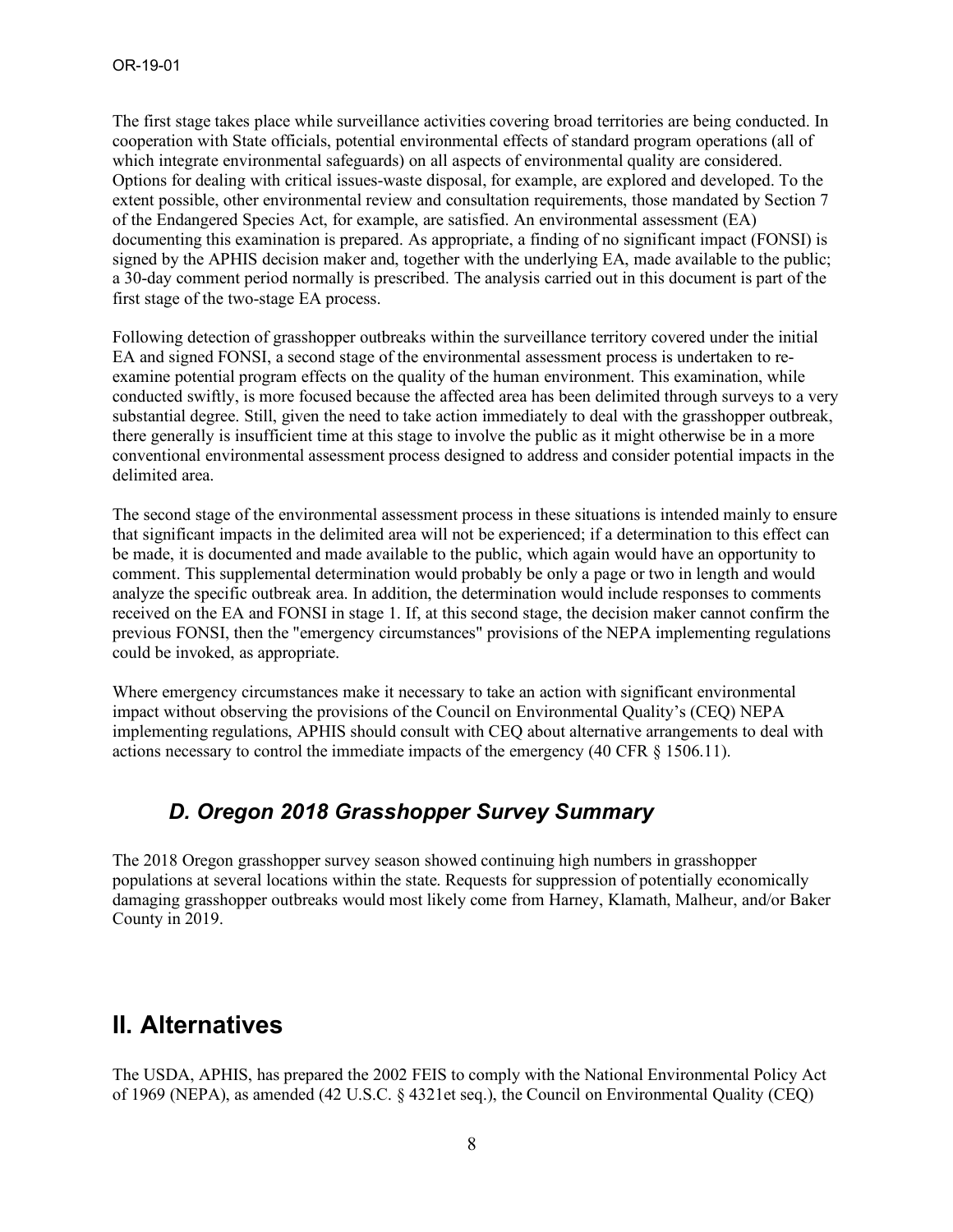Regulations for Implementing the Procedural Provisions of NEPA (40 Code of Federal Regulations (CFR) §§ 1500–1508), the USDA NEPA regulations (7 CFR Part 1b), and the APHIS NEPA regulations (7 CFR Part 372). This 2002 FEIS analyzed the potential for impacts on the human environment from APHIS' use of any of three insecticides analyzed in this EIS to protect rangeland from economically damaging grasshopper infestations.

The alternatives presented in the 2002 FEIS and considered for the proposed action in this EA are: (A) no action; (B) insecticide applications at conventional rates and complete area coverage, and (C) reduced agent area treatments (RAATS). Each of these alternatives, their control methods, and their potential impacts were described and analyzed in detail in the 2002 FEIS. Copies of the complete 2002 FEIS document are available for review at Animal and Plant Health Inspection Service, Plant Protection and Quarantine, 6135 NE 80<sup>th</sup> Avenue, Suite A-5, Portland, Oregon 97218-4033, (503) 326-2814. It is also available at the APHIS web site (www.aphis.usda.gov).

All insecticides used by APHIS for grasshopper suppression are used in accordance with all applicable product label instructions and restrictions. Labels for actual products used in suppression programs will vary, depending on supply issues.

All insecticide treatments conducted by APHIS would be implemented in accordance with the most recent *APHIS Rangeland Grasshopper and Mormon Cricket Suppression Program Treatment Guidelines*  (Treatment Guidelines). These Treatment Guidelines were developed by APHIS to provide established safety guidelines which will be employed in the 17 Western states where grasshopper suppression programs may occur.

## *A. No Action Alternative*

Under the No Action Alternative, APHIS would not fund or participate in any program to suppress grasshopper infestations. Some Federal land management agencies, State agriculture departments, local governments, or private groups or individuals would likely conduct their own grasshopper treatments, but APHIS would not be involved with any suppression activities. APHIS may assist in making grasshopper management decisions by providing survey information and technical assistance to the land managers.

## *B. Insecticide Applications at Conventional Rates/ Complete Area Coverage Alternative*

Under this alternative (Conventional Rates Alternative), the application of insecticides, typically at the rates described in the Rangeland Grasshopper Cooperative Control Management Program, Final Environmental Impact Statement—1987 and the 2002 FEIS and covering all treatable sites within the infested area (total or blanket coverage), has historically been the most common approach used to reduce grasshopper populations.

The insecticides APHIS considers using in Oregon under this alternative are carbaryl and/or diflubenzuron. Carbaryl is an insecticide that has traditionally been used by APHIS. Diflubenzuron, an insect growth regulator, is also included in this alternative. Although diflubenzuron's mode of action is very different than the mode of action for carbaryl, the term "insecticide" used in this document refers to carbaryl and diflubenzuron.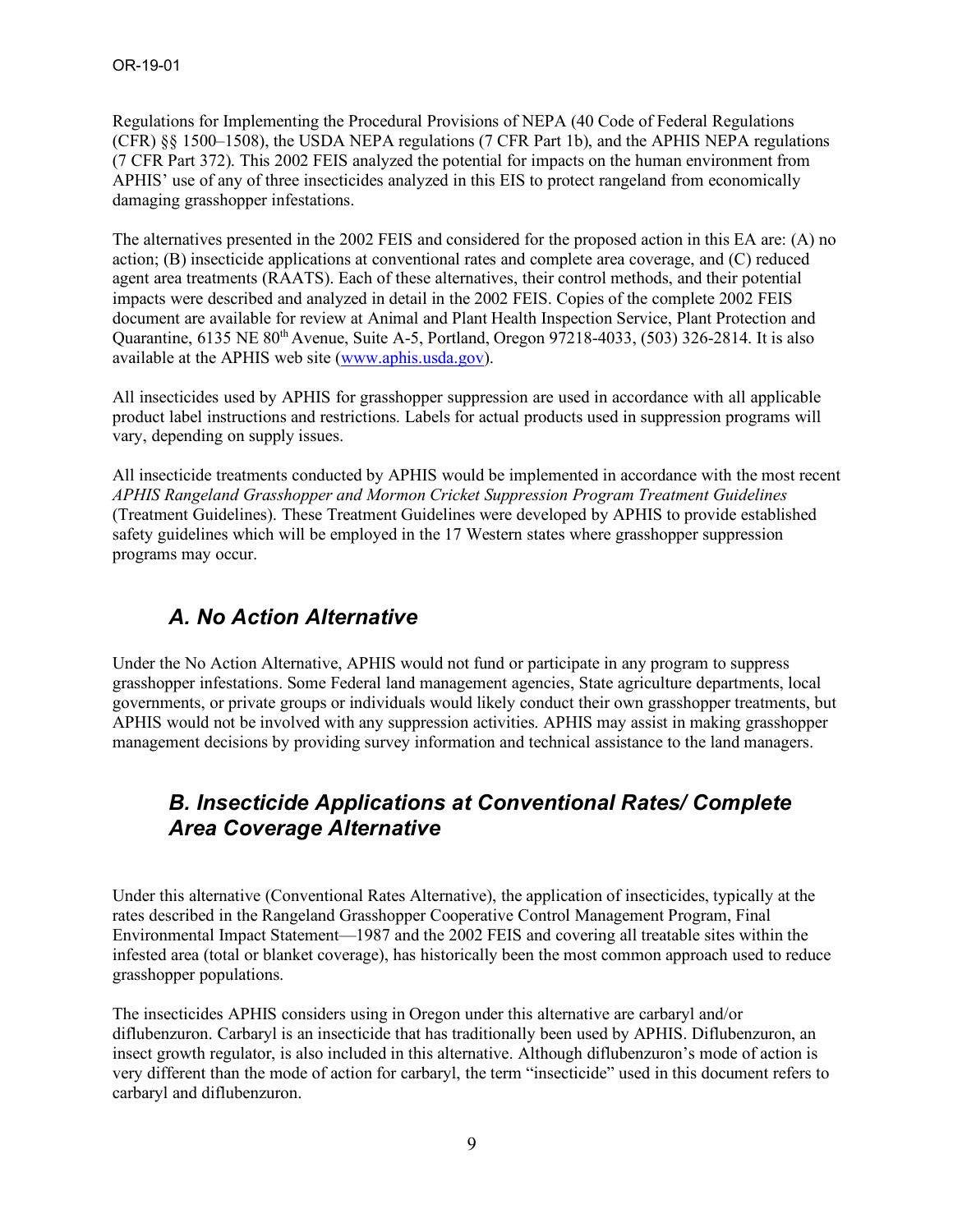Insecticide applications at conventional rates and complete area coverage has generally been the approach that APHIS has used for many years prior to the 2002 FEIS. See FEIS Appendix A for a summary of grasshopper programs applications (2002 FEIS pp. 101-116). Under the Conventional Rates Alternative, APHIS would cover all treatable sites within the infested area (total or blanket coverage) per label directions. The application rates under this alternative are as follows:

- 16.0 fluid ounces (0.50 pound active ingredient (lb a.i.)) of carbaryl spray per acre,
- $\bullet$  10.0 pounds (0.50 lb a.i.) of 5% carbaryl bait per acre, or
- $\bullet$  1.0 fluid ounce (0.016 lb a.i.) of diflubenzuron per acre

In accordance with EPA regulations, these insecticides may be applied at lower rates than those listed above. Additionally, coverage may be reduced to less than the full area coverage, resulting in lesser effects to non-target organisms.

The potential generalized environmental effects of the application of carbaryl and diflubenzuron, under this alternative are discussed in detail in the 2002 FEIS (Environmental Consequences of Alternative 2: Insecticide Applications at Conventional Rates and Complete Area Coverage, pp. 38-48). A description of anticipated site-specific impacts from this alternative may be found in Part IV of this document.

Treatment Strategies, Treatment Guidelines, Additional Protective Measures, and Monitoring are also incorporated into this alternative. These additional elements of the grasshopper suppression program are described in greater detail under the Reduced Agent Area Treatments Alternative.

## *C. Reduced Agent Area Treatments (RAATs) Alternative*

RAATs, is a grasshopper suppression method in which the rate of insecticide is reduced from conventional levels, and treated swaths are alternated with swaths that are not treated. The RAATs strategy relies on the effects of an insecticide to suppress grasshoppers within treated swaths while conserving grasshopper predators and parasites in swaths not treated. Carbaryl and/or diflubenzuron would be considered under this alternative at the following application rates:

- 8.0 fluid ounces (0.25 lb a.i.) of carbaryl spray per acre,
- 10.0 pounds  $(0.20 \text{ lb a. i.})$  of 2% carbaryl bait per acre, or
- $\bullet$  0.75 fluid ounce (0.012 lb a.i.) of diflubenzuron per acre

The amount of area not treated (the untreated swath) under the RAATs approach is not standardized. In the past, the area infested with grasshoppers that remains untreated has ranged from 20 to 67 percent. The 2002 FEIS analyzed the reduced pesticide application rates associated with the RAATs approach but assumed pesticide coverage on 100 percent of the area as a worst-case assumption. This assumption was made because there is no way to predict how much area would actually be left untreated as a result of the specific action requiring this EA. Rather than suppress grasshopper populations to the greatest extent possible, the goal of this alternative is to suppress grasshopper populations to a desired level.

The amount of area not receiving pesticide may vary based on factors such as choice of chemical, site characteristics, grasshopper life stage, grasshopper density, and value of the resource being protected.

The potential environmental effects of the application of carbaryl and diflubenzuron under this alternative are discussed in detail in the 2002 FEIS (Environmental Consequences of Alternative 3: Reduced Agent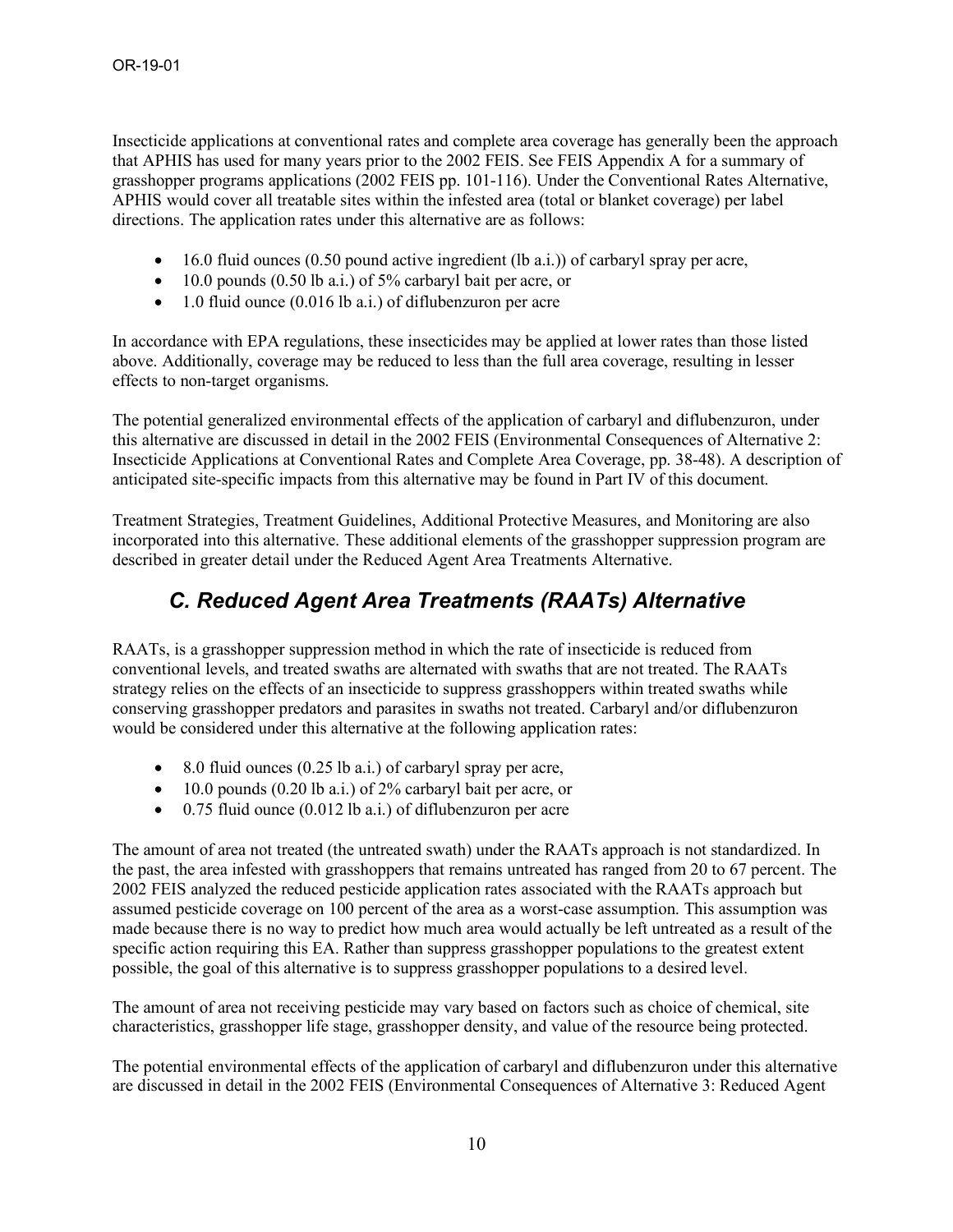Area Treatments (RAATs), pp. 49–57). A description of anticipated site-specific impacts from this proposed treatment may be found in Part IV of this document.

Treatment Strategies, Treatment Guidelines, Additional Protective Measures, and Monitoring are also incorporated into this alternative. These additional elements of the grasshopper suppression program are described in greater detail below.

### **1. Treatment Strategies**

The insecticides available to APHIS are diflubenzuron, carbaryl (spray and bait), and malathion. APHIS will not be considering the use of malathion in Oregon under this EA. The decision on which insecticide to use, if any, depends on a variety of factors specific to a given site and situation. Each of these insecticides has characteristics that dictate its desirability for a treatment. Detailed information on the insecticides used by APHIS for grasshopper control is found in the 2002 FEIS pp 30-36. Information on surfactants or additives to sprays is found in the 2002 FEIS pp 36-37.

Diflubenzuron is a chitin inhibitor, and only kills grasshoppers or other insects when they are in their immature stages. It will not kill adult grasshoppers. It cannot be used late in the season because the grasshoppers are no longer molting, and thus not susceptible. In Oregon, the efficacy of diflubenzuron is notably decreased by the first week of July because of grasshopper maturity**.** This material would not normally be used after the third week of June, for most species of grasshoppers in Oregon. Insects usually die seven to ten days after treatment. Diflubenzuron is reported to have a residual activity against grasshoppers lasting up to 28 days. Diflubenzuron is less harmful to other insects, including pollinators, than the other chemicals, and is essentially harmless to vertebrates. Diflubenzuron must be applied as a spray mixed with water and crop or vegetable oil. It is normally applied by air for grasshoppers on rangeland, but can also be applied by ground. It is the least costly option per acre treated. The formulation of diflubenzuron approved for use by APHIS is Dimilin 2L ®.

Carbaryl bait acts faster than diflubenzuron. It kills adult and immature grasshoppers and other insects that feed on the bait. It has a broader spectrum of insecticidal activity than diflubenzuron, but the bait must be ingested to be lethal. Therefore it is preferred over carbaryl sprays, in areas where foraging bees are a concern. It is the most costly option. It can be used effectively any time during the grasshopper season. It can be applied by air or ground. Carbaryl bait is applied in greater mass than any of the other treatments (up to 10 lbs. dry material per acre) and creates a greater logistical problem because of the amount of material which must be stored, transported and applied. Carbaryl bait can be applied by air in some situations when and where liquid insecticides cannot. Although no aerial applications of any insecticide can be conducted when wind speeds exceed 10 mph, carbaryl bait can be applied when air temperatures are too high to permit effective applications of sprays. Additionally, when terrain is too rough to maintain flying at the low altitude consistent with effective spray application, bait can be applied by flying at a safe altitude over the ground. Thus, the window of opportunity to apply bait is greater than for sprays. The carbaryl bait formulations approved for use by APHIS include products which impregnate carbaryl into wheat bran, rolled whole wheat, and pellets manufactured from grape and apple pumice.

Carbaryl spray is a broad spectrum contact insecticide that is more effective in cool weather than hot weather. It kills adult and immature grasshoppers and other insects. It has a knock-down effect intermediate between diflubenzuron (delayed) and malathion (immediate) sprays, and it has a residual activity of up to 14 days. It is normally applied by air for grasshoppers on rangeland, but can also be applied by ground. It is intermediate in cost. It carries higher risk for non-target species than diflubenzuron or carbaryl bait. Because of the residual toxicity to bees, it is not likely to be a treatment of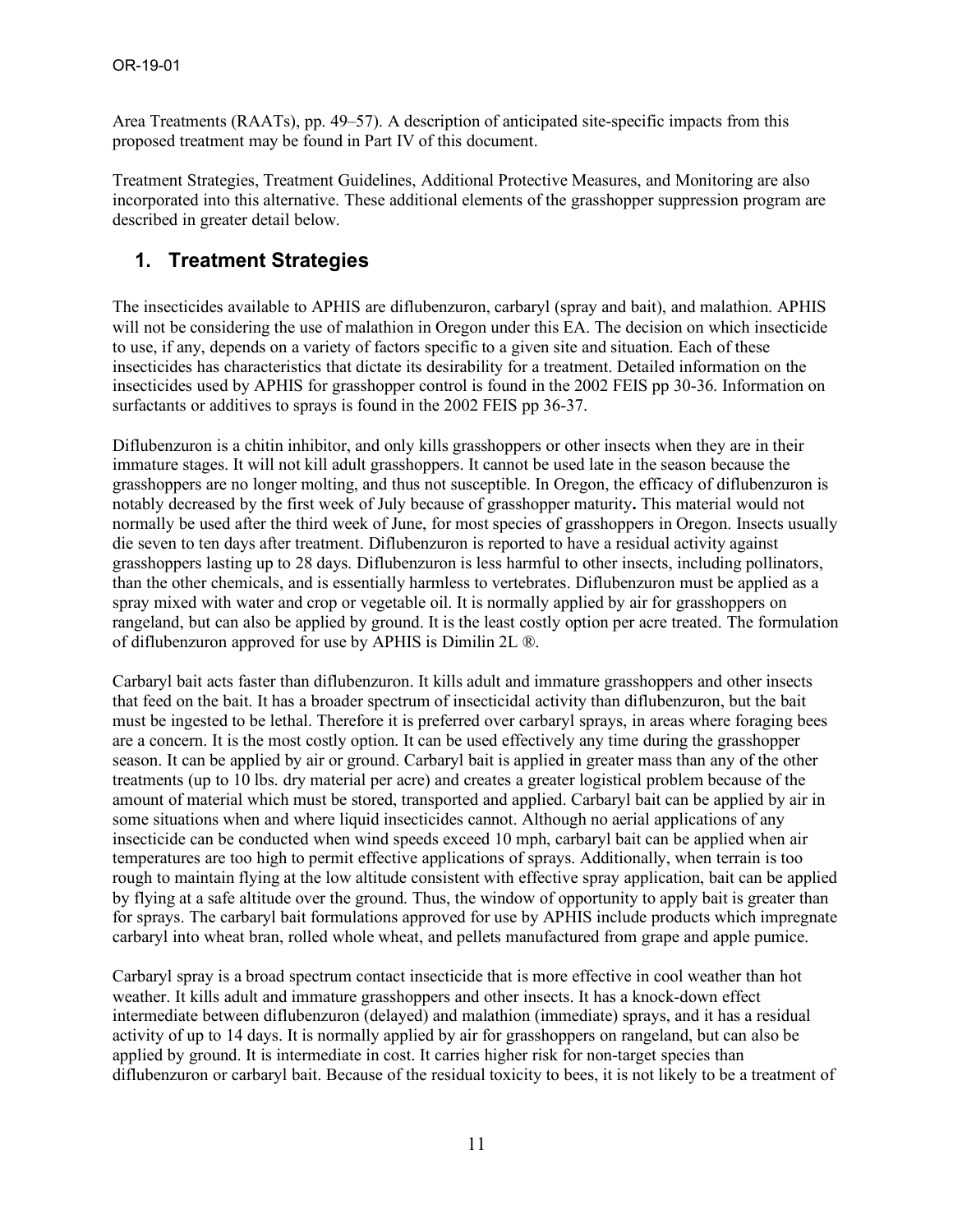choice in areas where foraging bees are a concern. The carbaryl formulation approved for use by APHIS is Sevin XLR Plus which uses water as the carrier.

Requests for grasshopper suppression programs may come from Federal land managers or Oregon Department of Agriculture, at any time. Complaints and requests for suppression from public land managers, private landowners and other persons who are threatened by grasshopper outbreaks normally come when the outbreak is in progress. When a request for suppression is received, APHIS then determines the need for suppression measures.

The first level of assessment is the overall grasshopper population density. This is determined through field survey and is expressed in grasshoppers per square yard. In addition to the density of grasshoppers, an assessment of the species composition and life stage will be made. Species without strong migratory habits are less of a concern to nearby croplands than those with strong migratory characteristics. Examples of grasshoppers with strong migratory habits include Mormon crickets (*Anabrus* spp*.*), *Melanoplus sanguinipes,* and *Camnula pellucida.* Examples of grasshoppers which are not highly migratory include the short-winged form of *Oedaleonotus enigma*, and *Hesperotettix viridis.* Grasshopper populations which are not likely to threaten crops or cause significant damage to rangeland would not be treated.

Next, APHIS will determine, through consultation with US Fish and Wildlife Service (FWS) and Federal land managers what protective measures, if any, will be necessary to protect sensitive species and/or sites. Sensitive species and/or sites could include threatened & endangered, candidate, and species of concern (threatened  $&$  endangered, candidate, and species of concern will be collectively referred to as  $T&E$ species), critical habitats, organic crops, special sites, or other areas needing protection from program chemicals. The implementation of buffers may have an adverse impact on the efficacy of a potential program. APHIS may decide not to undertake a program if it is determined that protective measures will prevent effectively reducing grasshopper numbers to a desired level.

Following a decision to conduct a treatment, the pesticide would be chosen according to site specific conditions. This involves many factors including type and density of vegetation, acceptance of bait by the grasshopper species involved, terrain, climatic conditions, proximity to pollinators, life stage of the grasshopper, importance of rapid reduction of grasshopper density, need for residual control, costs, and logistics.

| Grasshopper<br><b>Life Stage</b> | <b>Weather Conditions</b> | <b>Pesticide</b>        |
|----------------------------------|---------------------------|-------------------------|
| <b>Nymphs</b>                    | Cool and wet              | Diflubenzuron, Carbaryl |
| <b>Nymphs</b>                    | Hot and dry               | Diflubenzuron           |
| Adults                           | Cool and wet              | Carbaryl                |
| Adults                           | Hot and dry               | Carbaryl                |

Because of their different modes of action, and suitability under different climatic conditions, the two pesticides can be sorted as follows:

The insecticides would be applied in swaths which have a width determined for each treatment device (aircraft, truck-mounted spreader, or ATV-mounted spreader) and insecticide. For instance, an Ayres Turbine Thrush aircraft can deliver a 100 foot swath with spray, and an ATV-mounted bait spreader can deliver a 15 foot swath with bait.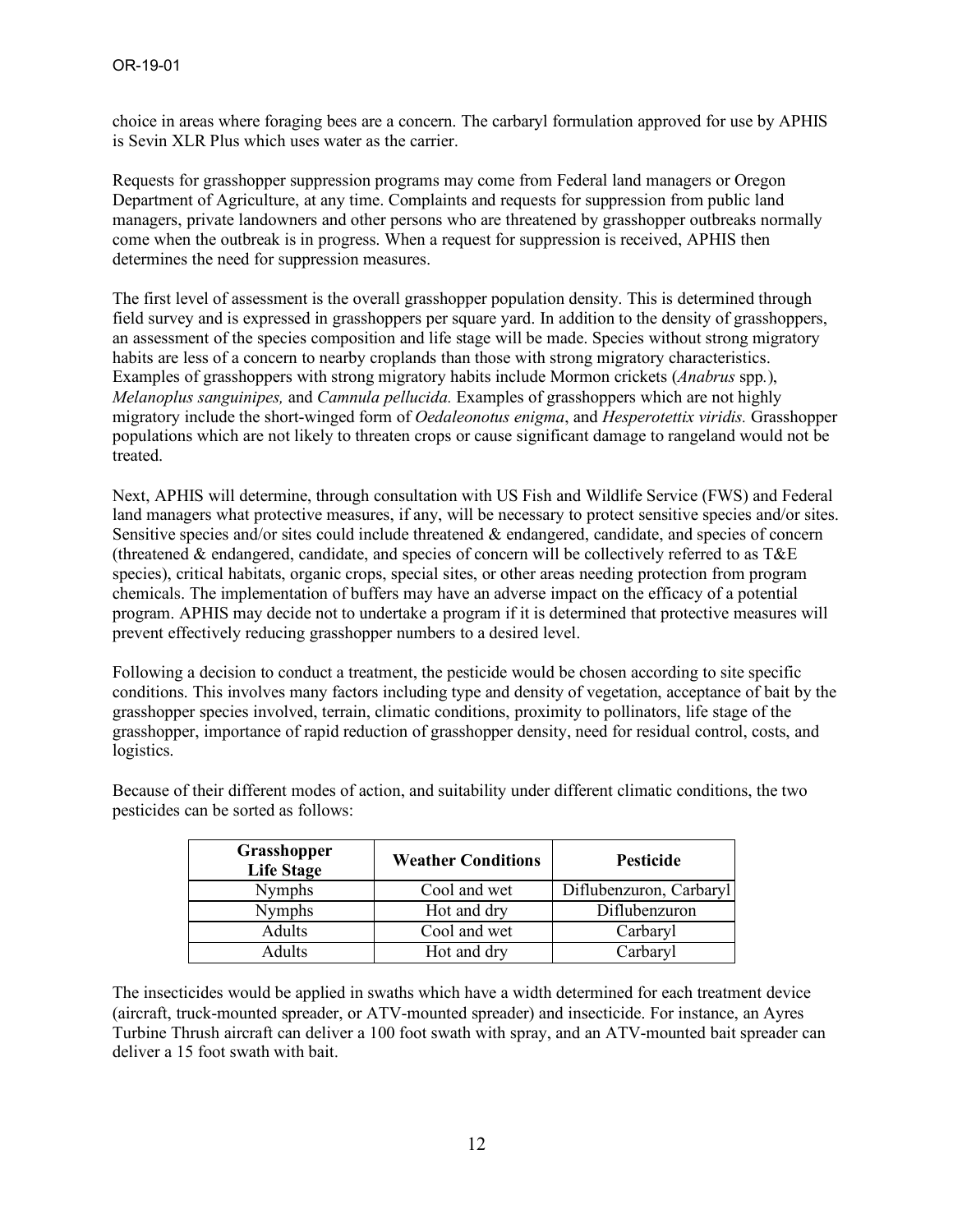Insecticide Applications at Conventional Rates and Complete Area Coverage Alternative utilizes the approach of spacing the centerline of adjacent swaths one swath-width apart. RAATS utilizes variable spacing of the swaths. The distance between treated swaths may be varied by the program manager based on factors such as vegetation density, grasshopper population pressure and value of the resource being protected. For carbaryl and diflubenzuron, which have longer residual activity, the percent of the area left untreated can be greater (swaths can be up to 100 feet) than other insecticides. In some situations, such as when grasshopper densities are extreme, late instars are present, or vegetation is dense it may be determined to reduce the size of the untreated swaths to increase effectiveness.

### **2. Treatment Guidelines**

The objectives of the APHIS Rangeland Grasshopper and Mormon Cricket Suppression Program are to 1) conduct surveys in 17 Western States; 2) provide technical assistance to land managers; and 3) when funds permit, suppress economically damaging grasshopper and Mormon cricket outbreaks on Federal, Tribal, State, and/or private rangeland. The Plant Protection Act of 2000 provides APHIS the authority to take these actions. (APHIS Rangeland Grasshopper and Mormon Cricket Suppression Program FY-2016 Treatment Guidelines Version 2/11/2016)

#### **General Guidelines for Grasshopper / Mormon Cricket Treatments**

1. All treatments must be in accordance with:

a. the Plant Protection Act of 2000;

b. applicable environmental laws and policies such as: the National Environmental Policy Act, the Endangered Species Act, the Federal Insecticide, Fungicide, and Rodenticide Act, and the Clean Water Act (including National Pollutant Discharge Elimination System requirements – if applicable);

- c. applicable state laws;
- d. APHIS Directives pertaining to the proposed action;
- e. Memoranda of Understanding with other Federal agencies.

2. Subject to the availability of funds, upon request of the administering agency or the agriculture department of an affected State, APHIS, to protect rangeland, shall immediately treat Federal, State,or private lands that are infested with grasshoppers or Mormon crickets at levels of economic infestation, unless APHIS determines that delaying treatment will not cause greater economic damage to adjacent owners of rangeland. In carrying out this section, APHIS shall work in conjunction with other Federal, State, Tribal, and private prevention, control, or suppression efforts to protect rangeland.

3. Prior to the treatment season, conduct meetings or provide guidance that allows for public participation in the decision making process. In addition, notify Federal, State and Tribal land managers and private landowners of the potential for grasshopper and Mormon cricket outbreaks on their lands. Request that the land manager / land owner advise APHIS of any sensitive sites that may exist in the proposed treatment areas.

4. Consultation with local Tribal representatives will take place prior to treatment programs tofully inform the Tribes of possible actions APHIS may take on Tribal lands.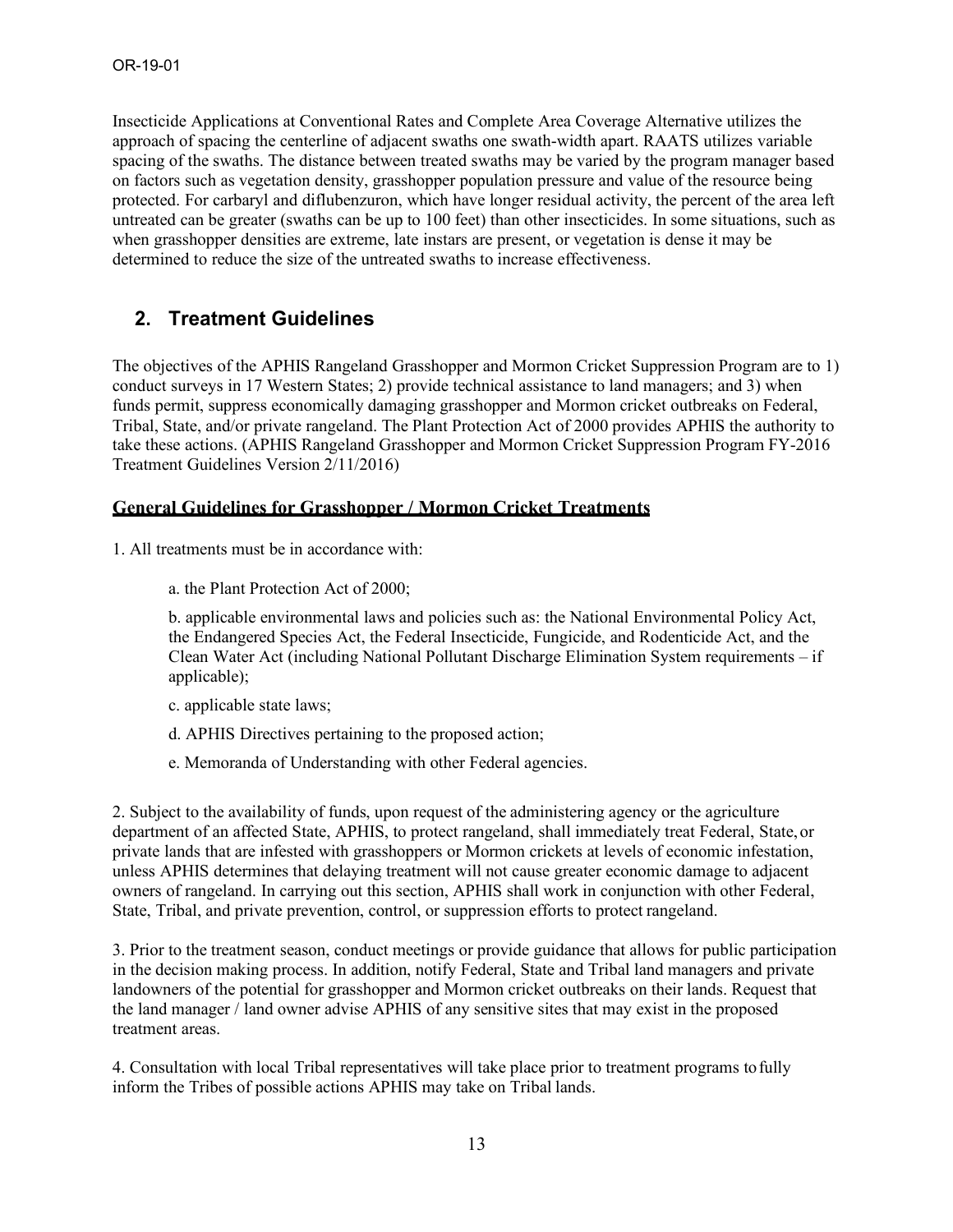5. On APHIS run suppression programs, the Federal government will bear the cost of treatment up to100 percent on Federal and Tribal Trust land, 50 percent of the cost on State land, and 33 percent of cost on private land. There is an additional 16.15% charged to any funds received by APHIS for federal involvement with suppression treatments.

6. Land managers are responsible for the overall management of rangeland under their control to prevent or reduce the severity of grasshopper and Mormon cricket outbreaks. Land managers are encouraged to have implemented Integrated Pest Management Systems prior to requesting a treatment. In the absence of available funding or in the place of APHIS funding, the Federal land management agency, Tribal authority or other party/ies may opt to reimburse APHIS for suppression treatments. Interagency agreements or reimbursement agreements must be completed prior to the start of treatments which willbe charged thereto.

7. There are situations where APHIS may be requested to treat rangeland that also includes areas where crops are being grown (typically less than 10 percent of the treatment area). In those situations the crop owner pays the entire treatment costs on the croplands.

NOTE: the insecticide being considered must be labeled for that crop as well as rangeland.

8. In some cases, rangeland treatments may be conducted by other federal agencies (e.g., Forest Service, Bureau of Land Management, or Bureau of Indian Affairs) or by non-federal entities (e.g., Grazing Association or County Pest District). APHIS may choose to assist these groups in a variety of ways, such as:

a. loaning equipment (an agreement may be required):

b. contributing in-kind services such as surveys to determine insect species, instars, and infestation levels;

- c. monitoring for effectiveness of the treatment;
- d. giving technical guidance.

9. In areas considered for treatment, State-registered beekeepers and organic producers shall be notified in advance of proposed treatments. If necessary, non-treated buffer zones can be established.

#### **Operational Procedures**

#### *GENERAL PROCEDURES FOR ALL AERIAL AND GROUND APPLICATIONS*

1. Follow all applicable Federal, State, Tribal and local laws and regulations in conducting grasshopper and Mormon cricket suppression treatments.

2. Notify residents within treatment areas, or their designated representatives, prior to proposed operations. Advise them of the control method to be used, proposed method of application, and precautions to be taken.

3. One of the following insecticides that are labeled for rangeland use can be used for a suppression treatment of grasshoppers and Mormon crickets:

a) Carbaryl

a. solid bait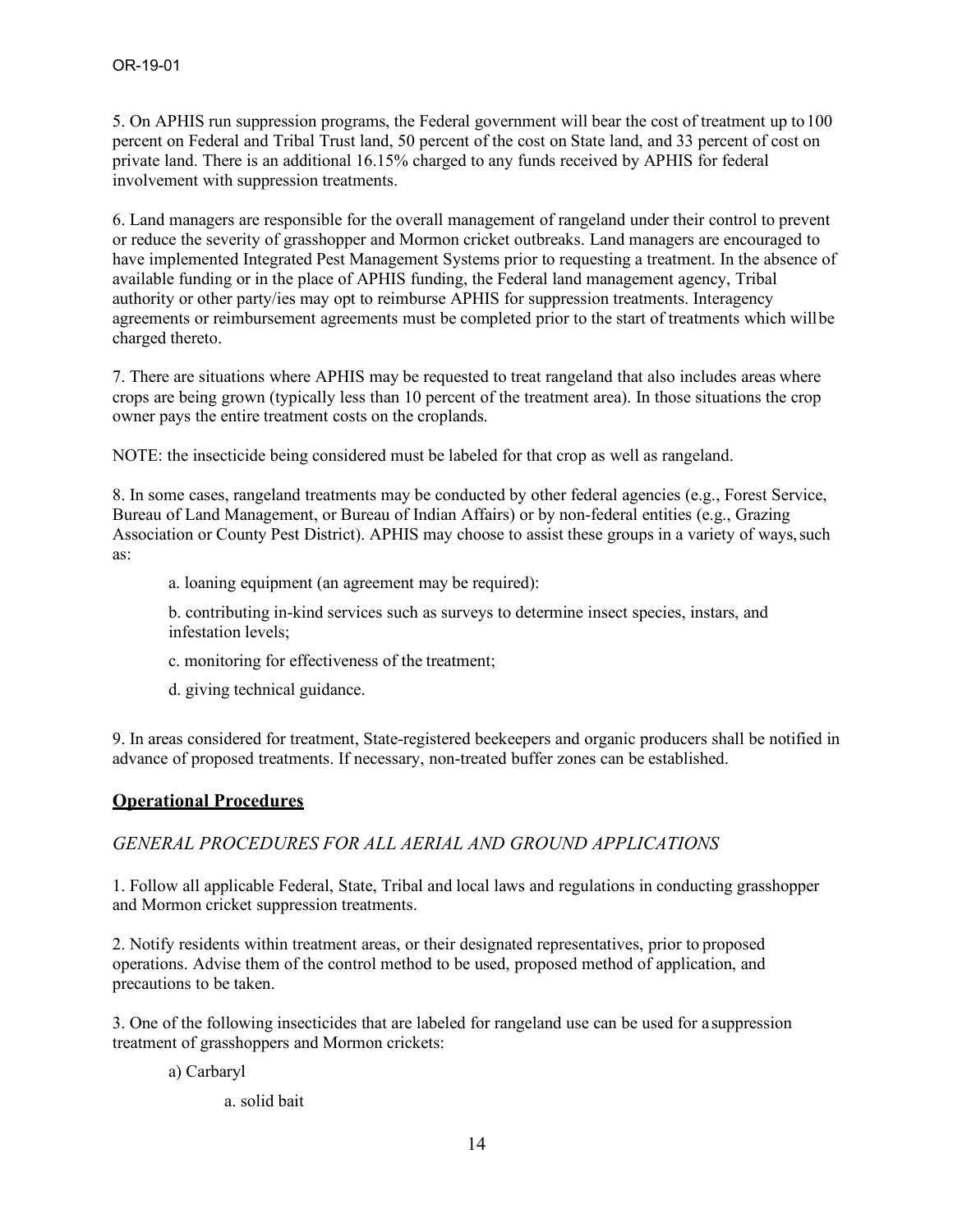- b. ultra low volume spray
- b) Diflubenzuron ultra low volume spay

4. Do not apply insecticides directly to water bodies (defined herein as reservoirs, lakes, ponds, poolsleft by seasonal streams, springs, wetlands, and perennial streams and rivers). Furthermore, provide the following buffers for water bodies:

- 500-foot buffer with aerial liquid insecticide.
- 200 foot buffer with ground liquid insecticide.
- 200-foot buffer with aerial bait.
- 50-foot buffer with ground bait.

5. Instruct program personnel in the safe use of equipment, materials and procedures; supervise to ensure procedures are properly followed.

6. Conduct mixing, loading, and unloading in an approved area where an accidental spill would not contaminate a water body.

7. Each aerial suppression program will have a Contracting Officer's Repersentative (COR) OR a Treatment Manager on site. Each State will have at least one COR available to assist theContracting Officer (CO) in GH/MC suppression programs.

NOTE: A Treatment Manager is an individual that the COR has delegated authority to oversee the actual suppression treatment; someone who is on the treatment site and overseeing/coordinating the treatment and communicating with the COR. No specific training is required, but knowledge of the Aerial Application Manual and treatment experience is critical; attendance to the Aerial Applicators Workshop is very beneficial.

8. Each suppression program will conduct environmental monitoring as outlined in the current Environmental Monitoring Plan.

APHIS will assess and monitor rangeland treatments for the efficacy of the treatment, to verify that a suppression treatment program has properly been implemented and assure that any environmentally sensitive sites were protected.

9. APHIS reporting requirements associated with grasshopper / Mormon cricket suppression treatments can be found in the APHIS Grasshopper Program Guidebook: http://www.aphis.usda.gov/import\_export/plants/manuals/domestic/downloads/grasshopper.pdf

#### *SPECIFIC PROCEDURES FOR AERIAL APPLICATIONS*

1. APHIS Aerial treatment contracts will adhere to the current Statement of Work.

2. Minimize the potential for drift and volatilization by not using ULV sprays when the following conditions exist in the spray area:

- a. Wind velocity exceeds 10 miles per hour (unless state law requires lower wind speed);
- b. Rain is falling or is imminent;
- c. Dew is present over large areas within the treatment block;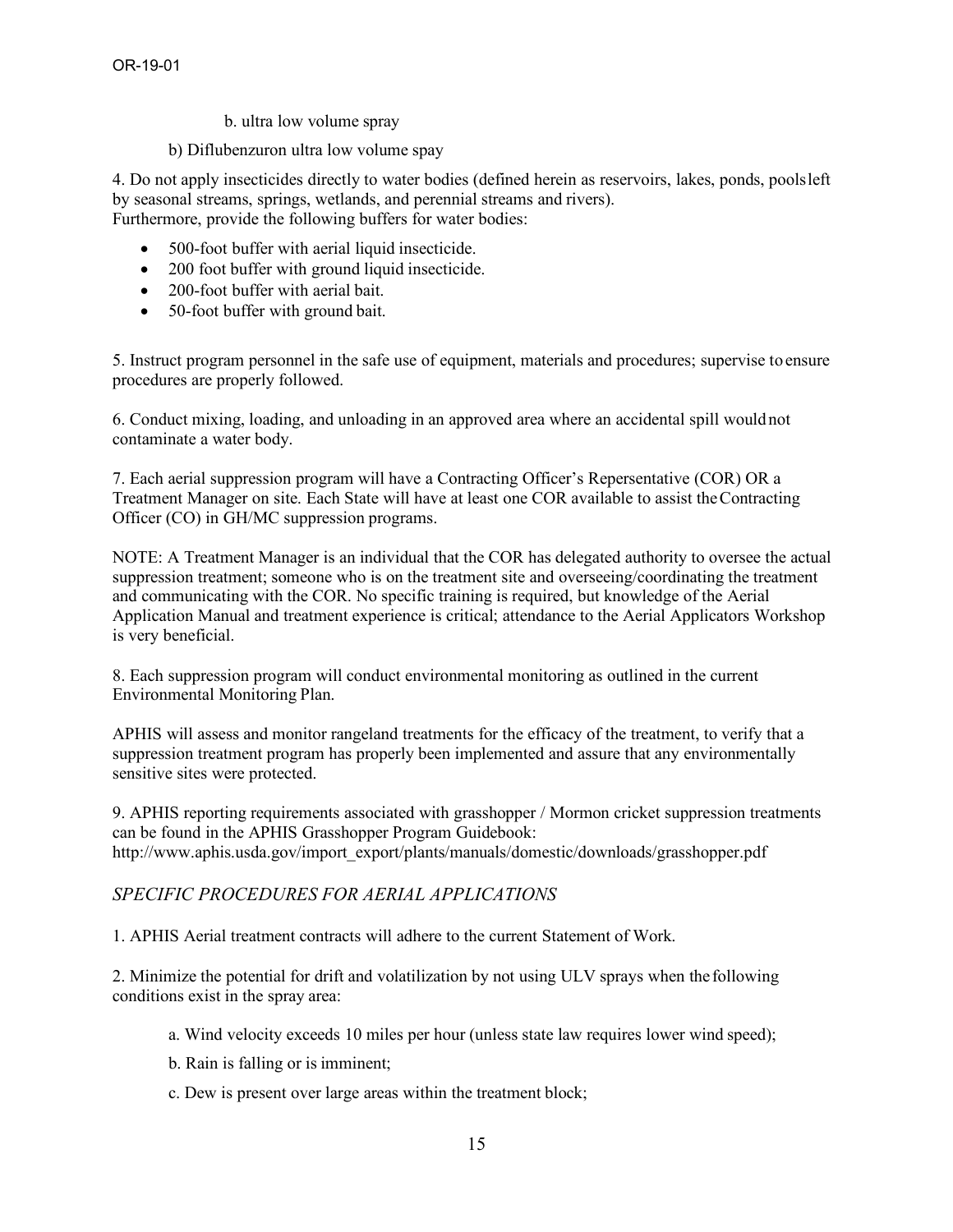d. There is air turbulence that could affect the spray deposition;

e. Temperature inversions (ground temperature higher than air temperature) develop and deposition onto the ground is effected.

3. Weather conditions will be monitored and documented during application and treatment willbe suspended when conditions could jeopardize the correct spray placement or pilot safety.

4. Application aircraft will fly at a median altitude of 1 to 1.5 times the aircraft's wingspan.

5. Whenever possible, plan aerial ferrying and turnaround routes to avoid flights over congestedareas, water bodies, and other sensitive areas that are not to be treated.

### **3. Additional Protective Measures**

• APHIS will perform on-site examination of proposed suppression spray areas to determine the presence of water.

• Biological control release sites will be considered on an individual basis in consultation with the land manager to determine which insecticides might be used and/or how much buffer space should be allowed.

• APHIS will obtain a listing of certified organic growers and determine buffers needed toprotect organic farm operations on an individual basis.

• Prior to making a final decision on whether to treat and which method to use, APHIS will request the land manager to provide information on the existence and location of any sensitive areas or species of concern. US Fish and Wildlife Service (FWS) and NOAA Fisheries will be contacted to determine the location of any listed or proposed T&E species. The appropriate mitigation measures will be applied. When treating state, Federal, or Trust land, APHIS will adhere to protective measures required by the requesting land manager with respect to candidate species, non-listed species of concern, critical habitats, and other areas of concern. When requested to treat private land APHIS will consider protectivemeasures for state listed species, candidate species, critical habitats and other areas of concern so long as they do not compromise the effectiveness of the suppression program.

### **4. Monitoring**

APHIS has developed an Environmental Monitoring Plan (EMP) for the Rangeland Grasshopper and Mormon Cricket Suppression Program. Monitoring involves the evaluation of various aspects of the grasshopper suppression programs. There are three aspects of the programs that may be monitored. The first is the efficacy of the treatment. APHIS will determine how effective the application of an insecticide has been in suppressing the grasshopper population within a treatment area and will report the results in a Work Achievement Report to the Western Region and the land manager.

The second area included in monitoring is safety. This includes ensuring the safety of the program personnel through medical monitoring conducted specifically to determine risks of a hazardous material. (APHIS Safety and Health Manual (USDA, APHIS, 2004).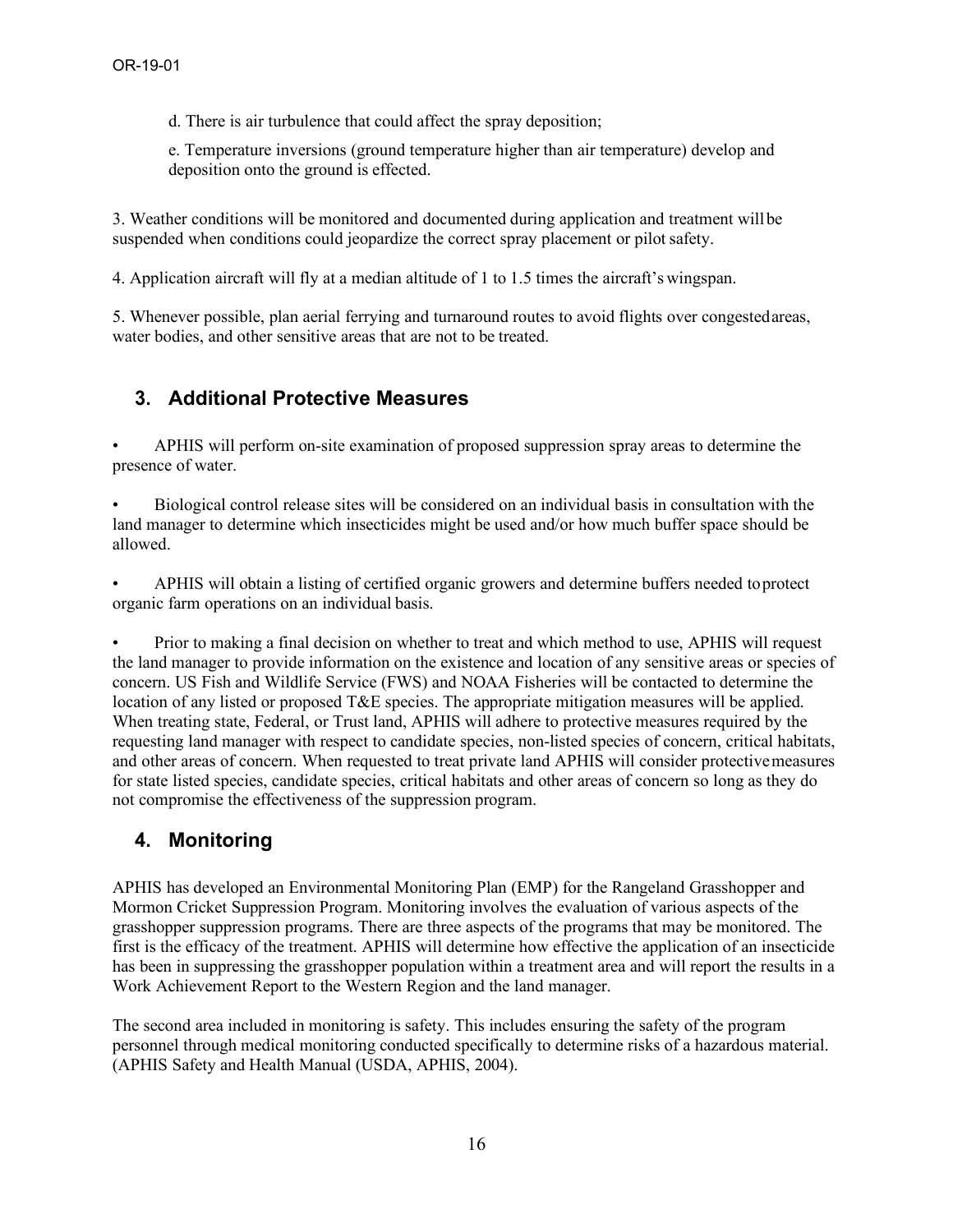The third area of monitoring is environmental monitoring. APHIS Directive 5640.1 commits APHIS to a policy of monitoring the effects of Federal programs on the environment. Environmental monitoring includes such activities as checking to make sure the insecticides are applied in accordance with the labels, and that sensitive sites and organisms are protected. The environmental monitoring recommended for grasshopper suppression programs involves monitoring sensitive sites such as bodies of water used for human consumption or recreation, or which have wildlife value, habitats of T&E species, habitats of other sensitive wildlife species, edible crops, and any sites for which the public has expressed concern or where humans might congregate (e.g., schools, parks, hospitals).

The need for specific environmental monitoring on any suppression programs in Oregon will be based upon APHIS current policy (EMP), consultation with land managers, and consideration of sensitive areas for T&E or other species of concern.

### **5. Experimental Treatments**

APHIS continues to refine its methods of grasshopper control in order to make the program more economically feasible and environmentally acceptable. These refinements can include reduced rates of currently used pesticides, improved formulations, development of more target specific baits and development of biological pesticide suppression alternatives or improvements to aerial and ground application equipment. A division of APHIS, the Center for Plant Health Science and Technology (CPHST) located in Phoenix, AZ conducts methods development and evaluations for our agency.

To accomplish this work, experimental plots are used to refine equipment and methods or develop formulations that will possibly be used in future rangeland grasshopper programs. The experimental plot investigations are typically located throughout the western United States, including Oregon.

During the local informal field level consultation with the appropriate agencies, locations of experimental trials will be made available in order to ensure these activities are not conducted near sensitive species or habitats. Due to the small size of experimental plots, location of plots away from sites with endangered species conflicts, EPA approval and informal field level consultations, no adverse effects to the environment or its components are expected from these research activities.

Stressor tests, mixtures of native pathogen isolates combined with low doses of insecticides, will be conducted on native species of grasshoppers in a series of field cage exposures. Each test will consist of a series of mini-plots to be treated with Field Aerial Application Spray Simulation Tower Technique (FAASSTT). The treated plots, ten for each treatment, will be 14 inches in diameter. Grasshoppers confined in field cages on these areas will be followed to determine if the combination enhances field mortality of grasshoppers. Likely insecticides are diflubenzuron, Neem oil and chlorantraniliprole.

A series of experiments using ATV application equipment to apply labeled materials using RAATs and blanket applications to determine expected mortalities associated with barrier or crop protection and hot spot treatments. This may include baits or liquid applications.

#### A Study to Look at CP® Nozzle and Tip Configuration

The objective would be to look at tips that would be equivalent to the 8004 TeeJet<sup>®</sup> tip recommended in the statement of work (SOW). The test would be conducted on grasshopper populations that are present, expansive and warrant control applications at a chosen location.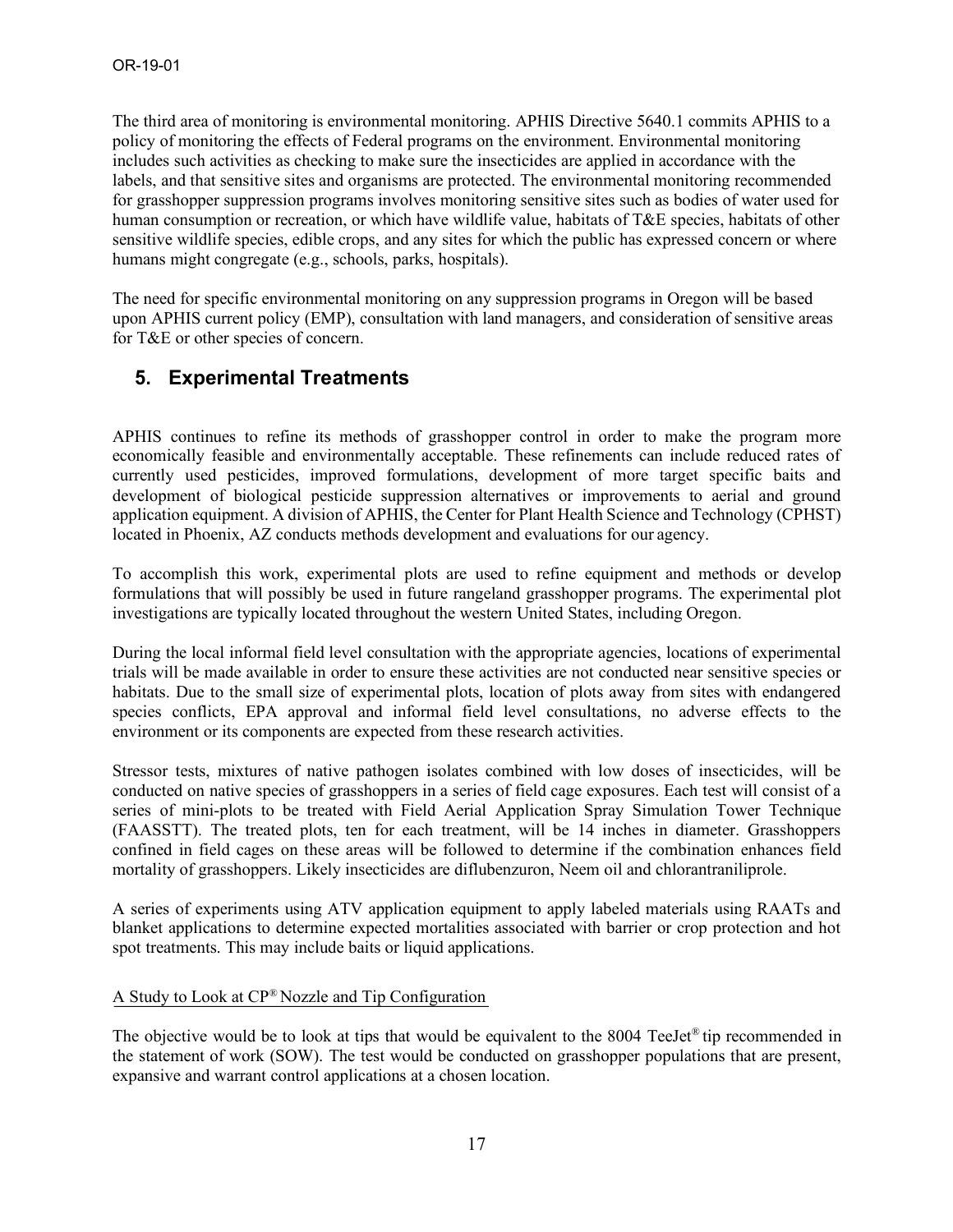The study will consist of four replicated plots of 40 acres each to be treated to determine the effect of CP nozzles oriented 90 degrees to the slip stream of the aircraft ( $CP_{down}$ ) as well with the airflow ( $CP_{down}$ ), a common practice in commercial application industry to be compared with the standard nozzle and tip orientation as specified in the current SOW. This would allow direct comparison of the effect of CP nozzle design and orientation with the treatments consisting of Dimilin and Prevathon applied as a RAATs application.

Dimilin would be applied at 1.0 fl. oz., 10 fl. oz. crop oil concentrate and 20 fl. oz. water applied in a RAATs application. The Prevathon would be applied at 2 fl. oz. with 0.32 fl. oz. methylated seed oil and water up to a total volume of 32 fl. oz. per acre applied as a RAATs application. These treatments would be applied and monitored by USDA personnel.

## **III.Affected Environment**

## *A. Description of Affected Environment*

The proposed suppression program area included in this EA encompasses rangeland in the Oregon counties of Baker, Crook, Deschutes, Gilliam, Grant, Harney, Jefferson, Klamath, Lake, Malheur, Morrow, Sherman, Umatilla, Union, Wallowa, Wasco, and, Wheeler (see Appendix 1, Map 1). These 17 counties comprise most of the eastern two thirds of Oregon. The total area is approximately 67,000 square miles (42,880,000 acres).

Generally, it is not possible to predict the precise locations where grasshopper outbreaks will occur in any given year. However, ODA has compiled historical annual survey data from 1953-2012. The result is a map showing areas where grasshoppers have historically been an economic problem in Oregon (see Appendix 1, Map 2). The areas of economic outbreaks are very consistent. This extensive historical data allows APHIS to make the assumption that it is unlikely that economic outbreaks will occur in areas other than those with historical infestations. Although this assessment covers all the rangeland in the 17 counties, APHIS's attention to the affected environment will concentrate on the areas of historical grasshopper outbreaks.

This area can be divided into six "level three" ecoregions based on similarities in geography, climate, and plant and animal communities (Meacham *et. al.* 2001). The main feature that these ecoregions share is the dry climate created by rain shadow effect of the Cascade Range.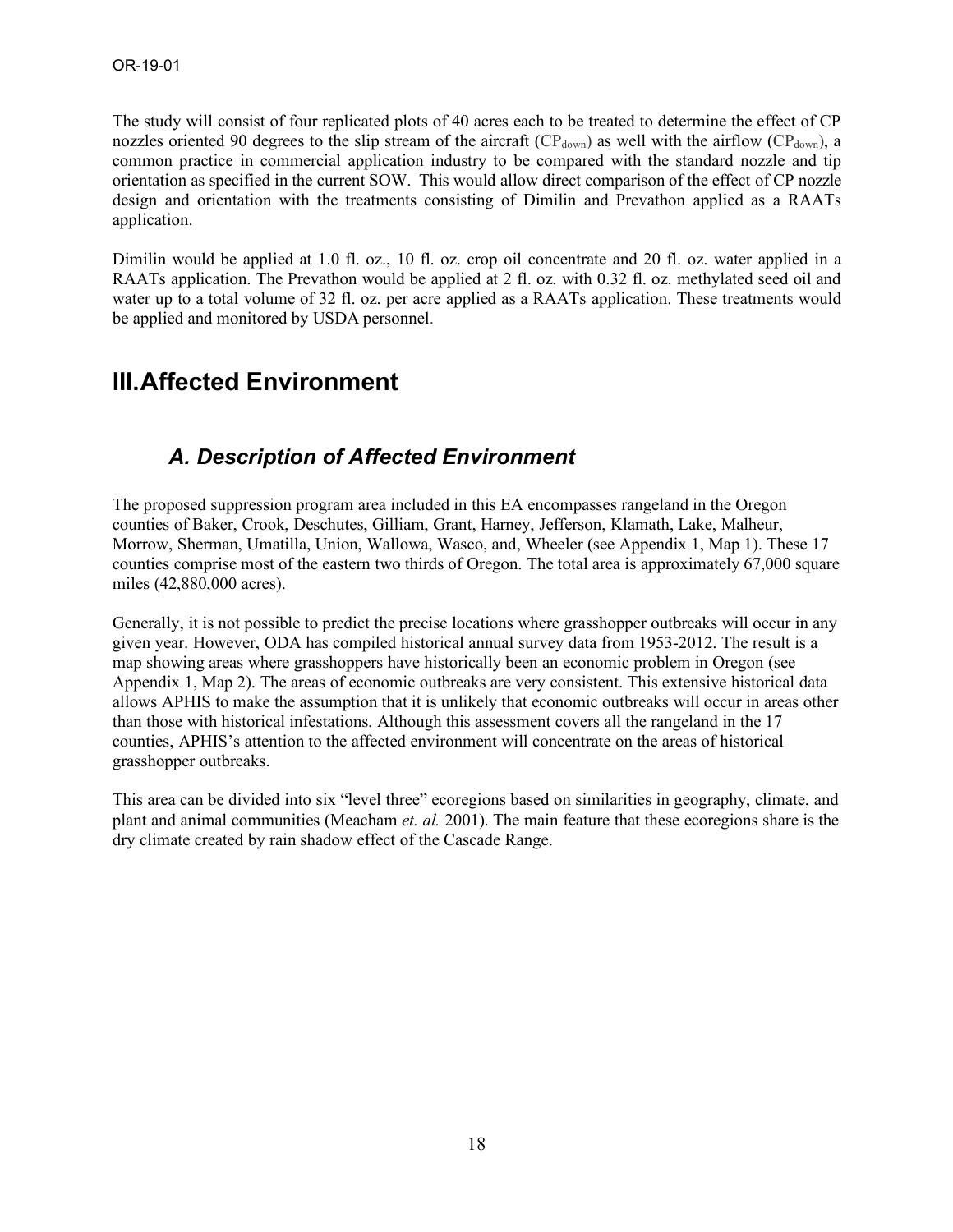

Eastern Cascades Slopes and Foothills – This zone is characterized by vegetation that creates a transition from the higher elevation, moister forests of the Cascades on the West to the lower elevation, drier areas dominated by shrubs and grassland on the east. Open forests of ponderosa and lodgepole pine predominate in this ecoregion. The vegetation is drought adapted and susceptible to wildfire. Volcanic cones and buttes are common in much of the region.

Columbia Plateau – This is an arid sagebrush steppe and grassland, surrounded on all sides by wetter, mostly forested, mountainous ecoregions. This region is underlain by a thick layer of lava rock. Particularly in the region's eastern portion, where precipitation is greater, deep wind-deposited loess soils have been extensively cultivated for wheat.

Blue Mountains- This ecoregion is a complex of mountain ranges that are lower and more open than the neighboring Cascades and northern Rocky Mountains. Like the Cascades but unlike the Rockies, the Blue Mountains region is mostly volcanic in origin. Only its highest ranges, particularly the Wallowa and Elkhorn mountains, consist of intrusive rocks that rise above the dissected lava surface of the region. Much of this ecoregion is grazed by cattle, unlike the Cascades and northern Rockies.

Snake River Plain – This area is lower and less rugged than the surrounding basin and range ecoregions. A large percentage of the alluvial valleys bordering the Snake River are used for irrigated agriculture. Cattle feedlots and dairies are also common here. Except for the scattered barren lava fields, the remainder of the plains and low hills has natural sagebrush steppe vegetation which is used for cattle grazing.

Central Basin and Range – This ecoregion is composed of north-south trending fault block ranges and intervening drier basins. In the higher mountains, woodland, mountain brush and scattered open forest are found. Lower elevation basins, slopes and alluvial fans are shrub and grass covered, shrub-covered, or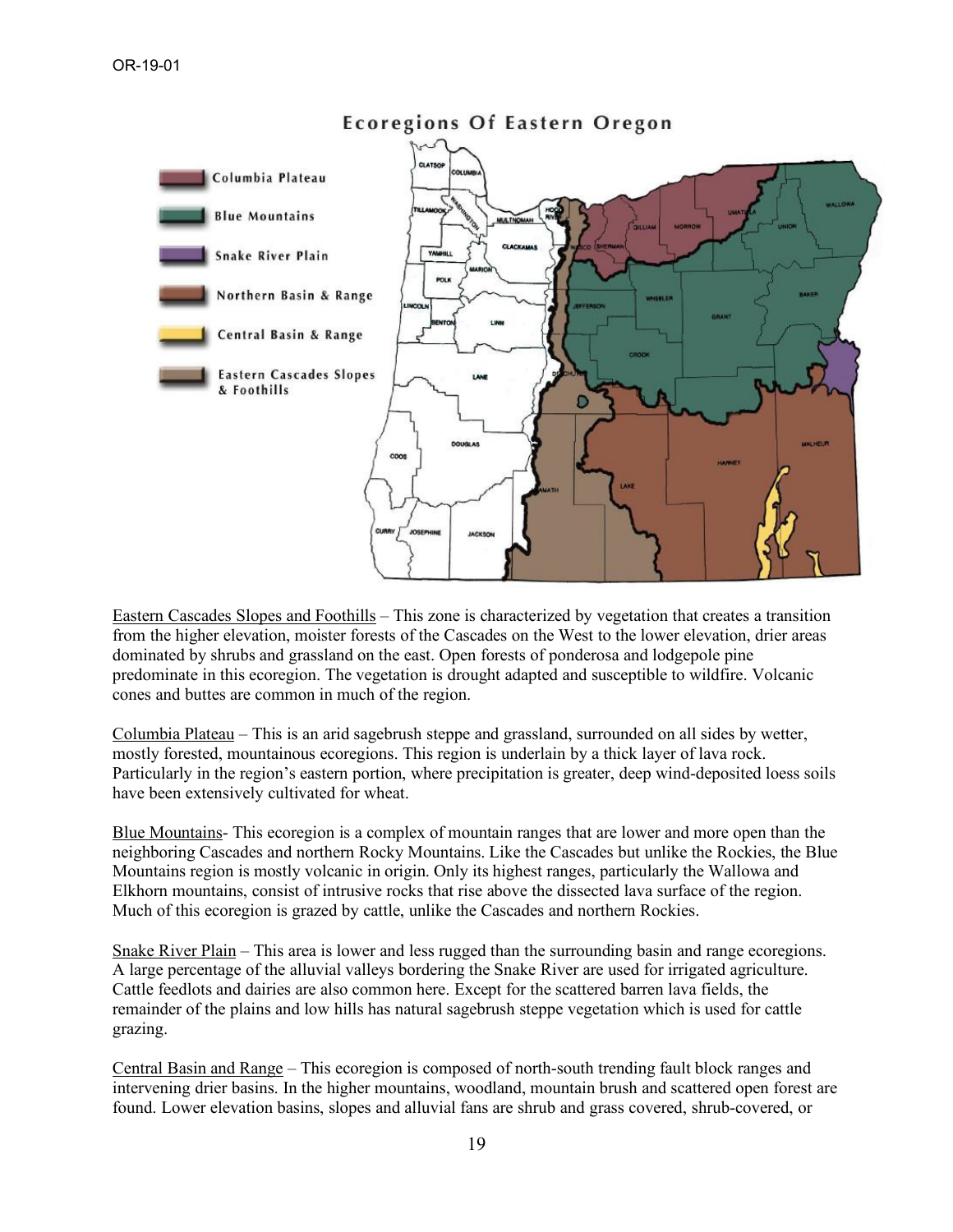barren. The potential natural vegetation is, in order of decreasing elevation and ruggedness: scattered western spruce-fir forest, juniper woodland, sagebrush and salt brush-greasewood. The region is internally drained by ephemeral streams. In general, this region is warmer and drier than the Northern Basin and Range and has more shrub land and less grassland than the Snake River Plain. The land is primarily used for cattle grazing.

Northern Basin and Range – This ecoregion consists of dissected lava plains, rolling hills, alluvial fans, valleys, and scattered mountains. Mountains are more common in the eastern part. Overall, it is higher and cooler than the Snake River Plain, drier and more suited to agriculture than the Columbia Plateau and has fewer ranges than the Central Basin and Range. Sagebrush steppe is extensive here. Juniper dominated woodland occurs on the rugged stony uplands. Much of the region is used for rangeland. Generally all but the eastern third of the Oregon part of this ecoregion is internally drained.

Within the potential treatment area, average January temperatures range from 24.2° F in Wallowa County to 37.4° F in Jefferson County, with 30.9° F the average for the region. Average July temperatures range from 63° F in Wallowa County to 75.6° F in Malheur County, with 69.0° F the average for the region. Annual precipitation ranges from 18.79″ in Union County to a low of 9.15″ in Sherman. The average annual precipitation for the entire region is 11.54″ (Bradbury 2001).

The region contains several watersheds or drainages, most flow into the Columbia River or its major tributary the Snake River. Major drainages are the Deschutes, John Day, and Umatilla which flow north into the Columbia. Along the eastern edge of Oregon the Grande Ronde, Imnaha, Powder, Malheur, and Owyhee River systems flow into the Snake. Major lakes in these drainages include Wallowa Lake, Paulina Lake, East Lake, and Ladd Marsh. Many manmade reservoirs have been constructed for irrigation, flood control, and power generation. Major reservoirs in the area include Lakes Bonneville, Celilo, Umatilla, and Wallula on the Columbia, Brownlee, Oxbow, and Hells Canyon on the Snake. Smaller reservoirs include Owyhee, Warm Springs, Prineville, Wickiup, and Billy Chinook.

Most of the southeastern part of the region lies within the Great Basin hydrologic region. In this arid area, large through-flowing rivers have not developed, and each watershed drains to its lowest point, where water is lost to evaporation and groundwater recharge. Here small rivers feed closed basins and marshes including Malheur Lake, Harney Lake, the Warner lakes, Summer Lake, Silver Lake, Lake Abert, Alvord Lake, Paulina Marsh and Sycan Marsh. Goose Lake in Lake County drains into the Sacramento River drainage, and to the Pacific, only in very wet years (Meacham et. al. 2001).

The Klamath River Basin watershed or drainage covers most of Klamath County. It drains directly into the Pacific Ocean. Major sub-drainages in this system are the Lost River, Williamson River, Sprague River, Upper Klamath Lake, and Upper Klamath River. Many manmade reservoirs have been constructed for irrigation, flood control, and power generation. Gerber is a large reservoir in Klamath County. Smaller reservoirs include J.C. Boyle, Willow Valley, and Whiteline. Crater Lake occupies the caldera of Mount Mazama and is the deepest Lake in North America. It contains the largest volume of water of any lake in Oregon. Several other high mountain lakes occur in Klamath County such as Odell, Crescent, Davis, and Lake of the Woods. Klamath Lake has the largest surface area of any lake in Oregon. Other lower elevation bodies of water in the county include Agency Lake, Swan Lake, Aspen Lake, and the Klamath Marsh.

The area contains many smaller bodies of water, including springs. Springs are often unconnected to stream systems or other water bodies. Due to lack of connectivity, biota found at spring can be endemic.

Grassland, shrub land, and woodlands are present across the general area. Grasshopper treatments would occur only in rangelands (grass and shrub lands, not in forests). Some of the rangelands are utilized for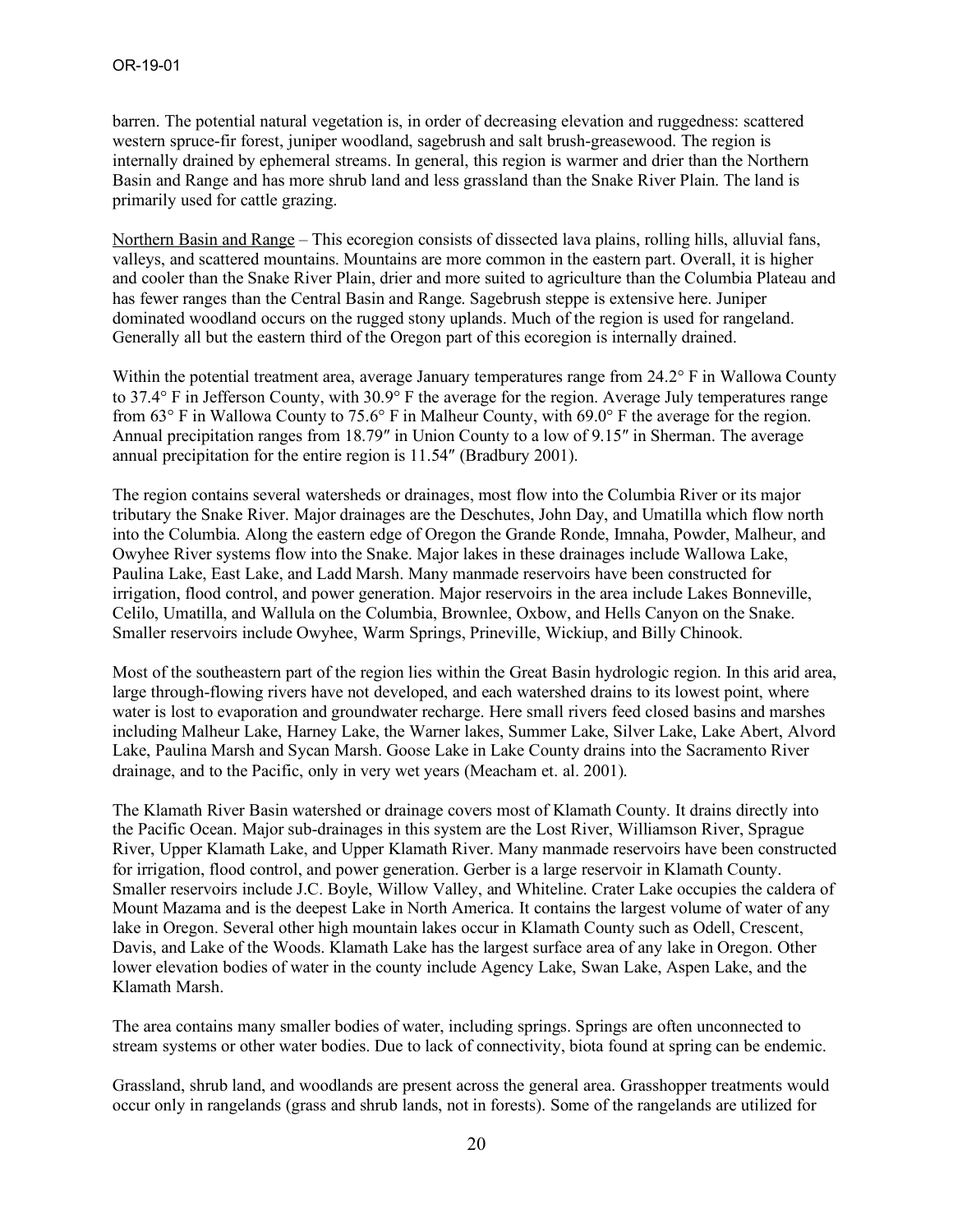livestock grazing, but rangelands also provide habitat for native and introduced game and non-game animal species.

Elevation and topography within the overall area vary considerably, from below 500 feet along the Columbia River to mountains over 9000 feet. Treatments would occur primarily on flatlands, foothills, and areas adjacent to cropland. Some treatments may occur on areas of rangeland where critical forage or revegetation projects are threatened. The rangeland of the Columbia Plateau is mostly between 1000-2000 feet elevation, while the rangeland of the Northern Basin and Range averages 3500-4500 feet. Most suppression treatments would occur at elevations below 6000 feet.

Up to 100 species of grasshoppers may occur within the proposed suppression area. Of these, no more than ten species have been known to reach outbreak status and threaten crops and/or valuable range resources in Oregon during the past five decades. The widespread grasshopper outbreaks of the mid-1980s were comprised primarily of the *Melanopli* group. Localized outbreaks in the 1990s and 2000s have included mainly *Camnula pellucida.* The widespread outbreak that occurred in 2010-11, mainly in Baker, Malheur, Umatilla and Harney Counties was a mix of species, primarily the *Melanopli* group.

## *B. Site-Specific Considerations*

#### **1. Human Health**

In 2016, the estimated population of the 17 counties within the potential treatment area was over 510,000 (www.census.gov). The suppression program would be conducted on rangelands that are not normally inhabited by humans. Agriculture is a primary economic factor for the area and human habitation is widely scattered throughout the region, mainly on the edges of the rangeland. Most habitation is comprised of single-family farm or ranch houses, but some rangeland areas may have suburban developments or "ranchettes" nearby. Average population density in rural areas of eastern Oregon is about 4.2 persons per square mile. Schools are located in most of the cities and towns, and no impact to these facilities is expected since treatments are conducted in rural rangelands.

Human health may be affected by the proposed actions. However, potential exposures to the general public from traditional application rates are infrequent and of low magnitude. These low exposures to the public pose essentially no risk of direct toxicity, carcinogenicity, neurotoxicity, genotoxicity, reproductive toxicity, or developmental toxicity. Program use of carbaryl and diflubenzuron has occurred in many past programs, and no adverse health effects have been reported.

Children and persons with sensitivity to chemicals are those most likely to experience any negative effects. These individuals will be advised to avoid treatment areas at the time of application until the insecticide has time to dry on the treated vegetation.

Recreationists may use the rangelands for hiking, biking, camping, bird watching, hunting, falconry or other uses. In the event a rural school house, inhabited dwelling, or recreational facility is encountered, mitigation measures in the Treatment Guidelines will be implemented, and no adverse impacts are expected.

Those most at risk during operations would be persons actually mixing or applying chemicals. These individuals will be advised to avoid treatment areas at the time of application until the insecticide has time to dry on the treated vegetation.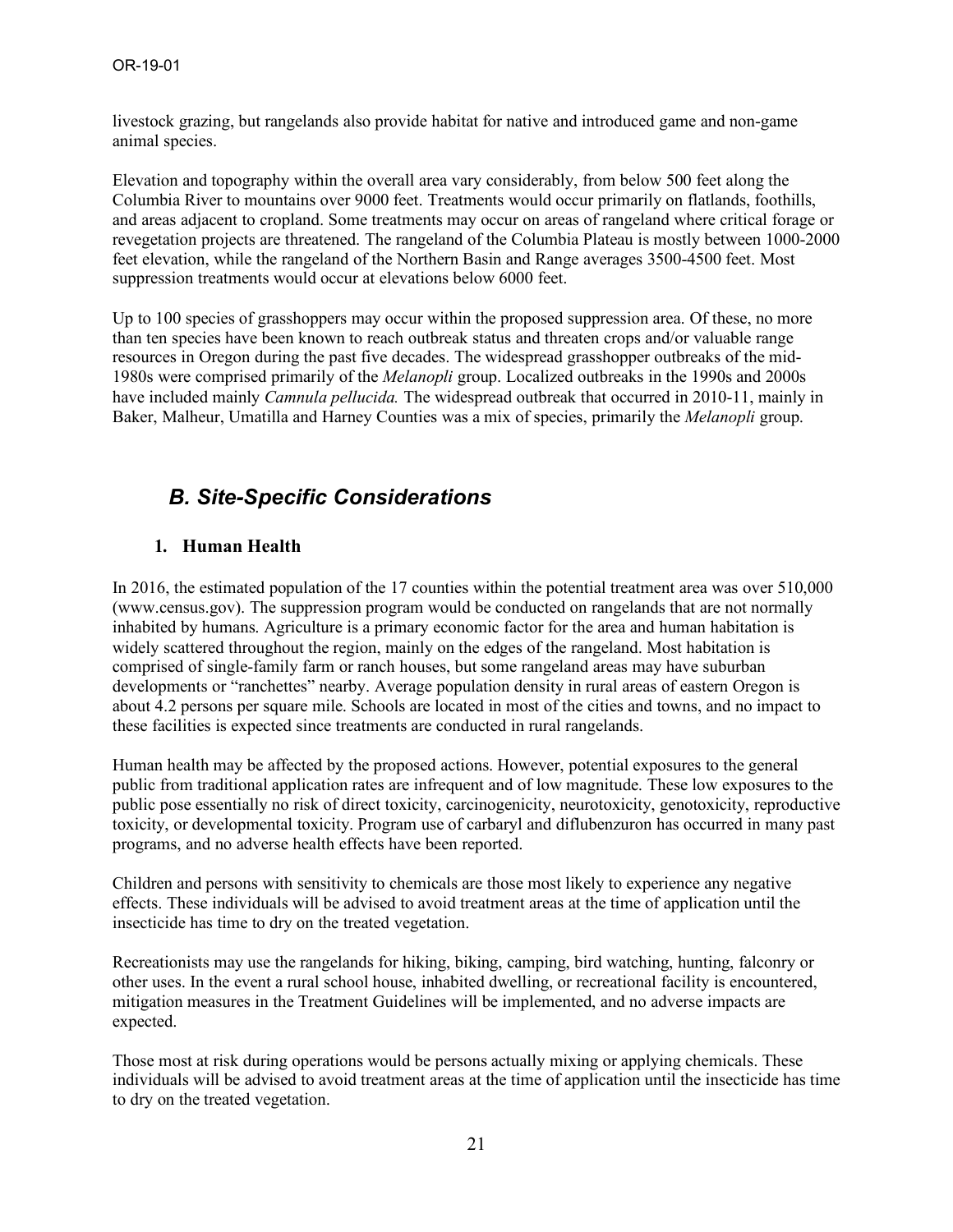### **a) Executive Order No. 12898, Federal Actions to Address Environmental Justice in Minority Populations and Low-Income Populations**

Executive Order (E.O.) 12898, Federal Actions To Address Environmental Justice in Minority Populations and Low-Income Populations, was signed by President Clinton on February 11, 1994 (59 Federal Register (FR) 7269). This E.O. requires each Federal agency to make achieving environmental justice part of its mission by identifying and addressing, as appropriate, disproportionately high and adverse human health or environmental effects of its programs, policies, and activities on minority populations and low-income populations. Consistent with this E.O., APHIS will consider the potential for disproportionately high and adverse human health or environmental effects on minority populations and low-income populations for any of its actions related to grasshopper suppression programs.

According to U.S. Census Bureau 2016 estimates (www.census.gov), the population makeup of Oregon is 87.4% White. Hispanic or Latino of any race is the next most numerous group comprising 12.8 %. Other identifiable groups include Black or African American 2.1%, American Indian and Alaska Native 1.8 %, Asian 4.5%, and Native Hawaiian and Other Pacific Islander 0.4%. Hispanic workers are often engaged in production and processing of crops.

The number of persons in the area below the poverty level in 2016 ranged from 22.9% in Malheur County to 10.6% in Deschutes County. Median household income ranged from \$54,441 in Morrow County to \$33,400 in Wheeler County. Comparing the potential suppression area to Oregon, the average percentage of persons below poverty in the 17 eastern Oregon counties is 15.8% versus 13.3% for the State of Oregon. The median household income for the State of Oregon is \$53,270, but the average median household income in the 17 eastern Oregon counties is \$42,655. The higher percentage of persons below poverty and the lower average median household income in the 17 eastern Oregon counties indicate that those areas may have a significantly higher proportion of low-income populations compared to the state as a whole.

## **b) Executive Order No. 13045, Protection of Children from Environmental Health Risks and Safety Risks**

Recognition of the increased scientific knowledge about the environmental health risks and safety risks associated with hazardous substance exposures to children brought about legislation and other requirements to protect the health and safety of children. On April 21, 1997, President Clinton signed E.O. 13045, Protection of Children from Environmental Health Risks and Safety Risks (62 FR 19885). This E.O. requires each Federal agency, consistent with its mission, to identify and assess environmental health risks and safety risks that may disproportionately affect children and to ensure that its policies, programs, activities, and standards address disproportionate risks to children that result from environmental health risks or safety risks. APHIS has developed agency guidance for its programs to follow to ensure the protection of children (USDA, APHIS, 1999).

### **2. Non-target Species**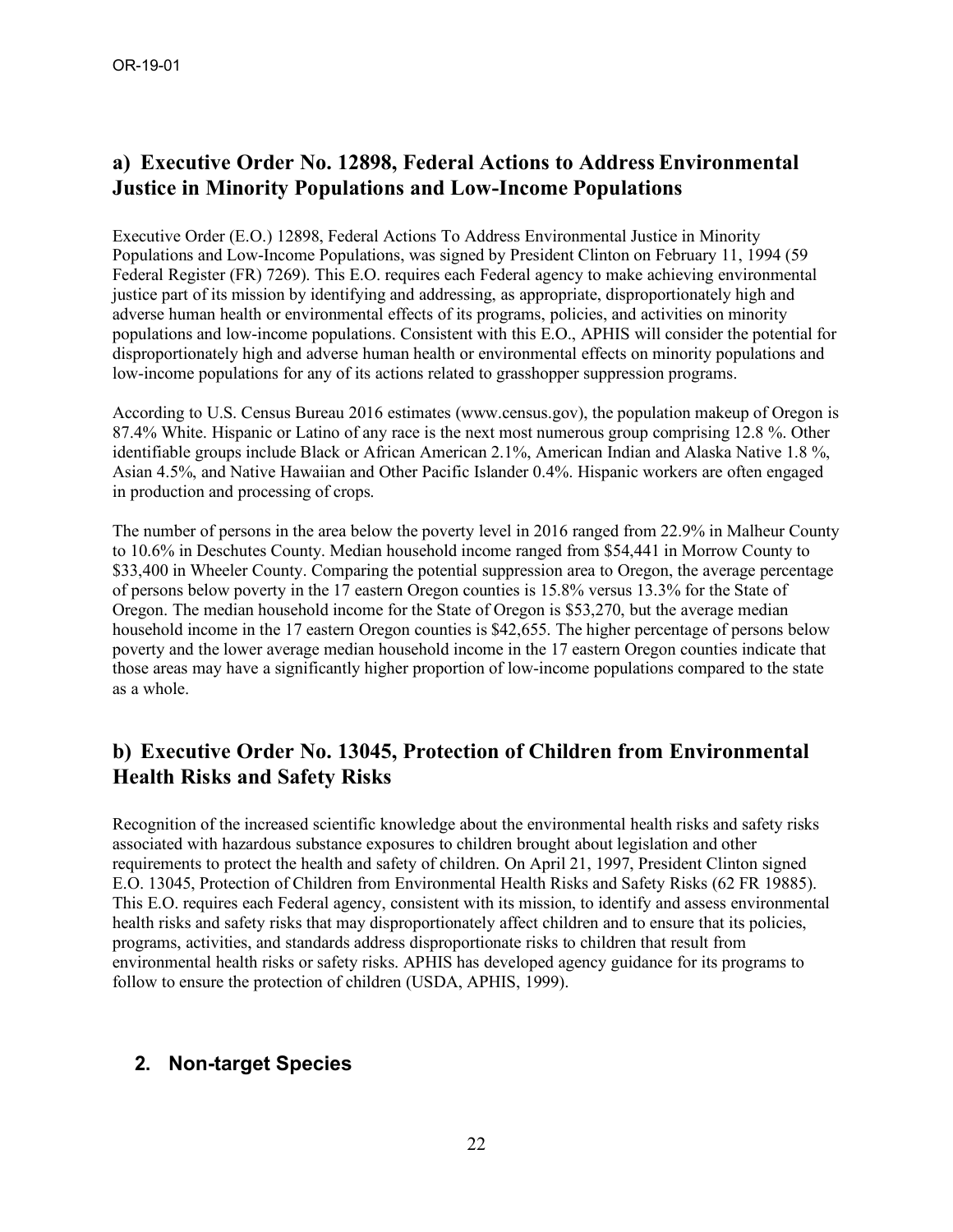Grasslands, open forest, shrub/brush lands, and their associated wetlands are the most likely to be involved in a grasshopper control program. These lands host a variety of wildlife species including terrestrial vertebrate and invertebrate animals (including grasshopper species which are not threatening valuable resources), aquatic organisms, and terrestrial plants (both native and introduced).

The potential suppression area contains a vast variety of terrestrial invertebrates, primarily insects and other arthropods. They include species which compete with grasshoppers and some which prey on grasshoppers. In turn, some species of grasshoppers may prey opportunistically on other invertebrates.

Invertebrate organisms of special interest include biocontrol insects and pollinators. Land managers and others have released and managed biocontrol agents including insects and pathogens on many species of invasive plants within and near the suppression program area. These biocontrol agents are important in decreasing the overall population or the rate of reproduction of some species of undesirable rangeland plants, especially exotic invasive weeds.

Pollinators occur within and near the suppression program area. Pollinators include managed exotic and native insect species such as honey bees, leafcutter bees, and alkali bees which are commercially valuable for agriculture. Other species of insects and animals pollinate native and exotic plants and are necessary for the survival of some species. Two species that the Grasshopper Suppression Program has received comments on in the past are the Leona's little blue butterfly (*Philotiella leona*) and the monarch butterfly (*Danaus plexippus*). The Leona's little blue butterfly is only found in Klamath County near the Klamath Marsh, but the monarch butterfly is found throughout North and Central America. The suppression area covers an area considered to by spring and summer breeding areas for the monarch butterfly (xerces.org).

Vertebrates occurring in the area include highly visible introduced and native mammalian species such as cattle, sheep, horses, mule deer, elk, pronghorn, and coyotes as well as smaller animals like rabbits, mice, gophers and bats. Birds comprise a large portion of the vertebrate species complex, and they also include exotic and native species. Some exotic game birds, like pheasant and partridge, have been deliberately introduced into the area, and other species such as starlings and pigeons have spread from other loci of introduction. Sage-obligate bird species, typified by sage grouse, are present in much of the Southern part of this area. Various reptiles and amphibians are also present. Many of the herbivorous vertebrate species compete with some species of grasshoppers for forage, while other species utilize grasshoppers and other insects as a food source. There is special concern about the role of grasshoppers as a food source for sage grouse, sharp-tail grouse, and other bird species.

A diverse complement of terrestrial plants occurs within the proposed suppression area. Many such as Canada thistle, Scotch thistle, puncturevine, purple loosestrife, spotted and diffuse knapweed, yellow starthistle, and leafy spurge are considered as non-native, invasive weeds. Native plants such as sagebrushes, bitterbrush, and various grasses provide forage and shelter for animal species and help stabilize the soil against erosion.

Biological soil crusts, also known as cryptogamic, microbiotic, cryptobiotic, and microphytic crusts, occur within the proposed suppression area. Biological soil crusts are formed by living organisms and their by-products, creating a crust of soil particles bound together by organic materials. Crusts are predominantly composed of cyanobacteria (formerly blue-green algae), green and brown algae, mosses, and lichens. Liverworts, fungi, and bacteria can also be important components. Crusts contribute to a number of functions in the environment. Because they are concentrated in the top 1 to 4 mm of soil, they primarily affect processes that occur at the land surface or soil-air interface. These include soil stability and erosion, atmospheric N-fixation, nutrient contributions to plants, soil-plant-water relations, infiltration, seedling germination, and plant growth.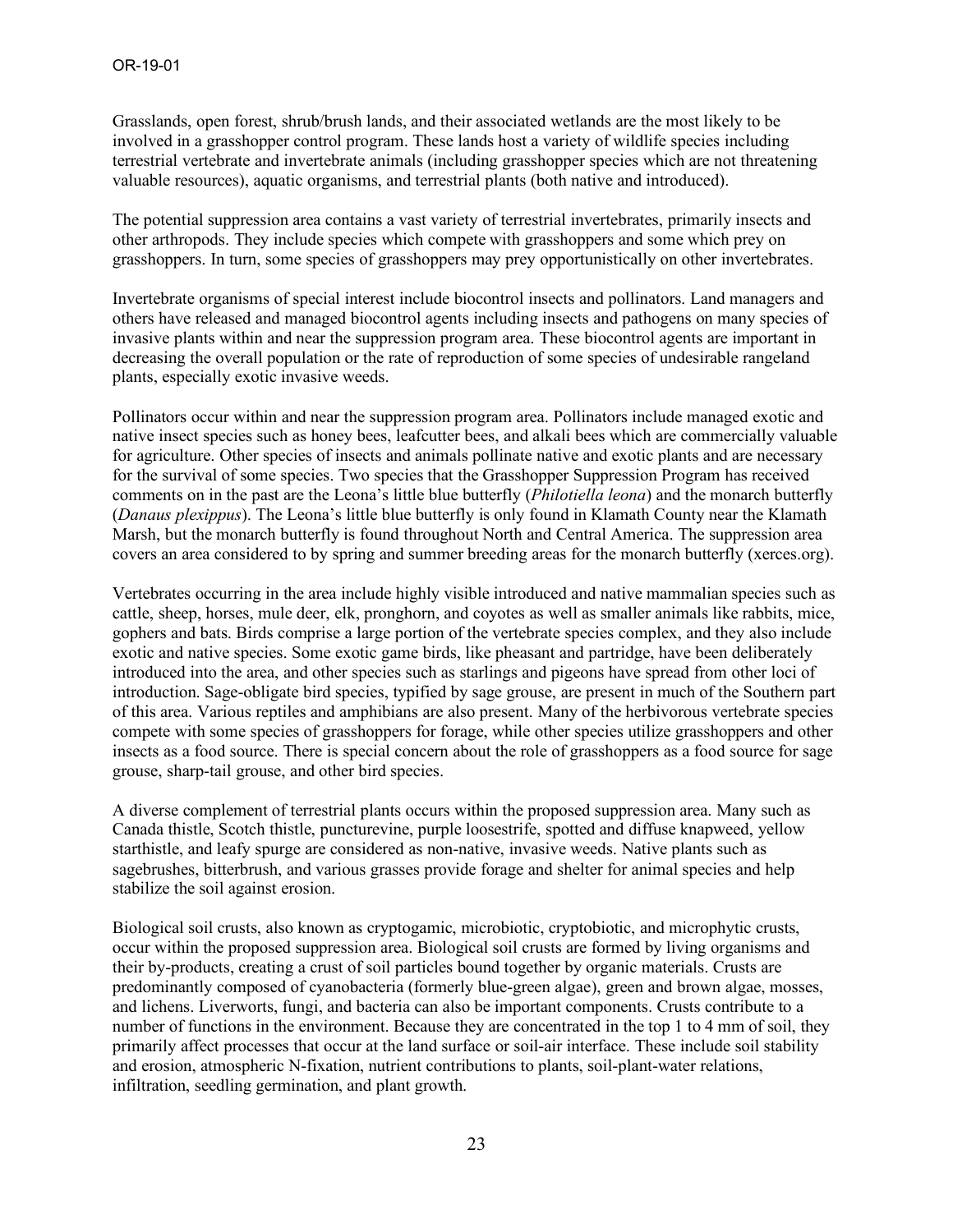### **a) Federally listed species**

The proposed action has the potential to cause changes that may affect the behavior or physiological processes of some federally listed Threatened, Endangered, Proposed, or Candidate species. Candidate species have no protection under the ESA, but their conservation status is of special concern to USFWS since they are candidates for listing as threatened or endangered.

Table 1 in section IV.B.7 of this EA shows the federally listed species found in the potential treatment area, and indicates in which counties they are found, including if any critical habitat (CH) is assigned or proposed (PCH). Critical habitat is a specific geographic area essential to the conservation of a T&E species which may require special protection. Although APHIS is not required to consult with USFWS on candidate species under ESA, USFWS has requested that APHIS consider impacts to candidate species that could occur in rangeland habitat and thus be affected by a grasshopper suppression program.

In 2015 the U.S. Fish and Wildlife Service (FWS) determined that the Greater sage-grouse (Centrocercus urophasianus) did not warrant listing under the Endangered Species Act. The decision by the FWS relied on the collaborative conservation efforts among federal, state and private landowners among the eleven states where the Greater sage-grouse occur. The Greater sage-grouse is an upland bird that occurs primarily in sagebrush habitat which is also habitat where grasshopper and Mormon cricket suppression programs may be warranted. USDA APHIS currently works with federal, state and private landowners in monitoring these types of habitats for grasshopper and Mormon cricket populations, and in some cases may make pesticide treatments to protect these habitats. USDA APHIS recognizes that Greater sagegrouse conservation plans by federal entities such as the Bureau of Land Management and Forest Service, as well as state plans, are critical in protecting their habitat. USDA APHIS will continue to work with its federal and state partners, as well as private landowners, to implement protection measures, where appropriate, to protect Greater sage-grouse and their habitat.

Many other species are accorded special status by Federal land managers or by the State of Oregon. Data about these species are available from the respective land managers or at Oregon Department of Fish  $\&$ Wildlife website, http://www.dfw.state.or.us/wildlife/diversity/

### **b) Bald and Golden Eagle Protection Act**

Bald eagles and golden eagles are known to reside in the area covered under this EA. The Eagle Act (16 U.S.C. 668-668c), enacted in 1940, and amended several times since then, prohibits anyone, without a permit issued by the Secretary of the Interior, from "taking" bald eagles, including their parts, nests, or eggs. The Act provides criminal and civil penalties for persons who "take, possess, sell, purchase, barter, offer to sell, purchase or barter, transport, export or import, at any time or any manner, any bald eagle ... [or any golden eagle], alive or dead, or any part, nest, or egg thereof." The Act defines "take" as "pursue, shoot, shoot at, poison, wound, kill, capture, trap, collect, molest or disturb." "Disturb'' means: " to agitate or bother a bald or golden eagle to a degree that causes, or is likely to cause, based on the best scientific information available, 1) injury to an eagle, 2) a decrease in its productivity, by substantially interfering with normal breeding, feeding, or sheltering behavior, or 3) nest abandonment, by substantially interfering with normal breeding, feeding, or sheltering behavior." In addition to immediate impacts, this definition also covers impacts that result from human-induced alterations initiated around a previously used nest site during a time when eagles are not present, if, upon the eagles return, such alterations agitate or bother an eagle to a degree that injures an eagle or substantially interferes with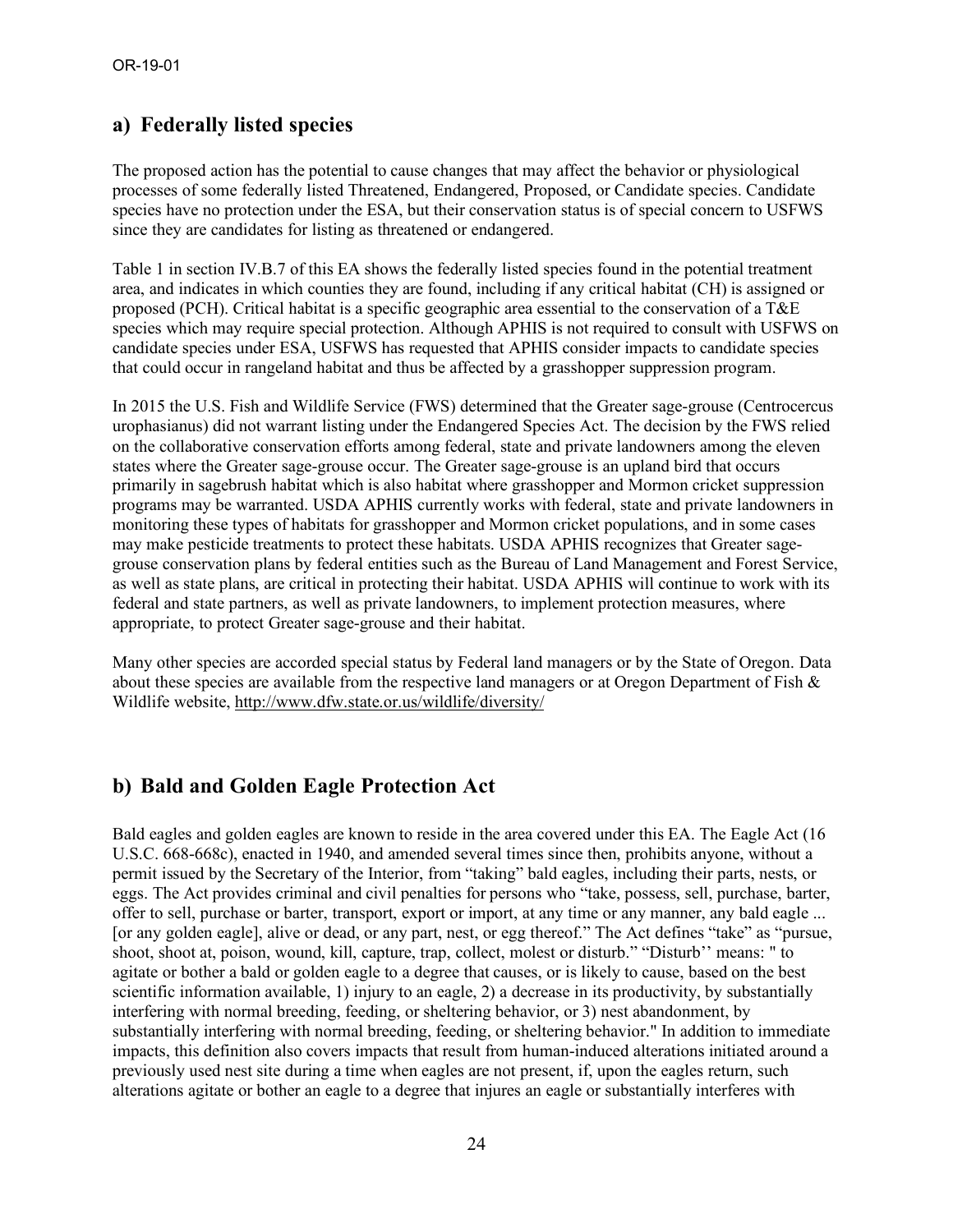normal breeding, feeding, or sheltering habits and causes, or is likely to cause, a loss of productivity or nest abandonment.

### **3. Socioeconomic Issues**

Agriculture is an important part of the area's economy and landscape. More than half the area is used for cropland or rangeland (Meacham *et. al.* 2001). Croplands are concentrated on the Columbia Plateau with other small, scattered pockets of mainly irrigated cropland in arable valleys. Crop growers in areas adjacent to possible suppression areas grow feed for dairies and feedlots as well as high value crop such as potatoes, sugarbeets, wheat, barley, oats, hay, grass seed, and a variety of other crops. Grain production is concentrated on the Columbia Plateau. Morrow and Umatilla counties especially produce alfalfa, corn, and potatoes. Central Oregon counties produce a variety of vegetable seeds, mint, grain, and hay. Malheur County is a major producer of seed crops, potatoes, onions and sugarbeets. Tree fruit production is important in Wasco and Umatilla Counties (Bradbury 2001). Processing plants add value in several of the rural communities.

Livestock grazing is one of the primary uses of rangeland in the covered area. It is the dominate agriculture in Harney and Lake Counties. Livestock enterprises include rangeland grazing by cattle, sheep, and horses; feedlots for beef; and concentrated dairy and hog farms. This rangeland may be utilized during the summer or reserved for fall and winter grazing.

There is a significant amount of acreage in organic production in the area. In 2008, there were 116 farms with 83,333 acres certified organic in these 17 counties.

Beekeepers maintain hives to produce honey and other bee products on land which is included in the proposed treatment area as well as on land located near the proposed treatment area. Alfalfa, seed crops, and tree fruits rely on pollination from bees which may live or forage on or near proposed suppression areas.

Much of the land in the potential suppression area is publicly owned. The area contains parts of six National Forests; Deschutes, Malheur, Umatilla, Wallowa-Whitman, Fremont-Winema, Ochoco; Crooked River National Grasslands; and Hell's Canyon National Recreation Area administered by USDA Forest Service. USDI Fish and Wildlife Service administers the Hart Mountain National Antelope Refuge, Klamath Marsh, Bear Valley, Lower and Upper Klamath National Wildlife Refuges, Malheur NWR, McKay Creek NWR, Cold Springs NWR, Umatilla NWR, and Deer Flats NWR. The USDI Bureau of Land Management administers much of the public rangeland and is the major landowner in the southeast and south-central part of Oregon. More than half the public forest and rangeland is leased for grazing (Meacham *et. al.* 2001). The remainder is either not farmable or set aside as protected areas. This area also contains many parks, wilderness areas, public forests, and wilderness studies area administered by state or local governments. The Department of Interior, National Park Service administers John Day Fossil Beds National Monument. There may also be areas of rangeland habitat considered as "sensitive areas" for the survival of non-listed species of concern.

The general public uses rangelands in the proposed suppression area for a variety of recreational purposes including hiking; camping; wildlife, bird, and insect collecting and watching; hunting; falconry; shooting; plant collecting; rock and fossil collecting; artifact collecting; sightseeing; and dumping. Members of the general public traverse rangelands in or near the proposed suppression area by various meansincluding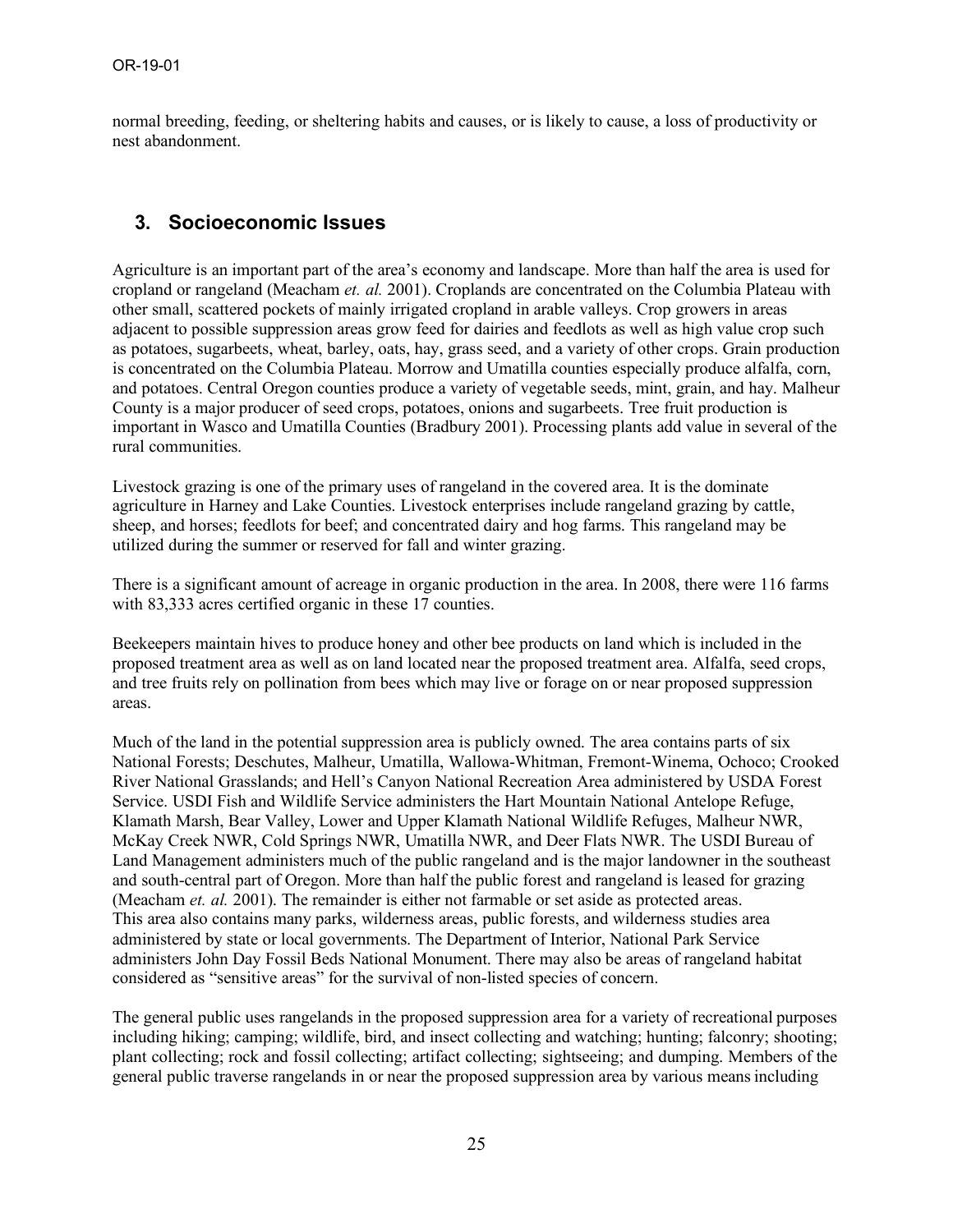on foot, horseback, all-terrain vehicles, bicycles, motorcycles, four-wheel drive vehicles, snowmobiles, and aircraft.

Artificial surfaces in or near the proposed suppression area include the walls and roofs of buildings, painted finishes on automobiles, trailers, recreational vehicles, and road signs. See 2002 FEIS pp 71-72. The land most likely to be involved in a grasshopper suppression program would include active or idle rangeland, Conservation Reserve Program (CRP) land, and some cropland.

### **4. Cultural Resources and Events**

Cultural and historical sites include locations and artifacts associated with Native Americans, explorers, pioneers, religious groups and developers. Native American petroglyphs have been discovered in several areas within the proposed suppression area. Artifacts from knapping (stone tool making) occur within the proposed suppression area. Elements of the Oregon Trail transect portions of the proposed suppression area, and monuments have been erected in several places. Museums, displays and structures associated with mining, logging, Japanese internment camps, and irrigation development exist in areas near the proposed suppression area.

There are five federally recognized Indian tribes in this area. According to the 2016 Oregon Blue Book (http://bluebook.state.or.us), the Confederated Tribes of Warm Springs had a Tribal Member population of 4,800 and a 644,000 acre reservation near Madras, OR. The Confederated Tribes of the Umatilla Indian Reservation (CTUIR) have 2893 enrolled members and a 172,000 acre reservation near Pendleton, OR. The Burns Paiute Tribe has 349 members, a 13,736 acre reservation near Burns, OR. The Fort McDermitt Paiute-Shoshone Tribe's reservation straddles the Oregon-Nevada border, 18,829 acres are in Oregon.

The Klamath Tribes exercise court affirmed treaty rights within the 1954 former Klamath Reservation Boundary, approximately 1.8 million acres in the northern half of the county. This area includes the Klamath Marsh National Wildlife Refuge and large portions of the Freemont-Winema Forests. In addition to treaty resources in this area, cultural resources and tribal traditional use areas extend beyond the 1954 Reservation Boundary to the aboriginal homelands of the Klamath Tribes.

The 1855 Treaty that created the Warm Springs and Umatilla Reservations reserved specific rights in the Treaty, which include the right to hunt and gather traditional foods and medicines on open and unclaimed lands. These rights are generally referred to as "Treaty reserved rights" and extend to approximately 16.4 million acres of ceded land in Washington and Oregon. Other Native Americans may practice traditional food and medicine gathering in the proposed suppression area.

## **IV. Environmental Consequences**

## *A. Environmental Consequences of the Alternatives*

Each alternative described in this EA potentially has adverse environmental effects. The general environmental impacts of each alternative are discussed in detail in the 2002 FEIS. The specific impacts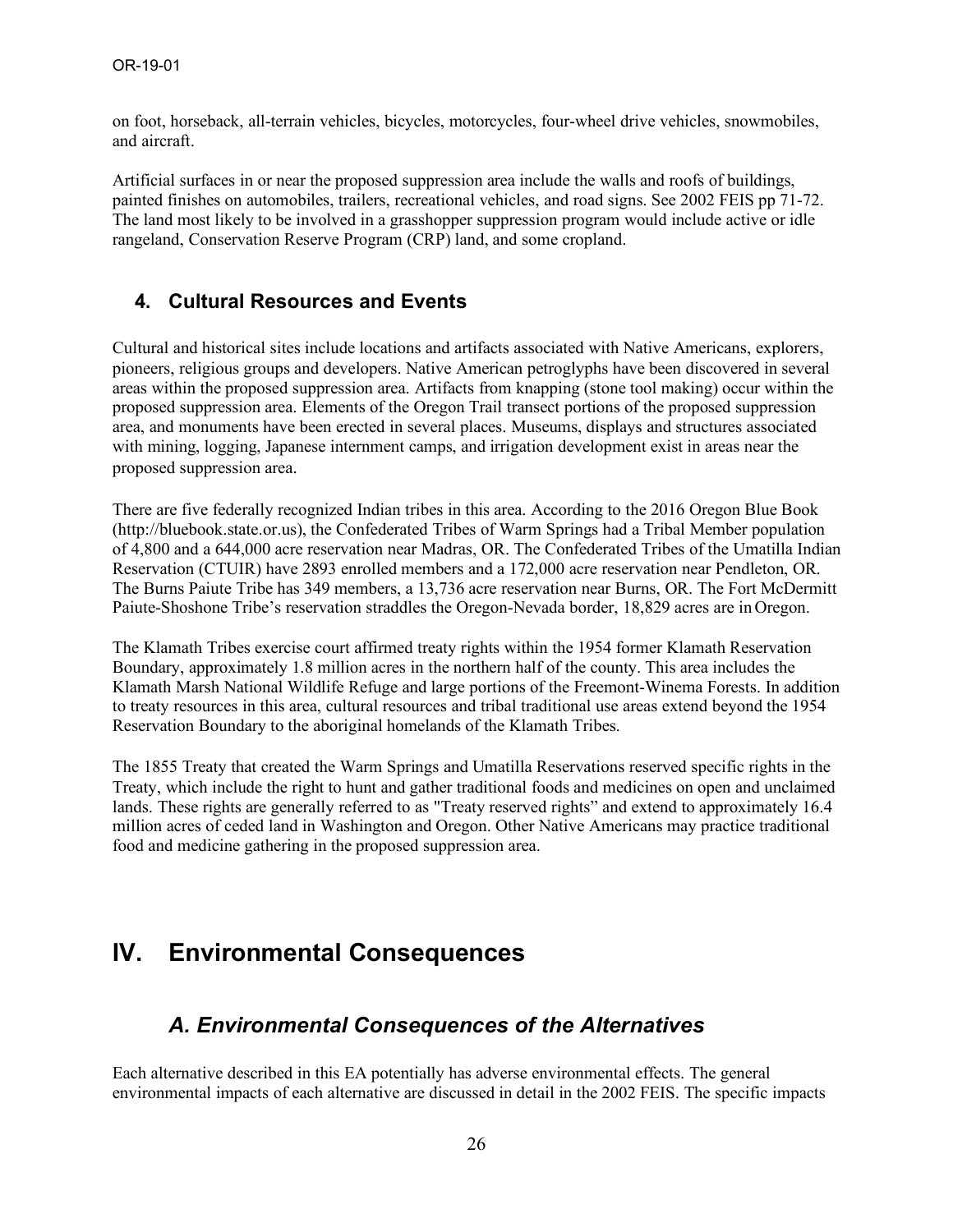of the alternatives are highly dependent upon the particular action and location of infestation. The principal concerns associated with the alternatives that include insecticide application are: (1) the potential effects of the three pesticide options on human health (including subpopulations that might be at increased risk); and (2) impacts of pesticides on non-target organisms (including threatened and endangered species). Assessments of the relative risk of each pesticide option are discussed in detail in the 2002 FEIS document. Site-specific environmental consequences of the alternatives are discussed in this section.

### **1. No Action Alternative**

Under the No Action Alternative, APHIS would not fund or participate in any program to suppress grasshopper infestations. Some Federal land management agencies, State agriculture departments, local governments, or private groups or individuals would likely conduct their own grasshopper treatments, but APHIS would not be involved with any suppression activities. APHIS may assist in making grasshopper management decisions by providing survey information and technical assistance to the land managers.

#### **Human health**

There would be no exposure to the public or workers from chemicals used in APHIS grasshopper suppression activities under this alternative. If APHIS does not participate in any grasshopper suppression programs, it is possible that some Federal land management agencies, State agriculture departments, local governments, or private groups or individuals may attempt to conduct widespread grasshopper programs. Without the technical assistance and program coordination that APHIS can provide to grasshopper programs, it is possible that a large amount of insecticides, including those APHIS considers too environmentally harsh but labeled for rangeland use, could be applied, reapplied, and perhaps misapplied in an effort to suppress or even locally eradicate grasshopper populations. If APHIS assists in making grasshopper management decisions by providing survey information and technical assistance to the land managers, the possibility of misapplications may be reduced. It is not possible to accurately predict the environmental consequences of the no action alternative because the type and amount of insecticides that could be used in this scenario are somewhat unknown.

#### **Non-target species**

An abundant supply of grasshoppers and other insects would be available as a food source for insectivorous animals. This includes birds and other animals which have been accorded sensitive species status by land managers and others.

Grasshoppers in unsuppressed outbreaks may consume agricultural and nonagricultural plants. The damage caused by grasshopper outbreaks could also pose a risk to rare, threatened, or endangered plants that often have a low number of individuals and limited distribution, but this is somewhat unlikely as these plants have coexisted with grasshoppers for thousands of years. Plants can be killed or weakened by grasshopper feeding. Some grasshoppers feed on seeds, so future generations of plants could be threatened.

Loss of plant cover would occur due to consumption by grasshoppers. Nesting and cover habitat may be degraded for birds and other wildlife. The herbaceous under story is important to nesting success by sage grouse (Connelly, *et. al*. 1994).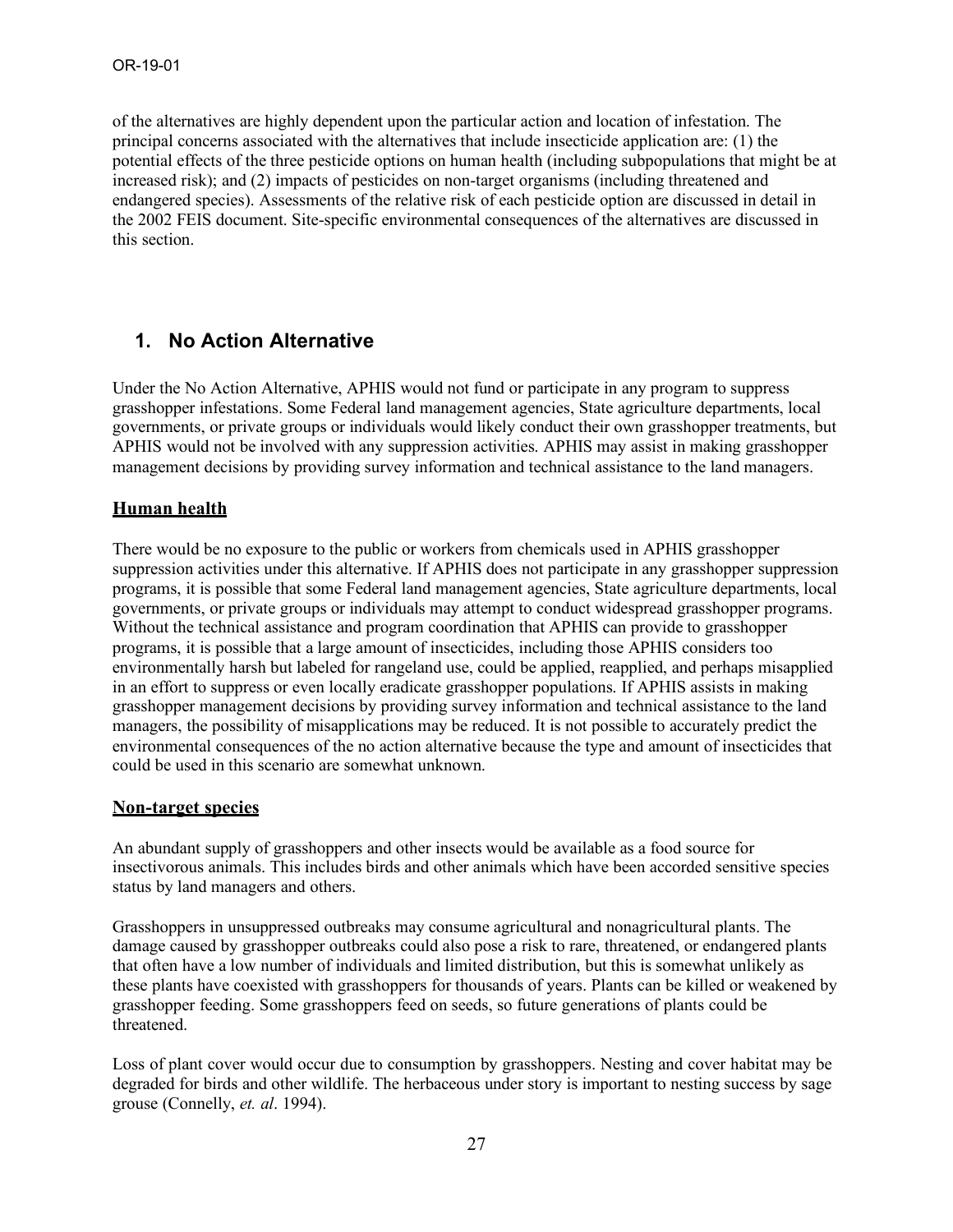Rangeland which has been severely grazed by grasshoppers may be more susceptible to invasion by nonnative plant species. The plant root systems which hold the soil in place may be weakened, leading to increased rates of erosion. Continued livestock grazing on grasshopper impacted lands will compound the effects to vegetation, soils, and water quality negatively impacting non-target species.

If APHIS does not participate in any grasshopper suppression programs, local governments, or private groups or individuals may attempt to conduct widespread grasshopper programs. Without the technical assistance and program coordination that APHIS can provide to grasshopper programs, it is possible that a large amount of insecticides, including those APHIS considers more environmentally harsh than the insecticides proposed for use as part of the APHIS grasshopper suppression program, could be applied, reapplied, and perhaps misapplied in an effort to suppress or even locally eradicate grasshopper populations. If APHIS assists in making grasshopper management decisions by providing survey information and technical assistance to the land managers, the possibility of misapplications may be reduced. It is not possible to accurately predict the environmental consequences of the No Action alternative to non-target organisms because the type and amount of insecticides that could be used in this scenario are somewhat unknown.

Rangeland fires may also be set by persons who desire suppression of the grasshoppers. Action of this type has not been documented, but individuals have allegedly threatened to set fires to destroy grasshopper outbreaks that are not controlled.

#### **Socioeconomic issues**

Under the No Action alternative, forage for grazing livestock could be reduced by a grasshopper infestation. Under this scenario, individual livestock owners may have to lease rangeland in another area and relocate their livestock, find other means to feed them (such as purchasing hay or grain), or sell their livestock early. Individual livestock owners could incur economic losses from personal attempts to control grasshopper damage, leasing alternate grazing rangeland and relocating livestock, or purchasing alternate sources of feed (such as hay) for livestock. However, many outbreaks occur during droughts when other land leases are unavailable and alternate feed is more expensive. Local communities where losses occur would incur an adverse economic impact under this alternative.

Economic infestations of grasshopper may invade adjacent croplands and cause damage to crops. Since organic farmers have less alternatives when combating grasshopper infestations, organic farmers may suffer significant losses if grasshopper outbreaks are not controlled on public rangeland and migrate to adjacent organic cropland. Organic farmers in other states have reportedly been forced to abandon their organic farming enterprise due to invasion of grasshoppers from rangeland into organic fields.

It has been suggested that rather than treat grasshopper outbreaks, the federal government should compensate farmers for losses they incur. In cases where grasshoppers migrate from rangeland onto high value cropland, USDA Risk Management Agency (RMA) has offered multi-peril crop insurance (Sec. 501 7 USC 1501) which may compensate for losses due to insects if the policy holder utilizes appropriate pest control measures, but those measures fail. Forage is not a covered crop under this program. Normally, this payment is based on the failure of pest control spray practices due to untimely rainfall or some other natural event.

USDA Farm Service Agency (FSA) has offered the Noninsured Crop Disaster Assistance Program (NAP) (7 CFR 1437.4) which provides financial assistance to eligible producers affected by natural disasters. Forage is considered a noninsured crop. To be eligible a natural disaster must result from a condition related to damaging weather or adverse natural occurrence, such as excessive heat, disease, or insect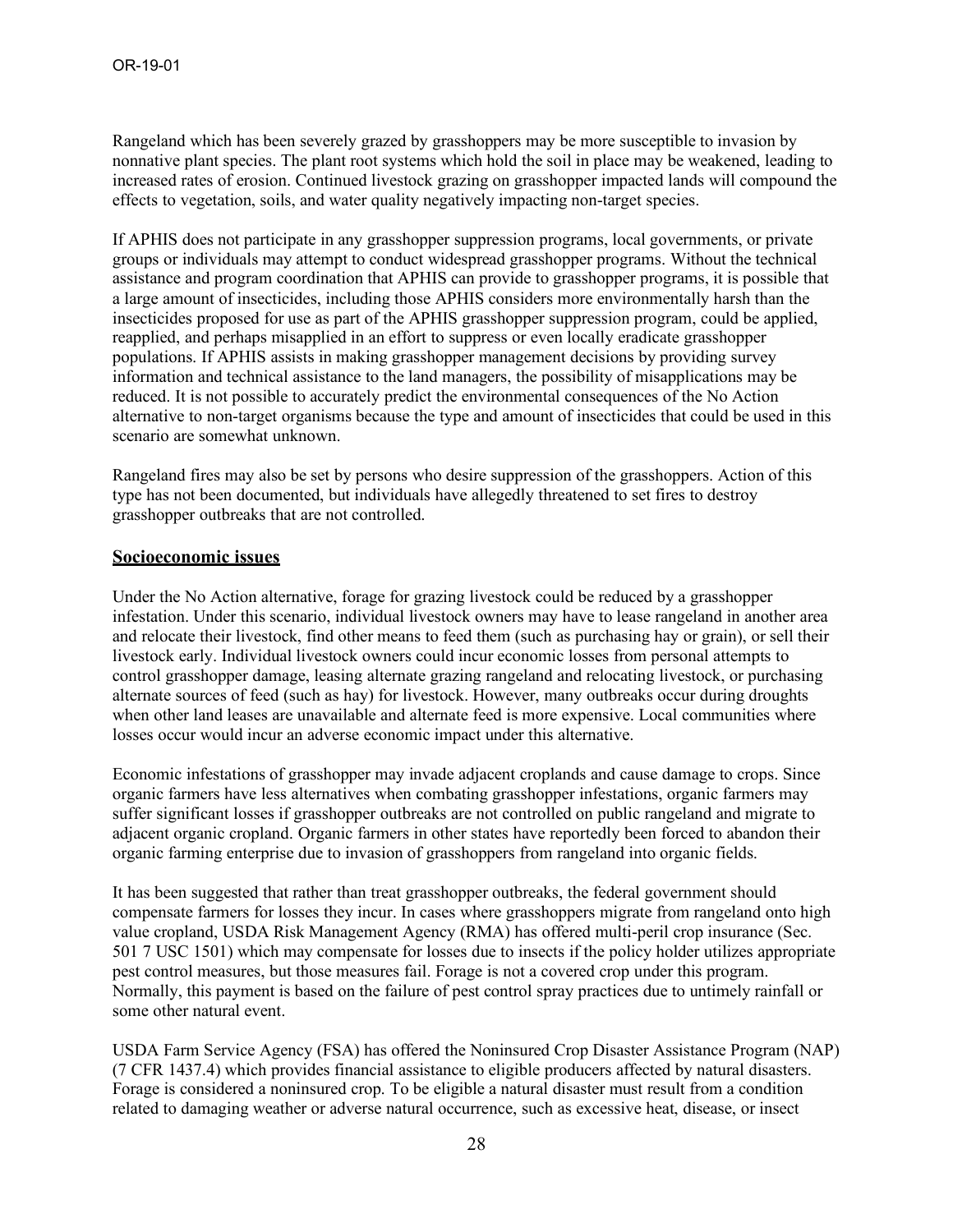infestation. Normally grasshopper damage would not qualify for this program. However, the local FSA Office may make a determination that a grasshopper outbreak is a direct result of drought conditions that exist at the time. This program requires pre-enrollment, annual production reporting, and meeting a loss threshold. Skold and Davis (1995) proposed a rangeland grasshopper insurance program. No authority currently exists for such a program. APHIS has no control over these programs.

#### **Cultural resources**

Grasshoppers were a significant source of protein for indigenous North American people. They are no longer used as a human food source except as a novelty or recreational experience. No Action alternative may affect traditional gathers and practitioners that gather foods and medicines from traditional natural areas due to grasshopper consumption of gathered medicinal and traditional use plants.

### **2. Insecticide Applications at Conventional Rates and CompleteArea Coverage Alternative**

Under Alternative 2, APHIS would participate in grasshopper programs with the option of using the insecticides carbaryl and/or diflubenzuron, depending upon the various factors related to the grasshopper outbreak and the site-specific characteristics. The use of an insecticide would occur at the conventional rates. With only rare exceptions, APHIS would apply a single treatment in an outbreak year that would blanket affected rangeland areas in an attempt to suppress grasshopper outbreak populations by a range of 35 to 98 percent, depending upon the insecticide used. See 2002 EIS pp. 38-48 for general consequences.

#### **Carbaryl**

Carbaryl is of moderate acute oral toxicity to humans. The mode of toxic action of carbaryl occurs through inhibition of acetylcholinesterase (AChE) function in the nervous system. This inhibition is reversible over time if exposure to carbaryl ceases. The Environmental Protection Agency (EPA) has classified carbaryl as a possible human carcinogen (EPA, 1993). However, it is not considered to pose any mutagenic or genotoxic risk.

Potential exposures to the general public from conventional application rates are infrequent and of low magnitude. These low exposures to the public pose no risk of direct toxicity, carcinogenicity, neurotoxicity, genotoxicity, reproductive toxicity, or developmental toxicity. The potential for adverse effects to workers are negligible if proper safety procedures are followed, including wearing the required protective clothing. Carbaryl has been used routinely in other programs with no reports of adverse health effects. Therefore, routine safety precautions are expected to provide adequate worker health protection.

Carbaryl is of moderate acute oral toxicity to mammals (McEwen *et al*., 1996a). Carbaryl applied at Alternative 2 rates is unlikely to be directly toxic to upland birds, mammals, or reptiles. Field studies have shown that carbaryl applied as either ultra-low-volume (ULV) spray or bait at Alternative 2 rates posed little risk to killdeer (McEwen *et al*., 1996a), vesper sparrows (McEwen *et al*., 1996a; Adam *et al*., 1994), or golden eagles (McEwen *et al*., 1996b) in the treatment areas. AChE inhibition at 40 to 60 percent can affect coordination, behavior, and foraging ability in vertebrates. Multi-year studies conducted at several grasshopper treatment areas have shown AChE inhibition at levels of no more that 40 percent with most at less than 20 percent (McEwen *et al*., 1996a). Carbaryl is not subject to significant bioaccumulation due to its low water solubility and low octanol-water partition coefficient (Dobroski *et al*., 1985). Carbaryl will most likely affect non-target insects that are exposed to ULV carbaryl spray or that consume carbaryl bait within the grasshopper treatment area. Field studies have shown that affected insect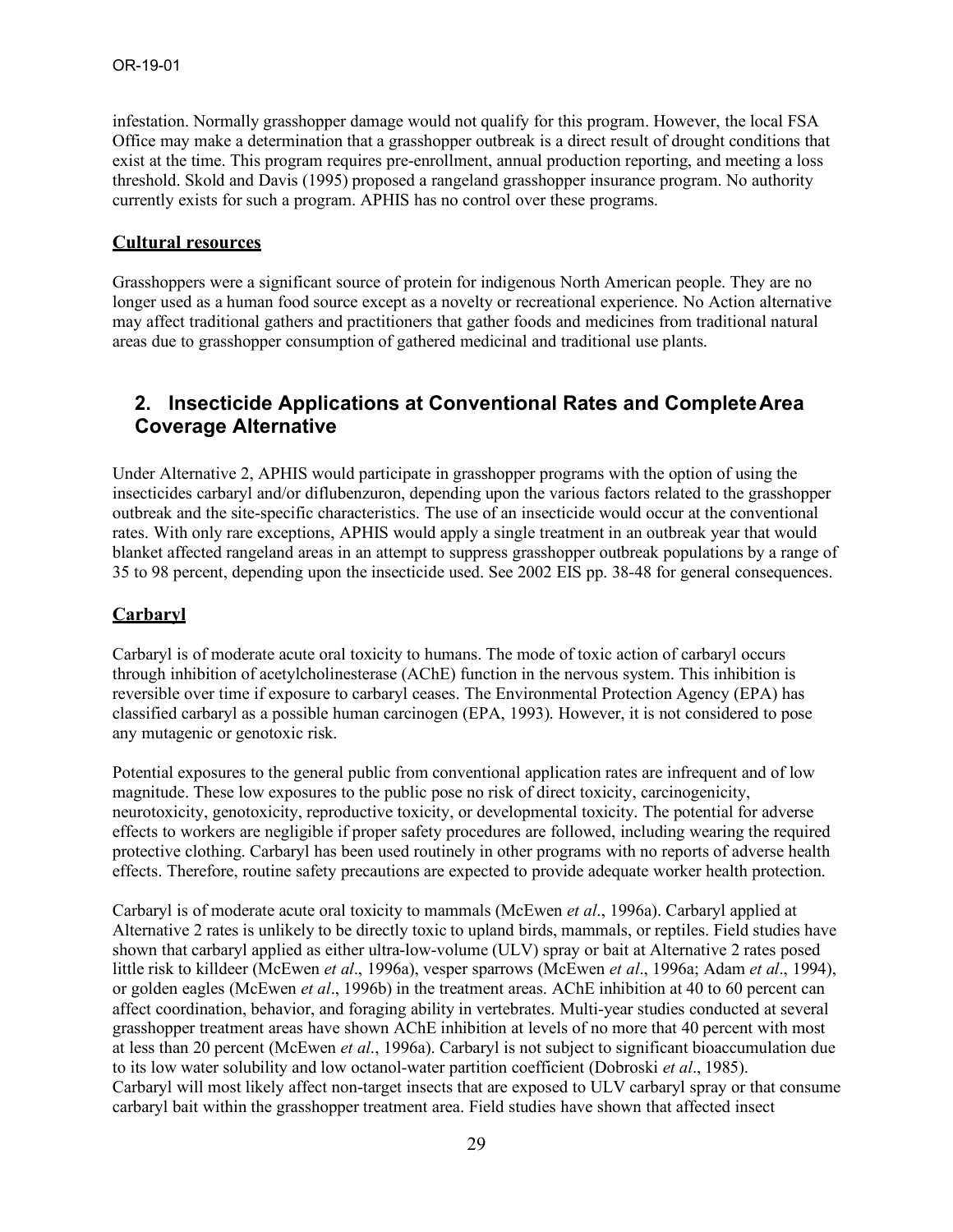populations can recover rapidly and generally have suffered no long-term effects, including some insects that are particularly sensitive to carbaryl, such as bees (Catangui *et al*., 1996). The use of carbaryl in bait form generally has considerable environmental advantages over liquid insecticide applications: bait is easier than liquid spray applications to direct toward the target area, bait is more specific to grasshoppers, and bait affects fewer non-target organisms than sprays (Quinn, 1996).

Should carbaryl enter water, there is the potential to affect the aquatic invertebrate assemblage, especially amphipods. However, operational procedures are in place to prevent carbaryl from entering water.

#### **Diflubenzuron**

The acute oral toxicity of diflubenzuron formulations to humans ranges from very slight to slight. The most sensitive indicator of exposure and effects of diflubenzuron in humans is the formation of methemoglobin from hemoglobin (a compound in blood responsible for the transport of oxygen) in blood. Potential exposures to the general public from Alternative 2 application rates are infrequent and of low magnitude. These low exposures to the public pose no risk of methemoglobinemia (a condition where the heme iron in blood is chemically oxidized and lacks the ability to properly transport oxygen), direct toxicity, neurotoxicity, genotoxicity, reproductive toxicity, or developmental toxicity. Potential worker exposures are higher than the general public but are not expected to pose any risk of adverse health effects.

Because diflubenzuron is a chitin inhibitor that disrupts insects from forming their exoskeleton, organisms without a chitinous exoskeleton, such as mammals, fish, and plants are largely unaffected by diflubenzuron. In addition, adult insects, including wild and cultivated bees, would be mostly unaffected by diflubenzuron applications (Schroeder *et al*., 1980; Emmett and Archer, 1980). Among birds, nestling growth rates, behavior data, and survival of wild American kestrels in diflubenzuron treated areasshowed no significant differences among kestrels in treated areas and untreated areas (McEwen *et al*., 1996b). The acute oral toxicity of diflubenzuron to mammals ranges from very slight to slight. Little, if any, bioaccumulation of diflubenzuron would be expected (Opdycke *et al*., 1982).

Diflubenzuron is most likely to affect immature terrestrial insects. While this would reduce the prey base within the treatment area for organisms that feed on insects, adult insects, including grasshoppers, would remain available as prey items. The implementation of pesticide label instructions and restrictions and the APHIS treatment guidelines will reduce potential impacts from the program use of insecticides (see Treatment Guidelines).

#### **Human health**

Human exposure to program insecticides could occur. Exposures and effects are discussed in the 2002 FEIS pp. 39-40, 43, and 46-47. Personnel working on the suppression program would be exposed during handling, loading and application of the insecticides. Potential exposure of the general public would be infrequent and of low magnitude. Implementation of the operational procedures outlined in the Treatment Guidelines would minimize public exposure and protect workers from harmful exposure. Individuals with hypersensitivity to the insecticides, carriers, and adjuvants might be affected. APHIS will seek lists of hypersensitive individuals from state and county health departments and would contact persons who reside near proposed treatment areas prior to treatment. Hypersensitive individuals would be advised to avoid treatment areas and the areas surrounding them.

Many individuals are opposed to any treatments on public rangelands because they believe treatments would disrupt ecosystems. The anxiety levels of these stakeholders may be increased. Conversely, the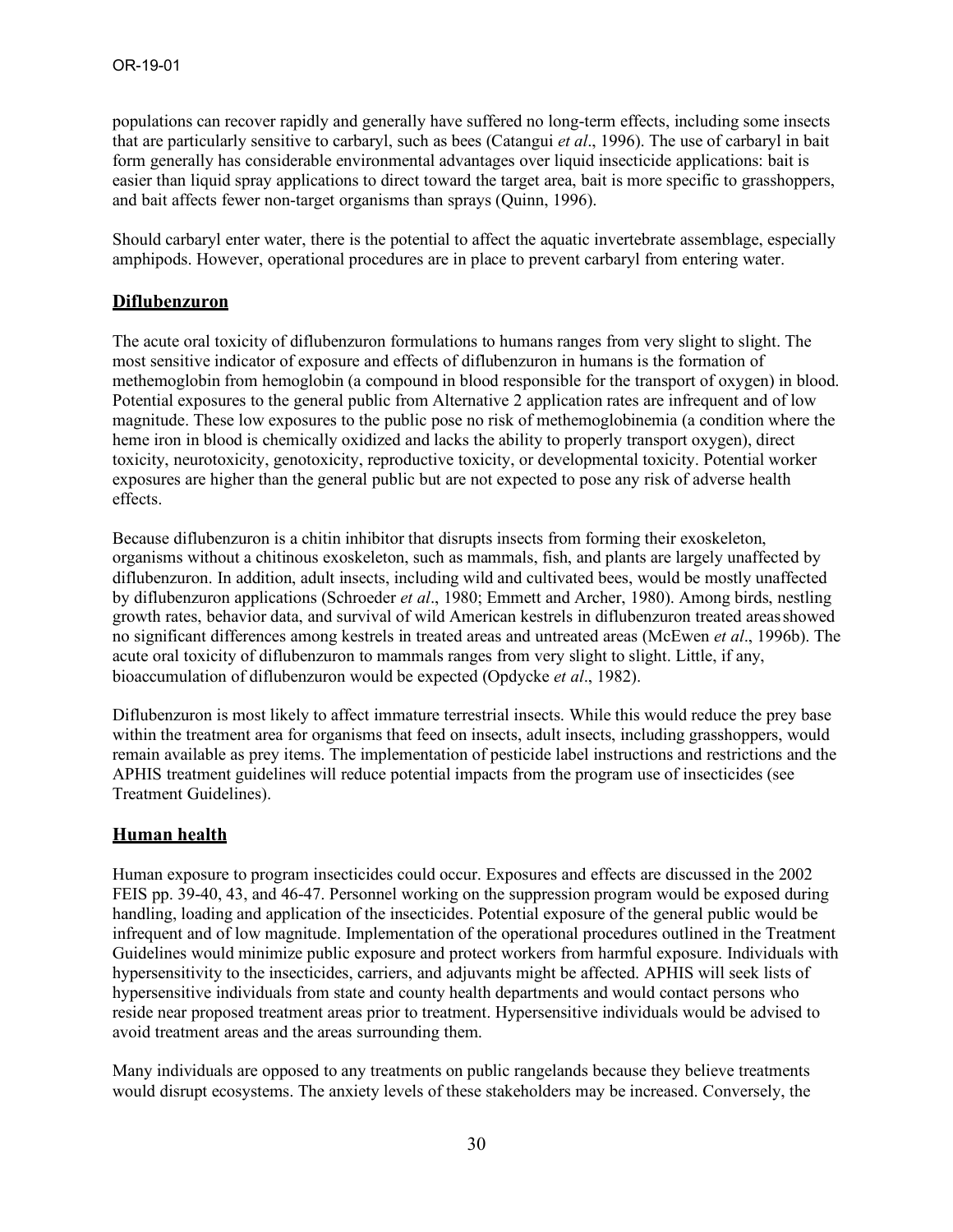anxiety level of individuals whose livelihoods are being protected by treatments of grasshoppers, typically originating from public lands, would decrease.

Pesticide spills could expose individuals to excessive levels of insecticide. APHIS maintains spill kits and insures that program personnel are familiar with procedures to mitigate effects associated with aspill.

#### **Non-target species**

Non-target exposure to program insecticides could occur. Exposures and effects on representative species in each non-target group are discussed in the 2002 FEIS Appendix B and part V. C. pp. 39-48.

Under this alternative grasshopper feeding damage would be reduced to rangeland plants, including desirable and undesirable plants, and to crops adjacent to rangeland. Reduction of the grasshopperfeeding damage may be viewed as having both negative and positive impacts. Population densities of some nontarget insects and other arthropods would be reduced. Food sources for some insectivorous animal species would be reduced. Non-target plant and animal species would be exposed to insecticides.

Non-target insect species which would be put at risk by treatments under this alternative include nonnative biological control agents and pollinators. Any chemical applied to control grasshoppers has the potential to cause adverse impacts to biological control agents that been released by government agencies or private individuals to control noxious weeds or arthropod pests. APHIS will consult with land managers to determine the location and status of biological control agent populations and would select treatment options (including buffering areas) which minimize negative impacts on the populations.

Managed pollinators include native leafcutter and alkali bees, and non-native honeybee. Honeybees are found throughout and near the proposed suppression area. Carbaryl sprays are very toxic to bees. Leafcutter and alkali bees may be found in the proposed treatment area, but are usually encountered in crop areas adjacent to the rangeland. APHIS will conduct surveys and consult with landowners to determine if managed pollinators are in or near proposed treatment areas. Because of the residual toxicity to bees, Carbaryl sprays are not likely to be a treatment of choice in areas where foraging bees are a concern.

Unmanaged native pollinators include a vast array of insects and other animals. In general, the insect fauna within this group is more susceptible to carbaryl sprays than to the other treatment options. To maximize the protection of these organisms, APHIS would select diflubenzuron spray or carbaryl bait whenever they would be efficacious to control grasshopper outbreaks.

This alternative may result in the reduction of insects as a food source for rangeland insectivores, such as sage grouse and sharptail grouse chicks. The use of the insecticides (diflubenzuron and carbaryl bait) which are more selective for grasshoppers than for most other species leaves alternative insect fauna for foraging insectivores (Paige and Ritter 1999). Because APHIS would only treat significant outbreak populations, numbers of grasshoppers surviving the treatment can provide ample nourishment for the insectivores. Additionally, Martin *et. al.* (2000) and Howe, *et. al.* (2000) found that grassland and shrub steppe bird species were able to make adaptive changes when insecticidal spray reduced the numbers and changed the composition of insect prey species.

There would be a temporary decrease in insect biodiversity within treatment areas. Diflubenzuron spray and carbaryl bait treatments are preferred since Carbaryl sprays would decrease the biodiversity more than diflubenzuron spray and carbaryl bait treatments.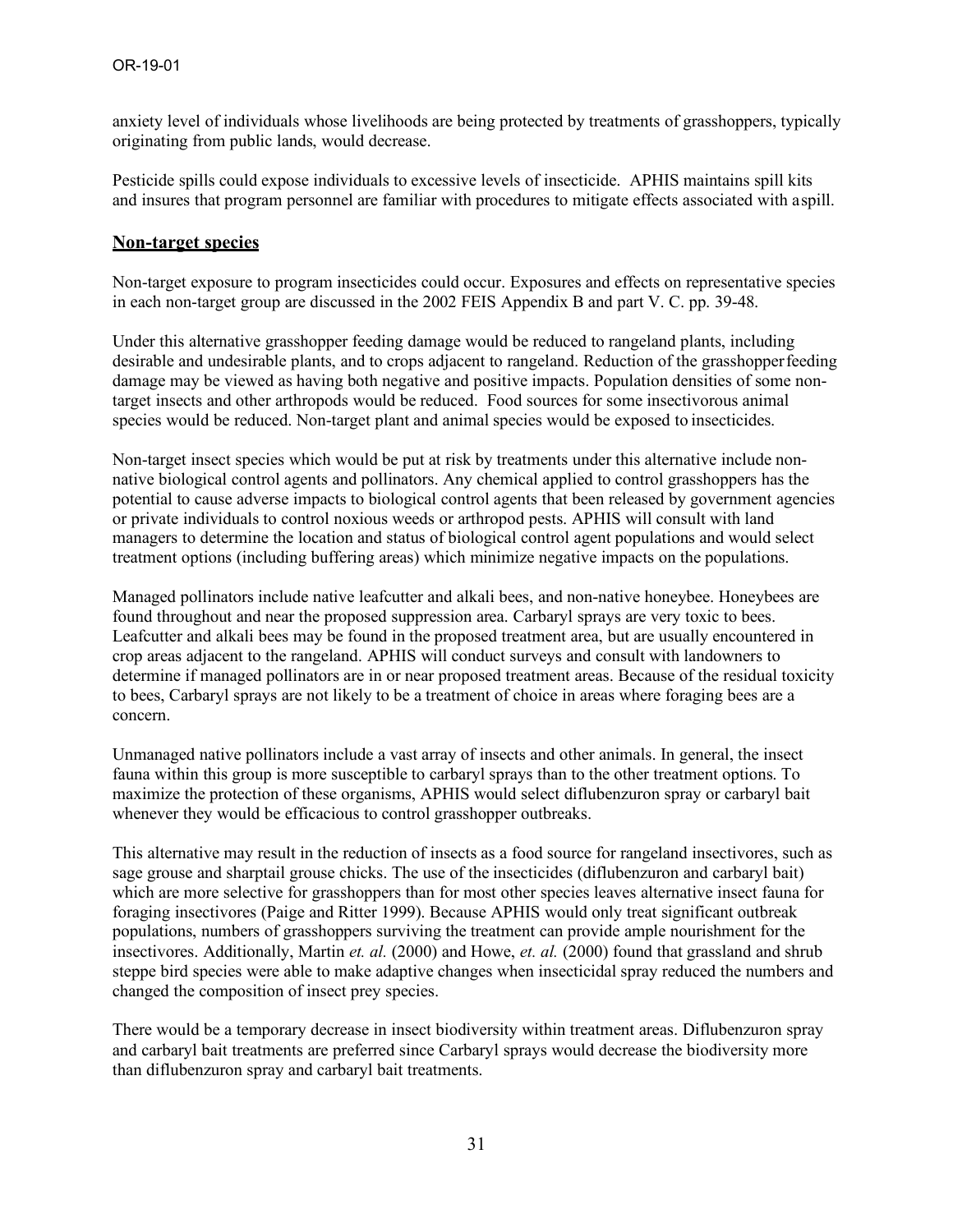The program chemicals have no phytotoxicity to most plants when applied at label rates. The chemicals act quickly to reduce grasshopper infestations, thus minimizing damage to vegetation from grasshopper foraging. Chemical controls have the potential for indirect effects on plants that depend on certain insects (bees and ants), for pollination and seed dispersal. These insects' numbers may be depressed by chemical control. The effect on plants by a control program will be less than the loss of growth and seed production caused by the total elimination of most vegetation by grasshoppers during an outbreak.

Impacts to non-target species from livestock grazing is unlikely to be affected by this alternative.

Pesticide spills could expose wildlife to excessive levels of insecticide. APHIS maintains spill kits and insures that program personnel are familiar with procedures to mitigate effects associated with a spill.

Negative impacts to non-target organisms would be minimized by the implementation of the Treatment Guidelines.

#### **Socioeconomic issues**

A discussion of the socioeconomic impacts of grasshopper treatments are discussed on pages 61-74 of the 2002 FEIS.

Under this alternative, there is a reduced risk that grasshopper outbreaks on rangeland would decrease the availability of forage for cattle and sheep. There is also a reduced risk of unchecked movement of grasshopper outbreaks into crops resulting in crop loss and additional expenditures for insecticidal control in the crop fields.

Organic farmers face less risk of significant losses from grasshopper outbreaks on rangeland which could emigrate to organic cropland. However, organic farmers would be put at increased risk of contamination from spray originating from grasshopper suppression programs. APHIS will procure a listing of certified organic growers and determine buffers needed to protect organic farm operations.

Air pollutants will be produced by fuel combustion in airplanes, vehicles, and machinery used in grasshopper control activities. Allowable emission levels and concentrations are enforced by state air control agencies. The amounts of these pollutants are not expected to exceed the normal background levels, and should have a negligible temporary effect on air quality.

Increases in ozone concentration from the volatilization of pesticides and carriers are also expected to be negligible. The chemicals approved for use have low vapor pressure and are essentially nonvolatile.

Negative socioeconomic impacts would be minimized by the implementation of the Treatment Guidelines.

#### **Cultural resources and events**

The availability of grasshoppers for fish bait and other human uses would be reduced from outbreak levels to more normal levels. Persons using rangelands for recreation would respond to grasshoppers as they do under normal conditions versus under outbreak conditions.

Native American tribes in the area reserve the right to hunt and gather traditional foods and medicines on public lands within the proposed suppression area. Where Native American tribal lands or resource gathering areas will be involved in a program area, or when tribal resources may be impacted, the affected tribes will be consulted. Tribal representatives will be provided the opportunity to identify cultural sites,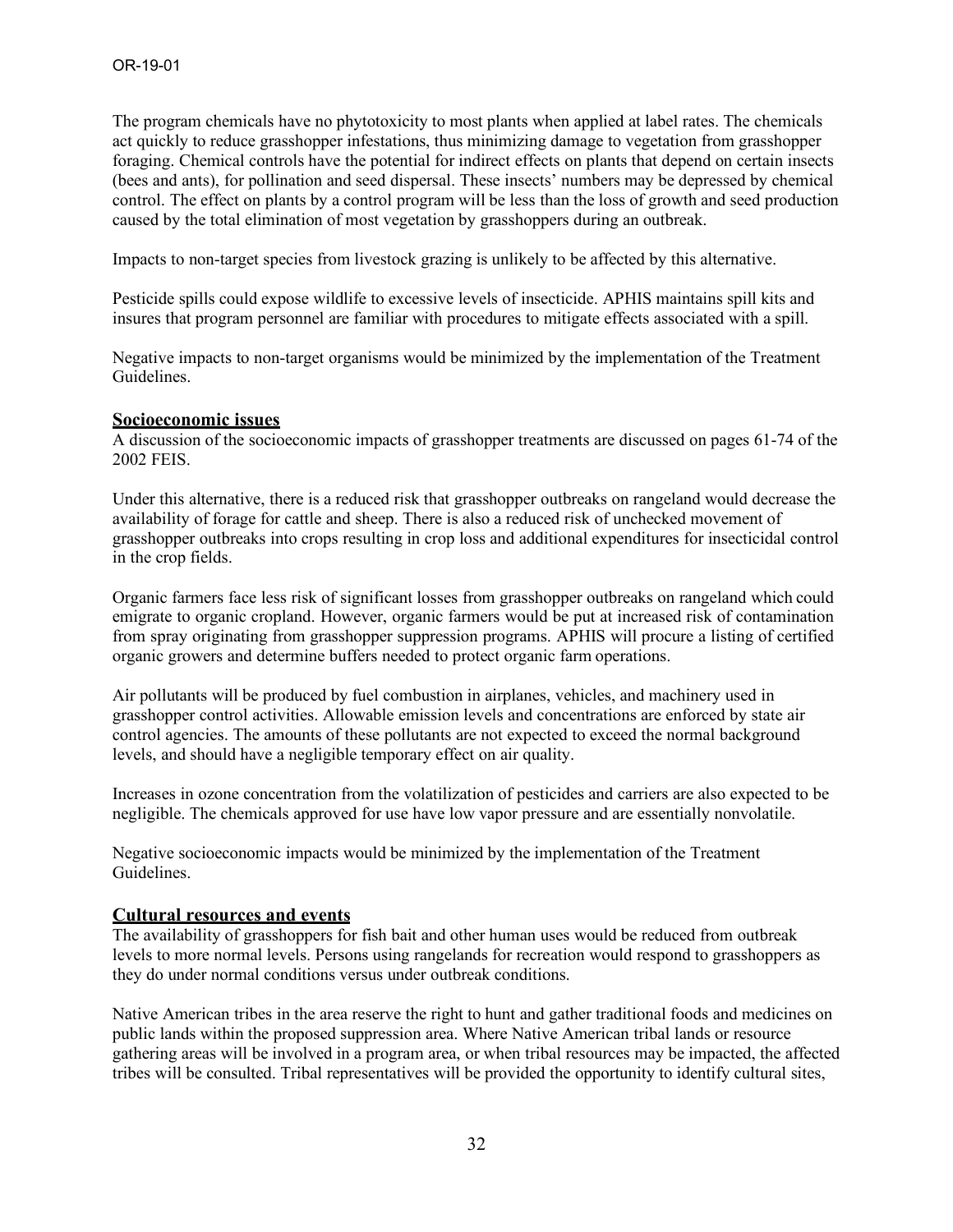native plant use areas, and any other resource areas which might be impacted. Consultation will allow for mitigation of impacts to these sites and resources.

When a request for suppression is received, APHIS' will provide tribal authorities with maps of proposed treatment block(s) whenever tribal resource areas occur in the county where the action is proposed. Tribal authorities can then determine if any cultural sites or resource areas are in or near a proposed treatment block. In consultation with tribal authorities, determination will be made whether and where signs should be placed on entries to resource gathering areas during the actual application and for the re-entry period specified on the label for the product being used. Such notification and posting of signs as agreed will reduce the potential for human exposure during pesticide application and the label re-entry period.

#### **Artificial surfaces**

Carbaryl spray can damage some painted surfaces. Automotive and sign finishes are susceptible to damage, and their owners could suffer economic loss repairing cosmetic damage. Public notice of carbaryl spray programs will include a warning about how to avoid potential damage. APHIS will consult with land managers if carbaryl spray was going to be used so they could elect to cover or remove signs during treatment. APHIS will consult with land managers to ensure that Native American petroglyphs are excluded from spray areas.

### **3. Reduced Area Agent Treatments (RAATs) Alternative**

Under Alternative 3 (RAATs Alternative), one of the insecticides carbaryl and/or diflubenzuron would be used at a reduced rate and over reduced areas of coverage. Rarely would APHIS apply more than a single treatment to an area per year. The maximum insecticide application rate under the RAATs strategy is reduced 50 percent from the conventional rates for carbaryl and 25 percent from the Alternative 2 rate for diflubenzuron. Although this strategy involves leaving variable amounts of land not directly treated, the risk assessment conducted for the 2002 EIS assumed 100 percent area coverage because not all possible scenarios could be analyzed. However, when utilized in grasshopper suppression, the amount of untreated area in RAATs often ranges from 20 to 67 percent of the total infested area but can be adjusted to meet site-specific needs.

Potential exposures to insecticides to the general public and workers from RAATs application rates are of a commensurately lower magnitude than conventional rates. These low exposures to the public pose basically no risk of direct toxicity, neurotoxicity, genotoxicity, reproductive toxicity, or developmental toxicity.

Using alternating swaths is expected to reduce adverse effects because organisms that are in untreated swaths will be mostly unexposed to pesticides. While carbaryl applied at a RAATs rate will reduce susceptible insect populations, the decrease will be less than under conventional rates.

As with the Conventional Rates Alternative, non-target species exposure to program insecticides to would occur under the RAATs Alternative. Exposures and effects on representative species in each nontarget group are discussed in the 2002 FEIS Appendix B and part V. C. pp. 50-57.

As with the Conventional Rates Alternative, operational procedures are in place to prevent pesticides from entering water. Negative impacts to non-target organisms would be minimized by the implementation of the Treatment Guidelines.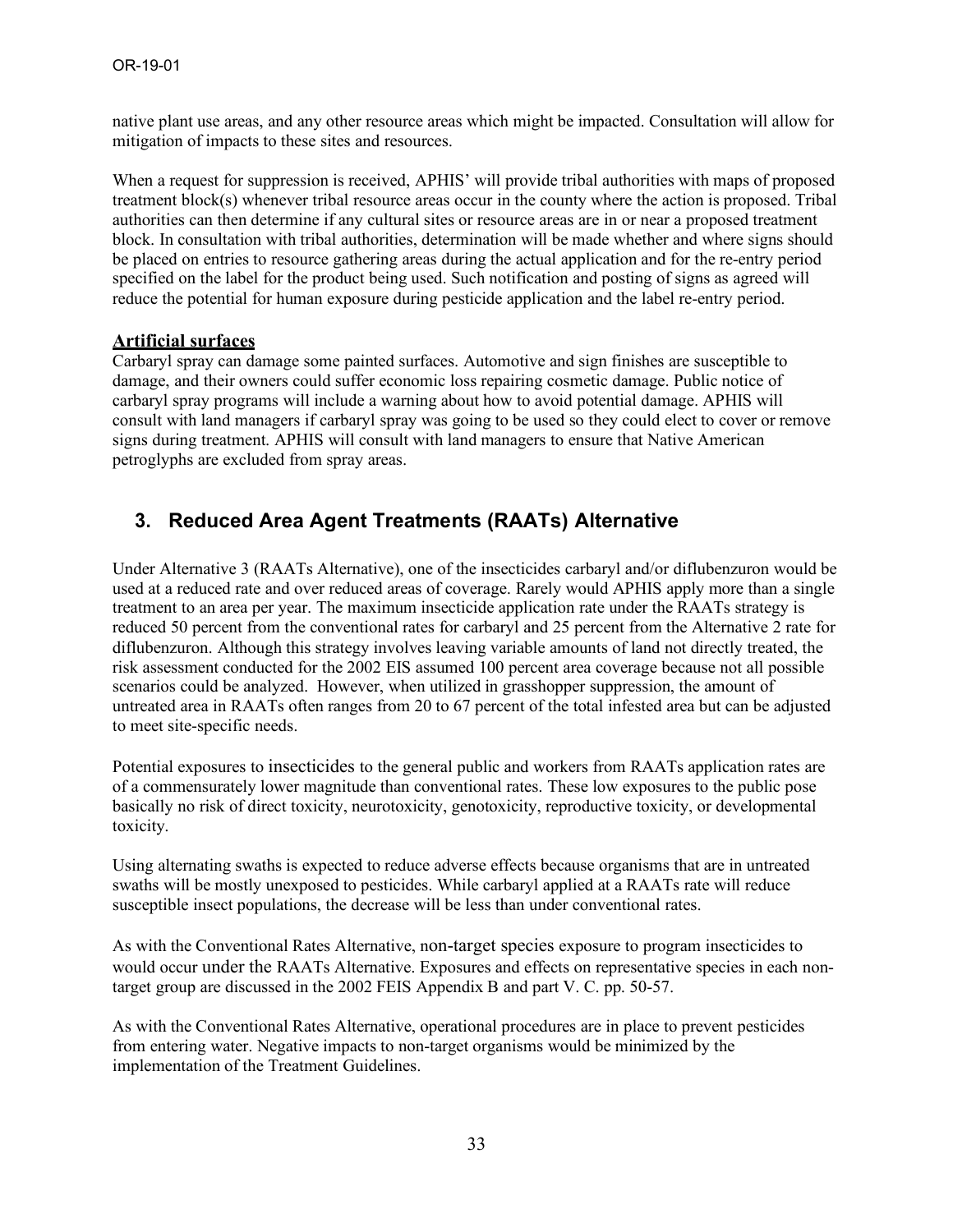Overall, the potential impacts and risks to human health and cultural resources under the RAATs Alternative are basically the same as those under the Conventional Rates Alternative. The risk of pesticide spills is roughly equivalent to the risk under the Conventional Rates Alternative.

The main differences between the Conventional Rates Alternative and the RAATs Alternative include the following:

- The general level of reduction and risk to non-target insect species (including non-native biological control agents) and other invertebrate populations would be somewhat less under RAATs Alternative.
- The risk to managed pollinators under the RAATs Alternative would be similar to the risk under the Conventional Rates Alternative, but the risk to unmanaged native pollinators would be somewhat less under the RAATs Alternative.
- The reduction in prey available to insectivores (birds and other wildlife) would be significantly less under the RAATs Alternative.
- The temporary decrease in insect biodiversity within treatment areas would be significantly less under the RAATs Alternative.
- The risk of contamination from spray originating from grasshopper suppression programs to organic farmers would be somewhat less than under the RAATs Alternative because less insecticide is applied in a treatment area.
- The risk of grasshopper damage is somewhat higher under the RAATS Alternative than under the Conventional Rates Alternative. Because of reduced insecticidal rates and coverage, the RAATS Alternative reduces the grasshopper population to a lesser degree than the Conventional Rates Alternative.
- Probability of damage to artificial surfaces would be less in the RAATS Alternative than in the Conventional Rates Alternative.

## *B. Other Environmental Considerations*

### **1. Cumulative Impacts**

Cumulative impact, as defined in the CEO NEPA implementing regulations (40 CFR  $\frac{8}{1508.7}$ ) "is the impact on the environment which results from the incremental impact of the action when added to the past, present, and reasonably foreseeable future actions regardless of what agency (Federal or non-Federal) or person undertakes such actions. Cumulative impacts can result from individually minor but collectively significant actions taking place over a period of time. The pesticide used and type of application will influence overall impacts. Depending on the specific exposure scenario and the nature of the available data, the consequences of cumulative exposures are assessed in a variety of ways in the 2002 **FEIS**.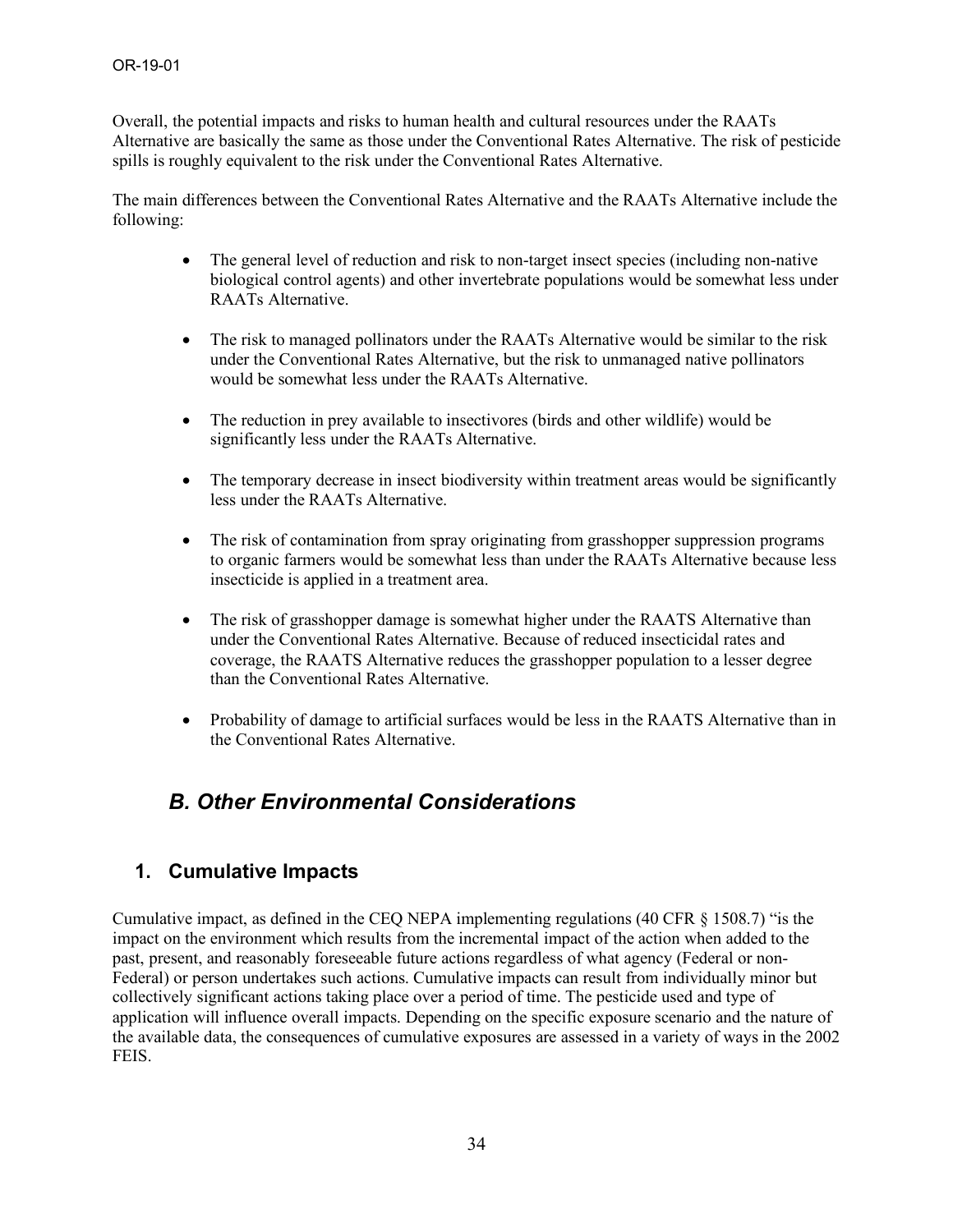Under APHIS programs, rangeland areas normally are only treated one time per season to suppress grasshopper populations. Label restrictions and cost share constraints limit projects to one treatment. If used, periodic treatments may have a longer term impact, since the exposure period is longer. However, the pesticides used breakdown relatively quickly in the environment and biological populations are quick to recover.

Use of pesticides by land managers for other pest control operations (e.g. noxious weed control or mosquito control) in rangeland areas receiving grasshopper treatments may result in cumulative impacts, but such a scenario is unlikely due to differing application areas and modes of action. APHIS will consult with land managers to determine if herbicides or insecticides have been utilized within the past year on any proposed spray area within the proposed suppression area. APHIS will not apply any insecticide in a manner that conflicts with EPA requirements regarding multiple treatments or to an area known to have been treated recently with a pesticide known to have harmful cumulative effects with carbaryl and/or diflubenzuron.

Cumulative effects are not expected to significantly affect human health or the environment in program areas. Residues of the pesticides used are not expected to persist in the environment from year to year. If analysis of a proposed control area identifies potential cumulative impacts, these impacts will be further described in a supplement to this EA.

## **2. Synergistic Effects**

There may be situations where it is appropriate to use one insecticide or formulation in one part of a treatment area and a different insecticide or formulation in another part of that same treatment area with all applications conducted according to the label directions. Should these situations occur, no area would be treated with more than one insecticide, except for minor overlap in the border area, and there would be no mixing or combination of insecticides.

APHIS will not apply any insecticide in a manner that conflicts with EPA requirements regarding multiple treatments or to an area known to have been treated recently with a pesticide known to have synergistic effects with carbaryl and/or diflubenzuron. If analysis of a proposed control area identifies potential synergistic effects, these effects will be further described in a supplement to this EA.

#### **Diflubenzuron**

Diflubenzuron is only reported to be synergistic with the defoliant DEF. Because the defoliant is unlikely to be applied concurrently with grasshopper suppression treatments, there is minimal risk of synergistic effects (2002 FEIS p B-16).

#### **Carbaryl**

The only studies of chemical interactions with carbaryl indicate that toxicity of organophosphates combined with carbaryl is additive not synergistic (2002 FEIS p B-13).

#### **Inert Ingredients and Metabolites**

A full discussion of inert ingredients and metabolites is found in the 2002 FEIS pp B-12, B-15, and B-20.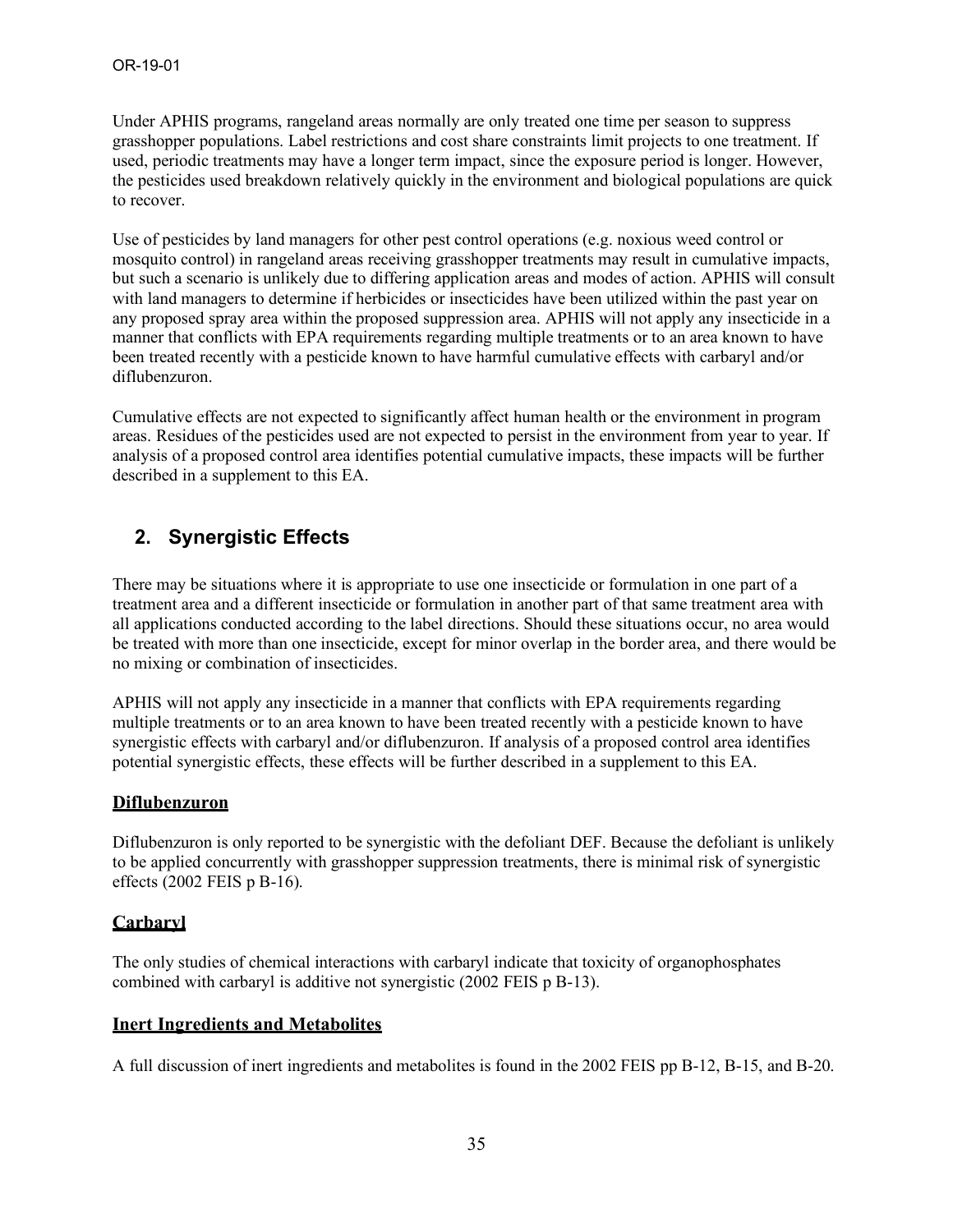### **3. Executive Order No. 12898, Federal Actions to Address Environmental Justice in Minority Populations and Low-Income Populations**

Consistent with Executive Order No. 12898, consideration has been made to the potential for disproportionately high and adverse human health or environmental effects on any minority and lowincome populations.

Although specific data are not available, observations indicate that Hispanics and Asians are the minority groups which would be most impacted by the suppression programs because of their involvement in agricultural production systems.

No Action Alternative may cause low income and minority farm workers to be exposed to additional insecticides applied to cropland. No Action Alternative may increase costs of operation for low income and minority farm operators. No Action alternative may affect minority groups that gather foods and medicines from traditional natural areas due to grasshopper consumption of gathered medicines and traditional plants

Insecticide Applications at Conventional or RAAT Rate Alternative may cause concern for those groups that gather foods and medicines from traditional natural areas. However, public notification of treatment dates and areas along with posting signs for re-entry as necessary will allow them to avoidexposure. Insecticide Applications at Conventional or RAAT Rate Alternatives would be expected to have no disproportionate impact on minority or low income populations.

Human health effects on individuals with poor nutritional status are analyzed in the 2002 EIS pp B-24, B-27, and B-28.

### **4. Executive Order No. 13045, Protection of Children from Environmental Health Risks and Safety Risks**

Consistent with Executive Order No. 13045, APHIS has considered the potential for disproportional high and adverse environmental health and safety risks to children.

The human health risk assessment for the 2002 FEIS analyzed the effects of exposure to children fromthe three insecticides. Based on review of the insecticides and their use in the grasshopper program, the risk assessment concluded that the likelihood of children being exposed to insecticides is very slight and that no disproportionate adverse effects to children are anticipated over the negligible effects to the general population. Treatments are primarily conducted on open rangelands where children would not be expected to be present during treatment or enter should there be any restricted entry period after treatment. No urban areas or schools would be subject to treatment under the proposed action.

The potential for impacts of pesticides on children would be minimized by the implementation of the operating procedures outlined in the Treatment Guidelines.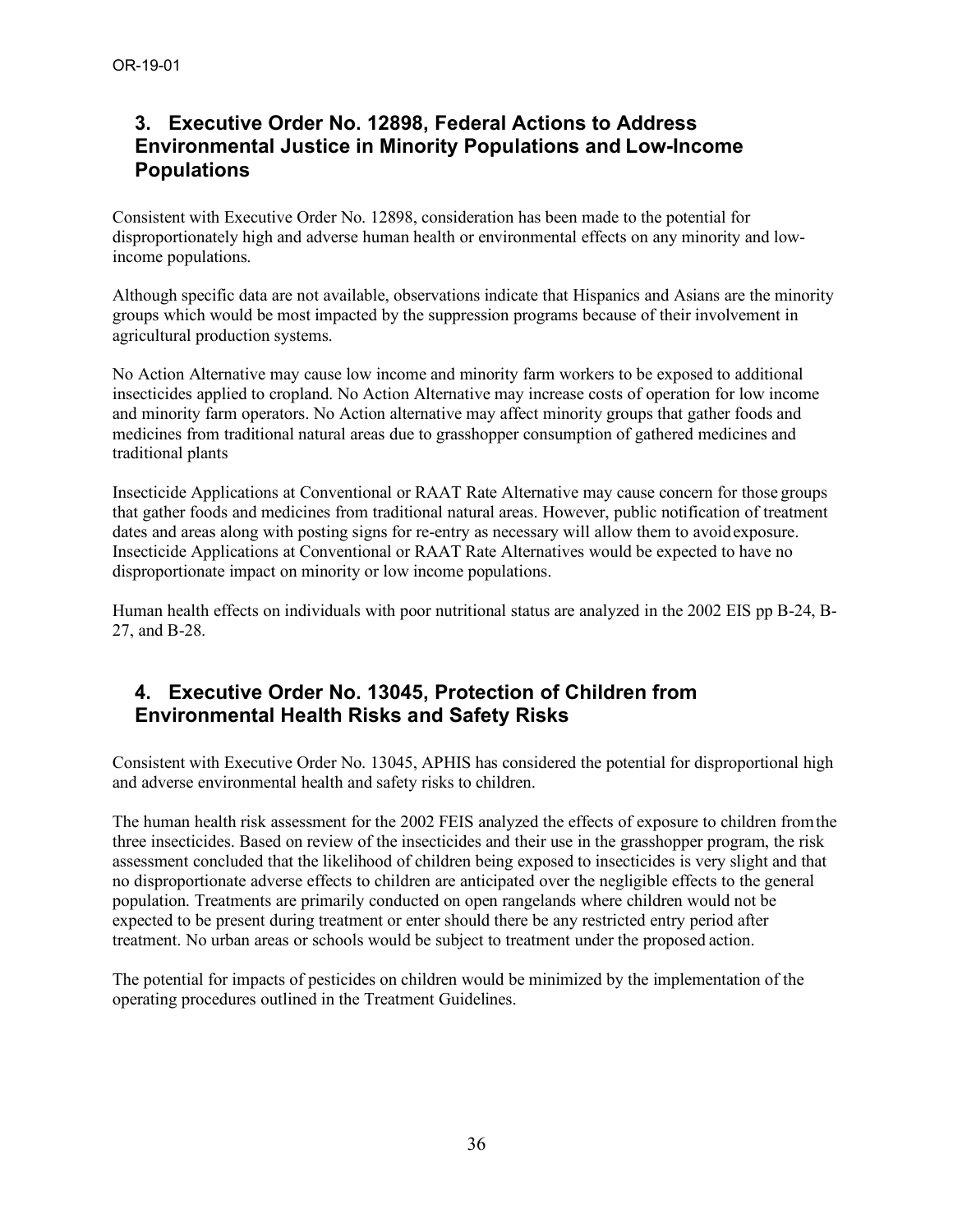### **5. Executive Order 13186, Responsibilities of Federal Agencies to Protect Migratory Birds**

In accordance with various environmental statutes, APHIS routinely conducts programs in a manner that minimizes impact to the environment, including any impact to migratory birds. In January 2001, President Clinton signed Executive Order 13186 to ensure that all government programs protect migratory birds to the extent practicable. To further its purposes, this Executive Order requires each agency with a potential to impact migratory birds to enter into an MOU with FWS.

On August 2, 2012 APHIS and US Fish and Wildlife Service signed a Memorandum of Understanding (MOU) detailing cooperative efforts to strengthen migratory bird conservation and further the purposes of the Migratory Bird Treaty Act, and other statues pertinent to migratory birds. This MOU focuses on avoiding or minimizing adverse impacts on migratory birds and strengthen migratory bird conservation through enhanced collaboration between APHIS and FWS by identifying and enhancing areas of concern. This MOU directs APHIS to consider and evaluate the conservation of migratory bird populations when initiating any plant pest or animal management action. Under the MOU FWS will provide migratory bird population and habitat information and partner with APHIS in NEPA evaluations in support of migratory bird management goals. FWS will process and assess the impacts of migratory bird take and depredation permits.

Under a grasshopper suppression program no direct harm, including take, of any migratory birds is expected to occur. Program guidelines and buffers will assure that pollution or detrimental alteration of the environment used by migratory birds is minimal and will not harm any migratory birds.

## **6. Bald and Golden Eagle Protection Act**

On June 28, 2007 the Interior Department took the American bald eagle off the Endangered Species List. The bald eagle will still be protected by the Migratory Bird Treaty Act and the Bald and Golden Eagle Protection Act. The Bald Eagle Protection Act prohibits the take, transport, sale, barter, trade, import and export, and possession of eagles, making it illegal for anyone to collect eagles and eagle parts, nests, or eggs without a permit.

As listed in the National Bald Eagle Management Guidelines (USFWS, May 2007) the following mitigation measures will be followed when practical, unless the land managing agency requires more strict measures.

Helicopters and fixed-wing aircraft will not be used within 1000 feet of an active nest during the breeding season. No buffer is necessary around nest sites outside the breeding season.

Agriculture and Off Road Vehicle Use both provide the same guidance for use of ATV's or trucks. No buffer is necessary around nest sites outside the breeding season. During the breeding season if the activity will not be visible from the nest, off-road vehicles will not be operated within 330 feet of the nest. If the activity will be visible from the nest, off-road vehicles will not be operated within 660 feet of the nest.

## **7. Endangered Species Act**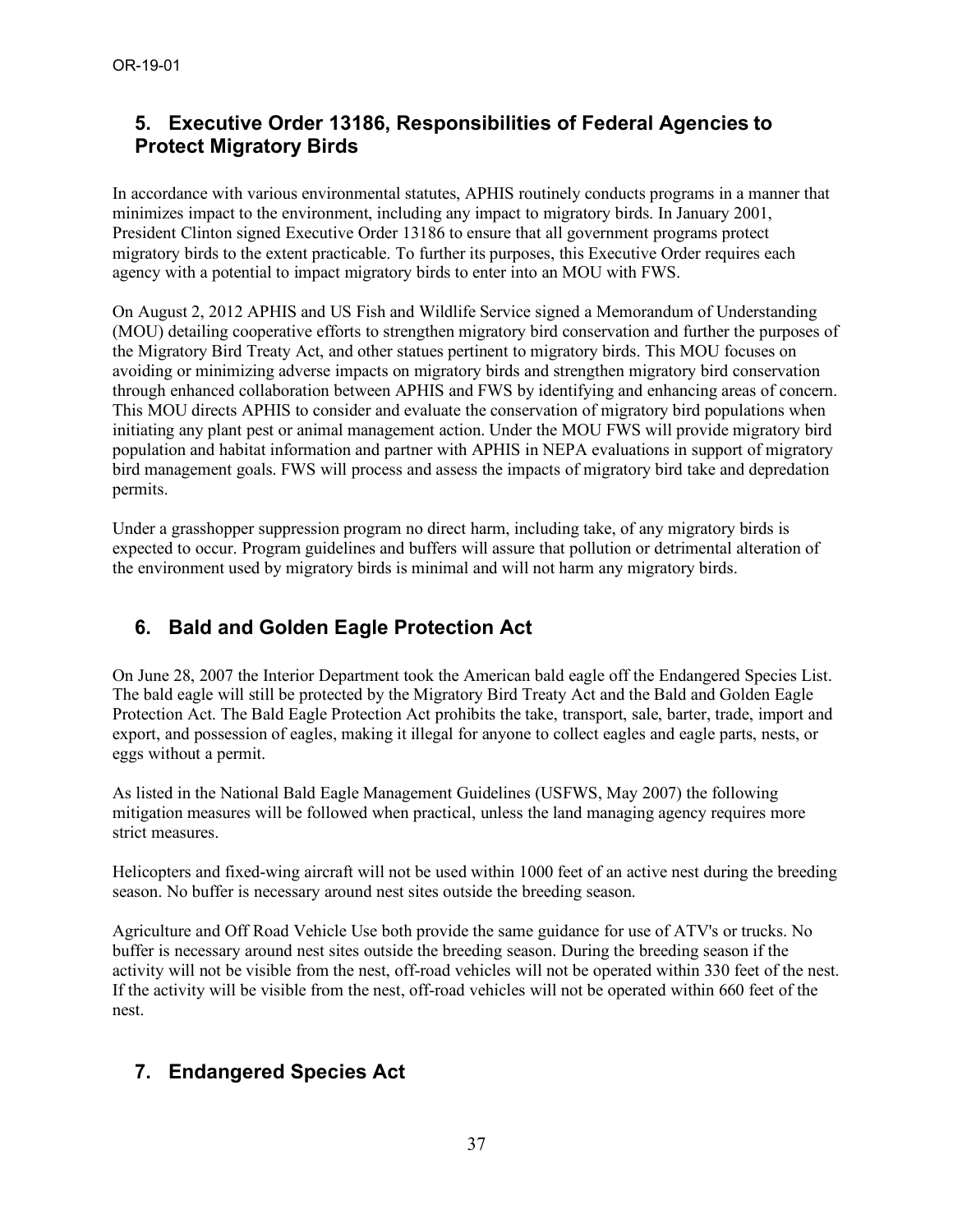Policies and procedures for protecting endangered and threatened species of wildlife and plants were established by the Endangered Species Act (ESA) of 1973, as amended (16 United States Code (U.S.C.) § 1531 *et seq*.). The ESA is designed to ensure the protection of Endangered and Threatened species and the habitats upon which they depend for survival. Regulations implementing the provisions of the ESA have been issued. In accordance with Section 7 of the ESA, consultation is to be conducted for any action authorized, funded, or carried out by a Federal agency that may affect listed endangered or threatened species or their habitats. APHIS also includes proposed species in their consultations. Consultations are conducted with the Department of Interior Fish and Wildlife Service (FWS) for terrestrial species and freshwater aquatic species, and with U.S. Department of Commerce NOAA Fisheries for marine and anadromous species.

The most recent national biological opinion (BO) on the grasshopper program issued by FWS was issued in October 3, 1995. APHIS prepared a national Biological Assessment (BA) for the 1998 program, but no BO was issued because control programs were not anticipated that year. In February 2005, APHIS presented a Programmatic Biological Assessment (BA), along with a threat matrix, for all listed species, to FWS for comment. FWS responded in June 2005 with a request for more information on toxicity data, buffer models, and long-term effects from these programs. As the National Consultation is proceeding, a Programmatic Biological Opinion or concurrence letter will not likely be issued in time for grasshopper/Mormon cricket suppression programs in the current year. In order to comply with section 7 requirements APHIS conducts local informal consultations with the FWS as needed. The 1995 BO and 1998 BA have been used as a basis for these local consultations.

APHIS has initiated informal consultation with both the FWS Oregon State Office and Klamath Falls Office because of shared jurisdiction for parts of Klamath and Lake Counties. In the past, concurrence letters were received annually from FWS for 2003-2018. Informal consultation for 2019 is currently ongoing to arrive at an effects determination for each listed or proposed species and corresponding critical habitat which occur in the proposed suppression (action) area of Oregon. Where it is determined that the action may affect a listed species or its habitat, the BA specifies mitigation measures that are designed to reduce the potential effects to the point where they are "not likely to adversely affect" the listed species or its habitat. These consultations will most likely result in concurrences to APHIS' effects determinations in the BA.

APHIS completed a national informal consultation with NOAA Fisheries for actions affecting listed anadromous fishes. In May 2010, APHIS submitted a Programmatic BA which evaluates the potential impacts of suppression programs on listed salmonids and their critical habitat in the 17 Western states. NOAA Fisheries provided a letter of concurrence with APHIS affects determinations on August 12, 2010. Any suppression programs undertaken in Oregon will adhere to the mitigation measures in the Programmatic BA. The Programmatic BA, NOAA Fisheries letter of concurrence and other correspondence are available upon request, but those documents may also be found online at the ODA Plant Division website (www.oregon.gov).

### **a) Species Not Affected By the Proposed Action**

The following listed species (and/or critical habitat) may have the potential to be found within the 17 Oregon counties where APHIS may conduct grasshopper suppression. However, APHIS has determined that these species will not be affected by the proposed action and no further review of these species will be conducted in this BA. The proposed action would have no effect on Canada lynx (T) (CH) (*Lynx Canadensis*) because known ranges and travel corridors of the lynx in Oregon will not be treated. The proposed action would have no effect on gray wolf (E) (*Canis lupus*) because the proposed chemicals and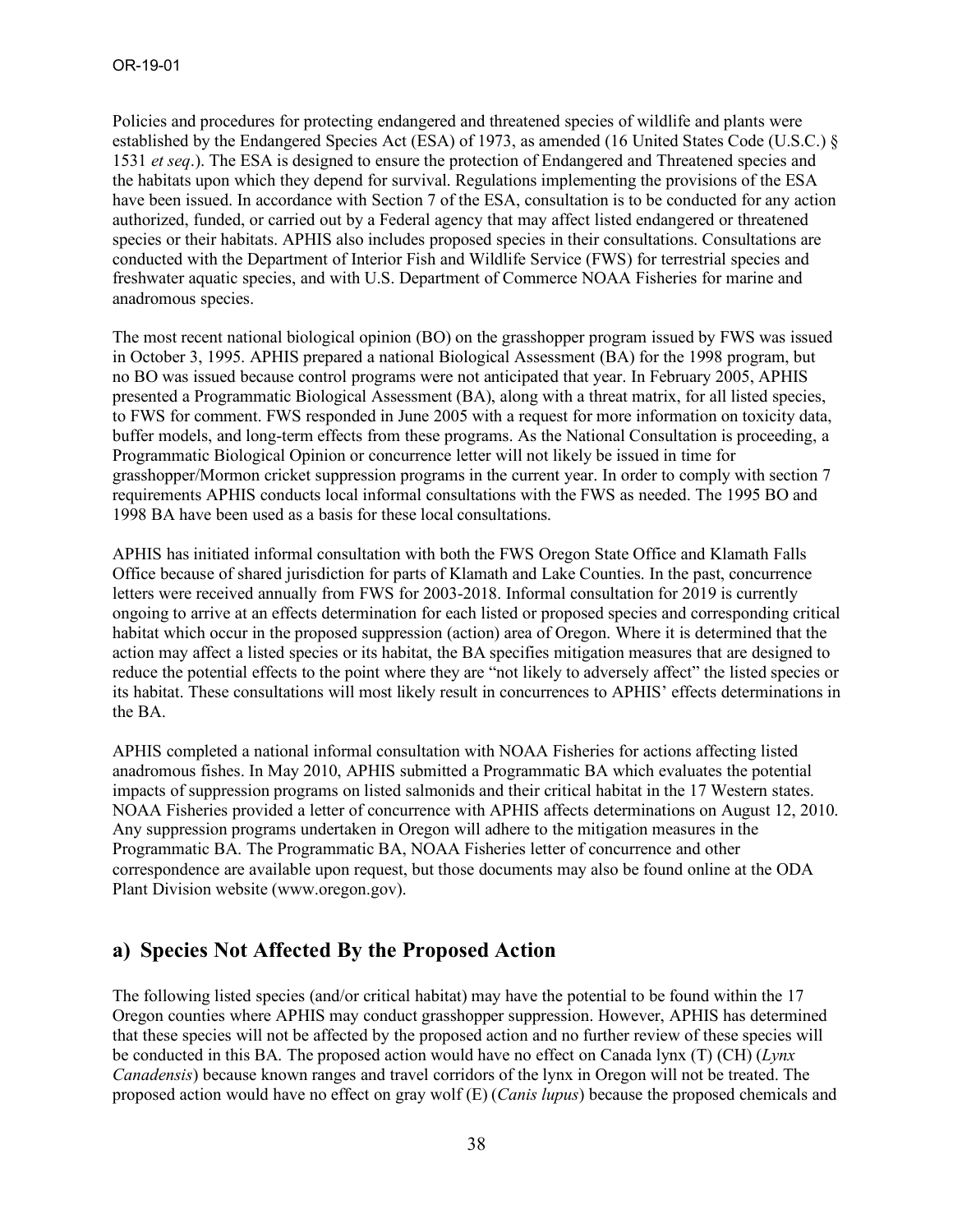rates will not affect the gray wolf or its prey base and gray wolves are unlikely to be found in open range in Oregon. The proposed action would have no effect on northern spotted owl (T) (CH) (*Strix occidentalis caurin*) because the spotted owl occurs primarily in old growth forest and not in rangeland. The proposed action would have no effect on Gentner's fritillary (E) (*Fritillaria gentneri*) because known occurrences/populations of Gentner's fritillary in Oregon will not be treated. The proposed action would have no effect on MacFarlane's four-o'clock (T) (*Mirabilis macfarlanii*) because no control will occur in the Snake River Canyon habitat of this species. The proposed action would have no effect on Malheur wire-lettuce (CH) (*Stephanomeria malheurensis*) because known occurrences/populations in Oregon will not be treated. The proposed action would have no effect on whitebark pine (C) (Pinus albicaulis) because known occurrences/populations of whitebark pine in Oregon will not be treated. The proposed action would have no effect on slender Orcutt grass (T) (CH) (*Orcuttia tenuis*) or Green's Tuctoria (E) (CH) (*Tuctoria greenei*) because these species are not found within the proposed action area. Additionally, no treatments will be conducted in or near vernal pool critical habitat (Critical Habitat for Four Vernal Pool Crustaceans and Eleven Vernal Pool Plants in California and Southern Oregon).

### **b) Species That May Be Affected By the Proposed Action**

The table shown below (Table 1) is a summary of protection measures developed for federally listed or proposed species that may be affected by the grasshopper suppression programs in the areas of Oregon covered by this EA. These measures were agreed to by APHIS through Formal Section 7 Consultation with the US Fish and Wildlife Service and found in the 1995 FWS Biological Opinion (BO), or through local informal consultation with FWS for the use of diflubenzuron, the RAAT application methodology, and those species listed since the 1995 national BO. Measures for listed salmonids were agreed to through national informal consultation and concurrence with NOAA Fisheries in 2010. Protective measures shown in Table 1 were developed to ensure that grasshopper suppression program activities in Oregon are "not likely to adversely affect" federally listed or proposed species.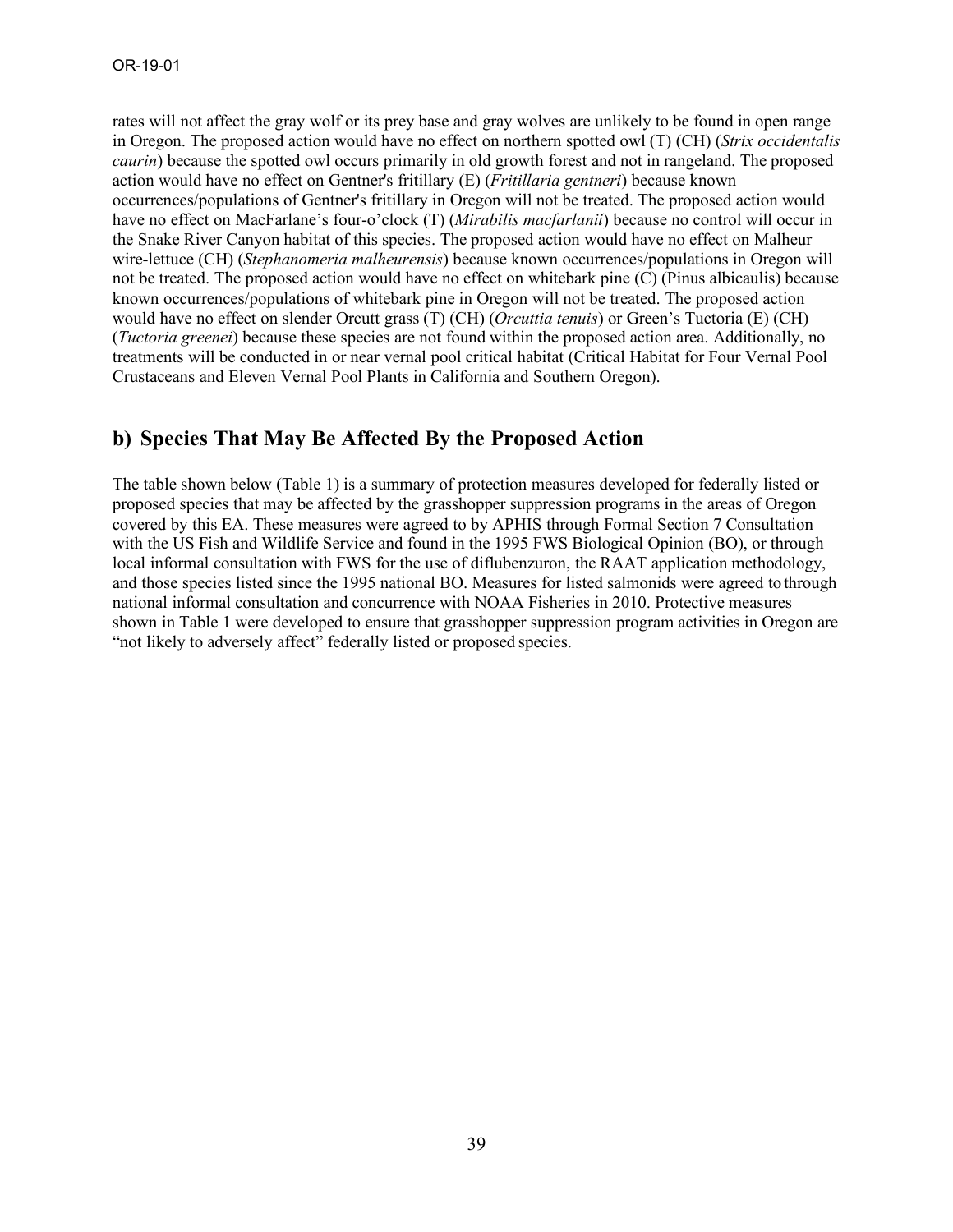#### **Table 1. Current and Proposed Protection Measures and Determinations to Protect Threatened (T), Proposed Threatened (PT), Endangered (E), or Candidate (C) Species and Their Critical Habitat (CH)**

| <b>Name, Species, and</b><br><b>Status</b>                                           | <b>EA Counties found</b> | <b>Determination</b> | <b>Protective Measures from</b><br>1987-95 Biological<br><b>Opinions (Date of FWS</b><br><b>Biological Opinion</b>                                                    | <b>Protective Measures for Oregon</b>                                                                                                                                                                                                                                                                                                                                                                                         |  |  |
|--------------------------------------------------------------------------------------|--------------------------|----------------------|-----------------------------------------------------------------------------------------------------------------------------------------------------------------------|-------------------------------------------------------------------------------------------------------------------------------------------------------------------------------------------------------------------------------------------------------------------------------------------------------------------------------------------------------------------------------------------------------------------------------|--|--|
| <b>Birds</b>                                                                         |                          |                      |                                                                                                                                                                       |                                                                                                                                                                                                                                                                                                                                                                                                                               |  |  |
| <b>Yellow-billed Cuckoo</b><br>(T)<br>Coccyzus americanus                            | Deschutes, Lake, Malheur | <b>NLAA</b>          | listed after 1995                                                                                                                                                     | The programmatic buffers of 500' for<br>liquid by air, 200' for bait by air and<br>liquid by ground, and 50' for bait by<br>ground will be used from the edge of<br>any water present at the time of<br>application. Plus RAATs application<br>method will be used to protect the<br>yellow-billed cuckoo and its prey.<br>Yellow-billed cuckoo foraging areas<br>should be appropriately avoided for<br>pesticide treatment. |  |  |
| <b>Fishes</b>                                                                        |                          |                      |                                                                                                                                                                       |                                                                                                                                                                                                                                                                                                                                                                                                                               |  |  |
| <b>Lahontan Cutthroat</b><br>$T_{\text{rout}}(T)$<br>Oncorhynchus clarki<br>henshawi | Harney, Malheur          | <b>NLAA</b>          | No aerial application of ULV<br>(spray) pesticides within 0.25<br>mile of occupied habitats. Only<br>carbaryl bait will be used within<br>0.25 miles. (June 01, 1987) | The proposed action includes a<br>protective (no application of<br>pesticides, bait and liquid) buffer<br>from the edge of the stream or water<br>body containing standing or flowing                                                                                                                                                                                                                                         |  |  |
| <b>Borax Lake Chub (E)</b><br>(CH)<br>Gila boraxobius                                | Harney                   | <b>NLAA</b>          | No aerial ULV application of<br>malathion should be applied<br>within 1 mile of occupied                                                                              | water at the time of application, out to<br>0.5 mile for aerial application of<br>liquid pesticides; and 500 feet for                                                                                                                                                                                                                                                                                                         |  |  |
| <b>Foskett Speckled Dace</b><br>(T)                                                  | Lake                     | <b>NLAA</b>          | habitat. A 0.25 mile no-aerial<br>ULV application of carbaryl                                                                                                         | ground application of liquid<br>pesticides. The buffers will apply to                                                                                                                                                                                                                                                                                                                                                         |  |  |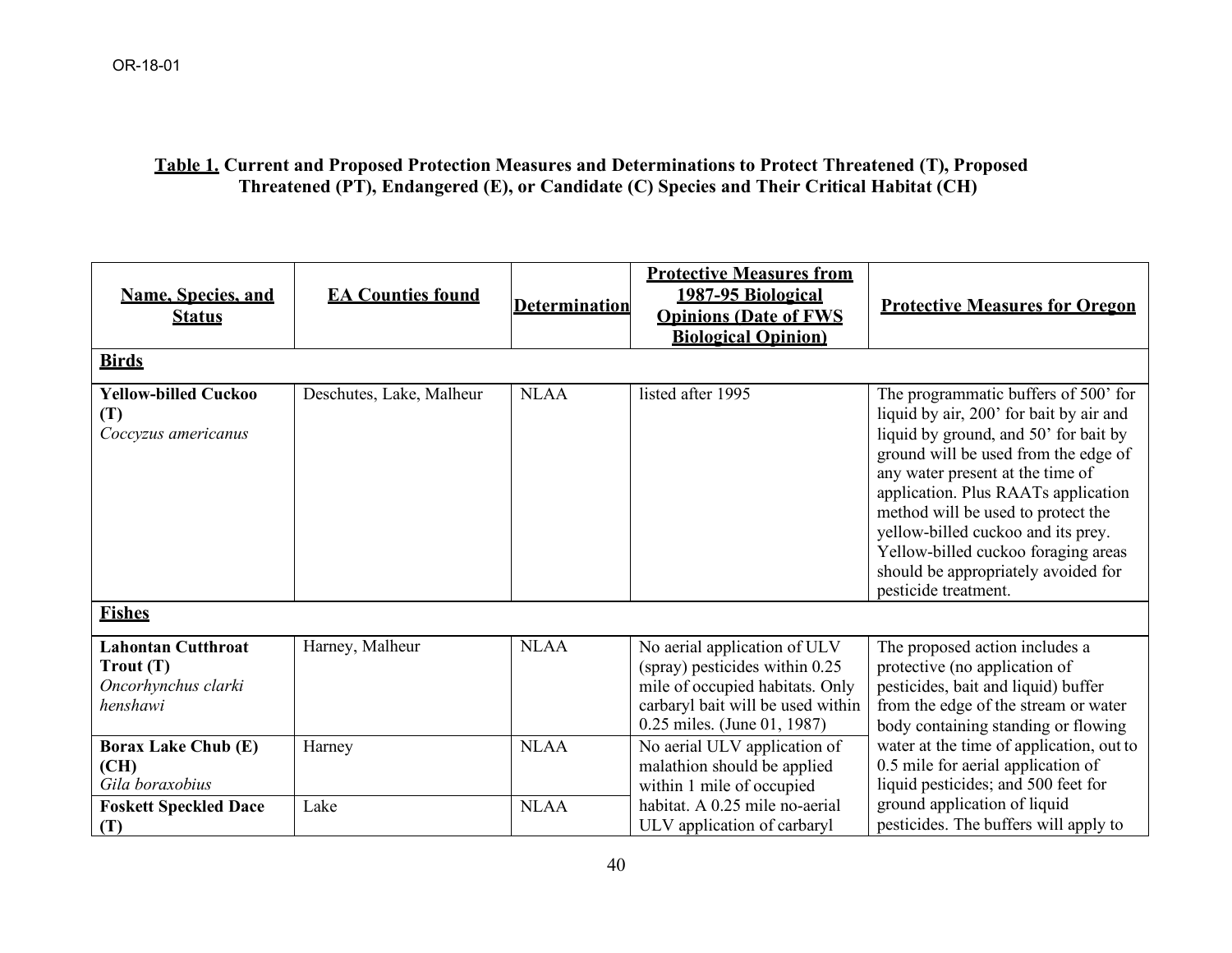| Rhinichthys osculus ssp.   |                           |             | should be adhered to (June 01,                                 | habitats occupied by these species or                                            |  |  |
|----------------------------|---------------------------|-------------|----------------------------------------------------------------|----------------------------------------------------------------------------------|--|--|
| <b>Hutton Tui Chub (T)</b> | Lake                      | <b>NLAA</b> | 1987)                                                          | adjacent aquatic habitat designated as                                           |  |  |
| Gila bicolor spp.          |                           |             |                                                                | critical habitat for the listed species.                                         |  |  |
| Warner Sucker (T) (CH)     | Lake                      | <b>NLAA</b> |                                                                |                                                                                  |  |  |
| Catostomus warnerensis     |                           |             |                                                                |                                                                                  |  |  |
| <b>Lost River Sucker</b>   | Lake                      | <b>NLAA</b> |                                                                |                                                                                  |  |  |
| $(E)$ (CH)                 |                           |             |                                                                |                                                                                  |  |  |
| Deltistes luxatus          |                           |             |                                                                |                                                                                  |  |  |
|                            |                           |             |                                                                |                                                                                  |  |  |
| <b>Shortnose Sucker</b>    | Lake                      | <b>NLAA</b> | Buffers around areas of                                        |                                                                                  |  |  |
| (E) (CH)                   |                           |             | occurrence of 0.5 mile for the                                 |                                                                                  |  |  |
| Chasmiste brevirostris     |                           |             | use of malathion and 0.25 mile                                 |                                                                                  |  |  |
|                            |                           |             | for the use of aerially applied                                |                                                                                  |  |  |
|                            |                           |             | carbaryl. Within the buffers,                                  |                                                                                  |  |  |
|                            |                           |             | only carbaryl bait will be used.                               |                                                                                  |  |  |
| <b>Bull Trout</b>          | Baker, Crook, Deschutes,  | <b>NLAA</b> | (July 26, 1988)                                                |                                                                                  |  |  |
| $(T)$ (CH)                 | Grant, Gilliam, Harney,   |             |                                                                |                                                                                  |  |  |
| Salvelinus confluentus     | Jefferson, Lake, Malheur, |             |                                                                |                                                                                  |  |  |
|                            | Umatilla, Union, Wasco,   |             |                                                                |                                                                                  |  |  |
|                            | Wallowa, Wheeler          |             |                                                                |                                                                                  |  |  |
|                            |                           |             |                                                                |                                                                                  |  |  |
| <b>Plants</b>              |                           |             |                                                                |                                                                                  |  |  |
|                            |                           |             |                                                                |                                                                                  |  |  |
| Applegate's milk-vetch     | Klamath                   | <b>NLAA</b> | Aerial applications of ULV                                     | Aerial applications of liquid                                                    |  |  |
| (E)                        |                           |             | (spray) pesticides will not be<br>used within 3 miles of these | pesticides will not be used within 3                                             |  |  |
| Astragalus applegatei      |                           |             |                                                                | miles of these species occupied                                                  |  |  |
|                            |                           |             | species occupied habitats.                                     | habitats. Within the 3 mile buffer,                                              |  |  |
|                            |                           |             | Within the 3 mile buffer, only<br>carbaryl bait will be used.  | only carbaryl bait will be used. No                                              |  |  |
|                            |                           |             | (September 24,1992, June 01,                                   | ground bait application within 50 feet<br>of known locations or critical habitat |  |  |
|                            |                           |             | 1987)                                                          |                                                                                  |  |  |
|                            |                           |             |                                                                | to avoid physical disturbance.                                                   |  |  |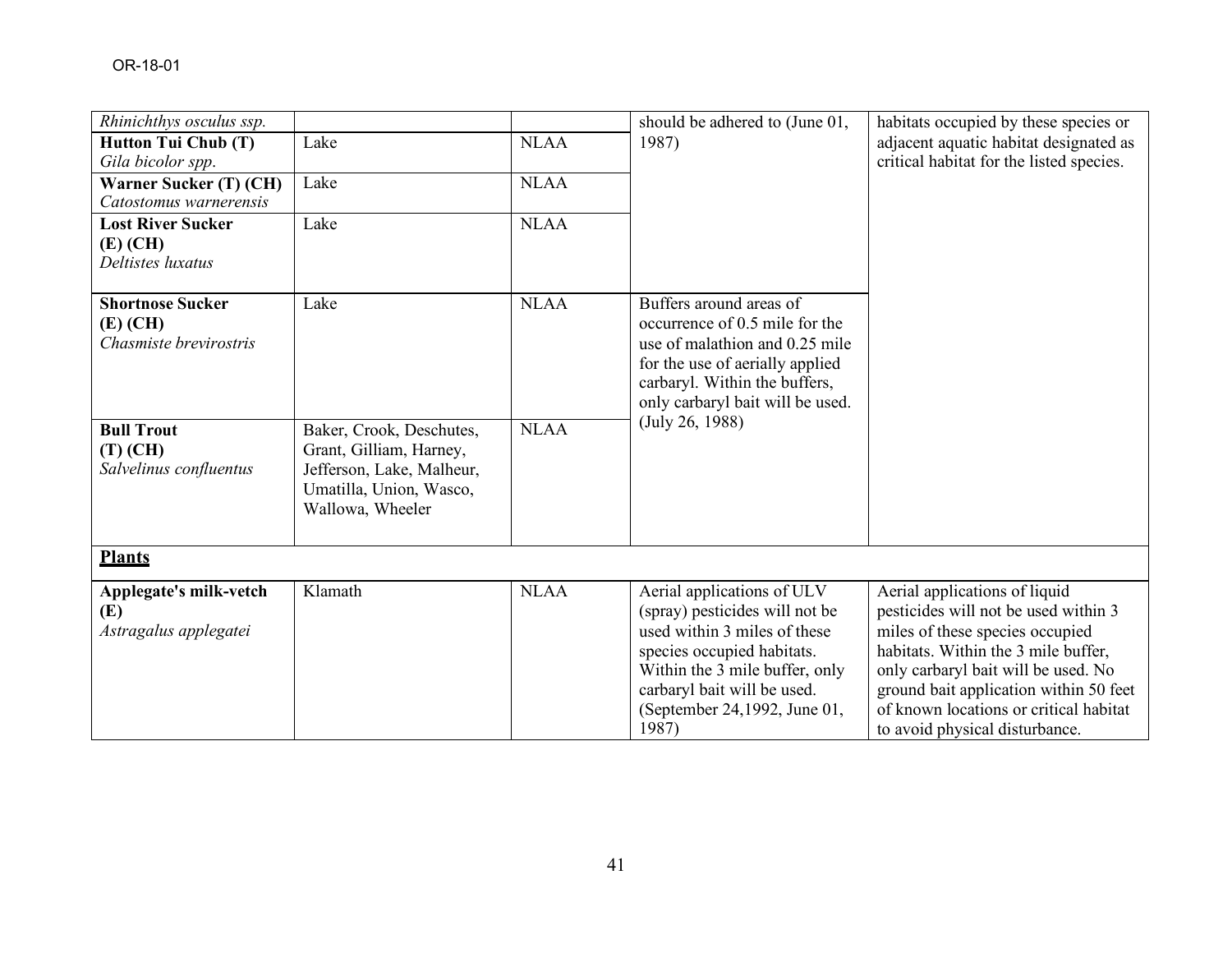| <b>Howell's Spectacular</b><br>Thelypody (T)<br>Thelypodium howellii<br>Spectabilis<br>Spalding's Catchfly (T)<br>Silene spaldingii | Baker, Union<br>Wallowa                | <b>NLAA</b><br><b>NLAA</b> | Aerial applications of ULV<br>(spray) pesticides will not be<br>used within 3 miles of these<br>species occupied habitats.<br>Within the 3 mile buffer, only<br>carbaryl bait will be used.<br>(September 24, 1992, June 01,<br>1987)<br>Listed after 1995 | Aerial applications of liquid<br>pesticides will not be used within 3<br>miles of these species occupied<br>habitats. Within the 3 mile buffer,<br>only carbaryl bait will be used. No<br>ground bait application within 50 feet<br>of known locations or critical habitat<br>to avoid physical disturbance. |
|-------------------------------------------------------------------------------------------------------------------------------------|----------------------------------------|----------------------------|------------------------------------------------------------------------------------------------------------------------------------------------------------------------------------------------------------------------------------------------------------|--------------------------------------------------------------------------------------------------------------------------------------------------------------------------------------------------------------------------------------------------------------------------------------------------------------|
| <b>Amphibians</b><br><b>Oregon Spotted Frog</b><br>$(T)$ (CH)<br>Rana pretiosa                                                      | Deschutes, Klamath, Lane,<br>and Wasco | <b>NLAA</b>                | Listed after 1995                                                                                                                                                                                                                                          | The programmatic buffers of 500' for<br>liquid by air, 200' for bait by air and<br>liquid by ground, and 50' for bait by<br>ground will be used from the edge of<br>any water present at the time of<br>application.                                                                                         |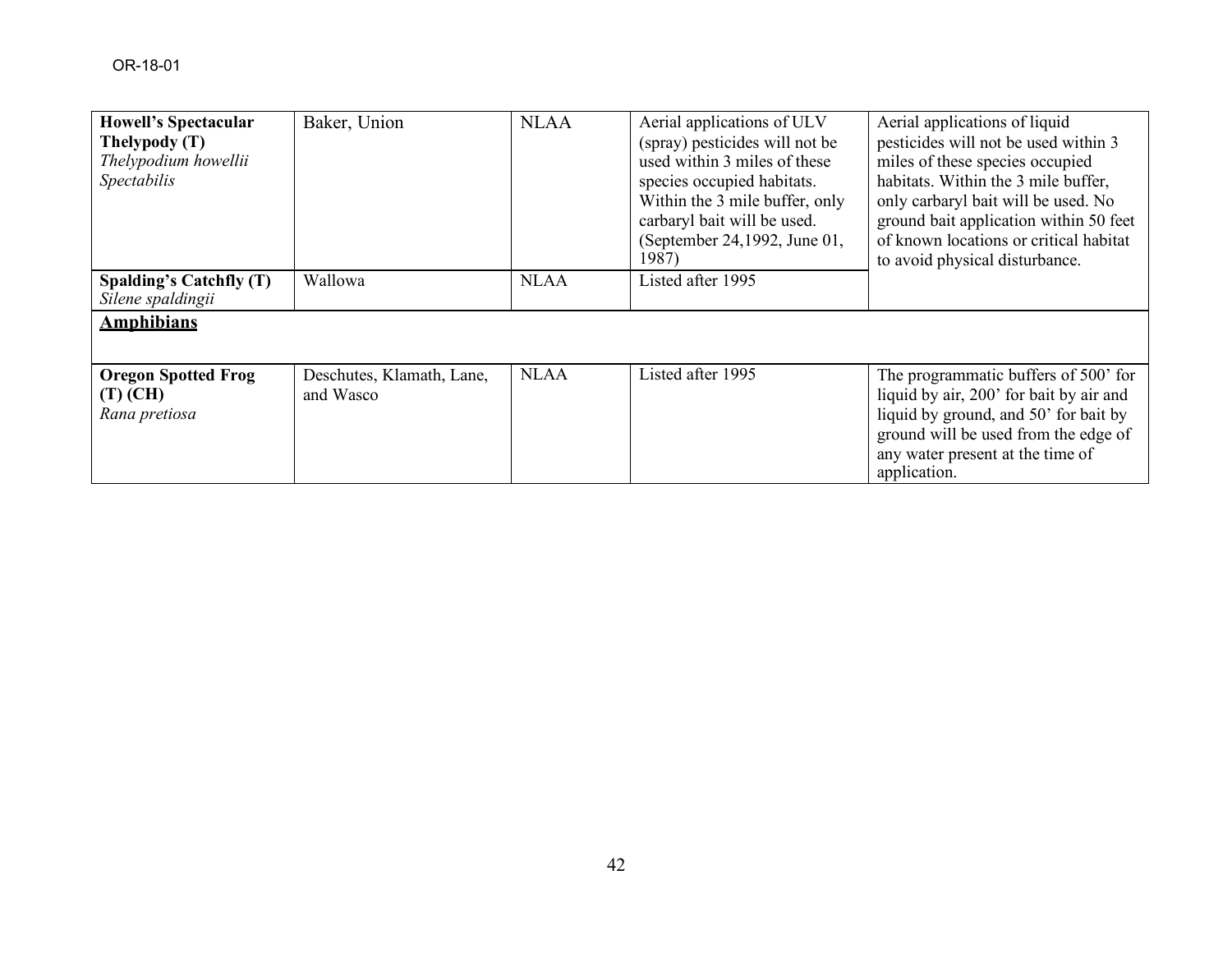## **V. Literature Cited**

- Adams, J.S., Knight, R.L., McEwen, L.C., and George, T.L., 1994. Survival and growth of nestling vesper sparrow exposed to experimental food reductions. The Condor 96:739–748.
- Beyers, D.W., Farmer, M.S., and Sikoski, P.J., 1995. Effects of rangeland aerial application of Sevin-4- Oil® on fish and aquatic invertebrate drift in the Little Missouri River, North Dakota. Archives of Environmental Contamination and Toxicology 28:27–34.
- Bradbury, Bill. 2001. Oregon Blue Book 2001-2002. Oregon Secretary of State, Portland, Oregon. 465pp.
- Catangui, M.A., Fuller, B.W., and Walz, A.W., 1996. Impact of Dimilin® on nontarget arthropods and its efficacy against rangeland grasshoppers. *In* U.S. Department of Agriculture, Animal and Plant Health Inspection Service, 1996. Grasshopper Integrated Pest Management User Handbook, Tech. Bul. No. 1809. Sec. VII.3. Washington, DC.
- Connelly, J. W. 1994. Sage Grouse Ecology. Proj. no. W-160-R-21, Completion Report Idaho Department of Fish and Game. 90pp.
- Dobroski, C.J., O'Neill, E.J., Donohue, J.M., and Curley, W.H., 1985. Carbaryl: a profile of its behavior in the environment. Roy F. Weston, Inc., West Chester, PA, and V.J. Ciccone and Associates, Inc., Woodbridge, VA.
- Eisler, R., 2000. Handbook of chemical risk assessment: health hazards to humans, plants, and animals. Lewis Publishers, New York.
- Emmett, B.J., and Archer, B.M, 1980. The toxicity of diflubenzuron to honey bee (*Apis melifera* L.) Colonies in apple orchards. Plant Pathology 29:637–183.
- EPA see U.S. Environmental Protection Agency

Hazardous Substances Database, 1990. On-line database. National Library of Medicine, Bethesda, MD.

- Howe, Frank P., et al. 2000. Diet Switching and Food Delivery by Shrubsteppe Passerines in Response to an Experimental Reduction in Food. *Western North American Naturalist* 60:139-154.
- HSDB see Hazardous Substances Database
- Martin, Pamela A., *et al.* 2000. Effects of Two Grasshopper Control Insecticides on Food Resources and Reproductive Success of Two Species of Grassland Songbirds. *Environmental Toxicology and Chemistry* Vol. 19. No. 12: 2987-2996.
- Mayer, F.L., Jr, and Ellersieck, M.C., 1986. Manual of acute toxicity: interpretation and data base for 410 chemicals and 66 species of freshwater animals. Resource Publication 160. Department of the Interior, Fish and Wildlife Service, Washington, DC.
- McEwen, L.C., Althouse, C.M., and Peterson, B.E., 1996a. Direct and indirect effects of grasshopper integrated pest management (GHIPM) chemicals and biologicals on nontarget animal life. *In* U.S.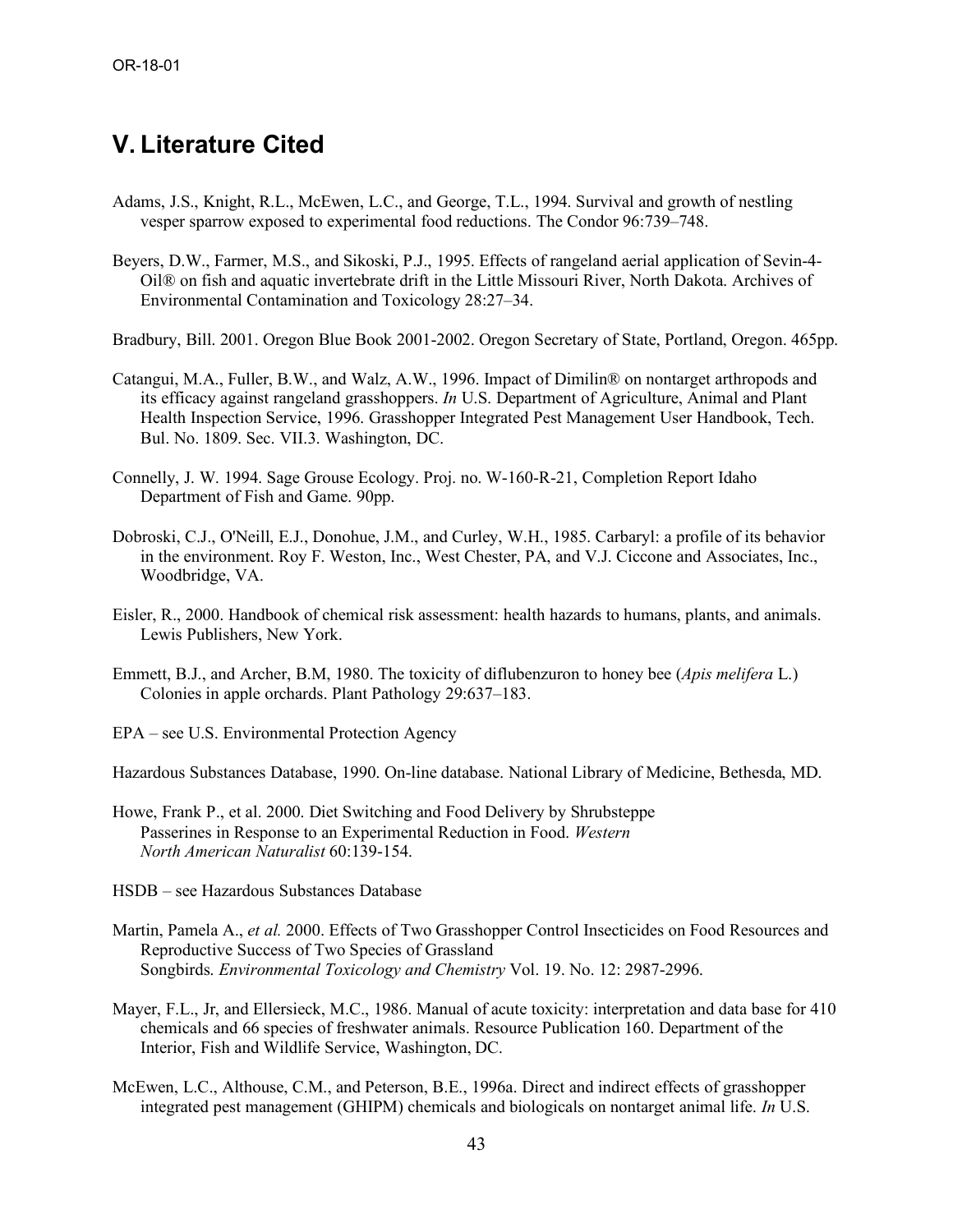Department of Agriculture, Animal and Plant Health Inspection Service, 1996. Grasshopper Integrated Pest Management User Handbook, Tech. Bul. No. 1809. Sec. III.2. Washington, DC.

- McEwen, L.C., Petersen, B.E., and Althouse, C.M., 1996b. Bioindicator species for evaluating potential effects of pesticides on threatened and endangered wildlife. *In* U.S. Department of Agriculture, Animal and Plant Health Inspection Service, 1996. Grasshopper Integrated Pest Management User Handbook, Tech. Bul. No. 1809. Sec. III.7. Washington, DC.
- Meacham, J.E., E. B. Steiner, *et. al*.. 2001. Atlas of Oregon, Second Edition. University of Oregon Press, UO Infographics Lab, Department of Geology. Eugene, Oregon. CD-ROM.
- Oregon Department of Agriculture and USDA, National Agricultural Statistics Service. 2002. 2001-2002 Oregon Agriculture and Fisheries Statistics. 80pp.

Opdycke, J.C., Miller, R.W., and Menzer, R.E., 1982. Metabolism and fate of diflubenzuron in swine. Journal of Agricultural Food and Chemistry 30:1223–1227.

- Paige, Christine & Ritter, Sharon A. 1999. Birds in a Sagebrush Sea: Managing Sagebrush Habitats for Bird Communities. Partners in Flight, Western Working Group.
- Quinn, M.A., 1996. Impact of control programs on nontarget arthropods. *In* U.S. Department of Agriculture, Animal and Plant Health Inspection Service, 1996. Grasshopper Integrated Pest Management User Handbook, Tech. Bul. No. 1809. Sec. III.3. Washington, DC.
- Schroeder, W.J., Sutton, R.A., and Beavers, L.B., 1980. *Diaprepes abbreviatus*: Fate of diflubenzuron and effect on nontarget pest and beneficial species after application to citrus for weevil control. J. Econ. Entomol. 73:637–638.
- Skold, M.D. and Davis, R.M., 1995. A Rangeland Grasshopper Insurance Program. Journal of Agricultural and Resource Economics. 20(1):1-10.
- Tsuda, T., Aoki, S., Kojima, M., and Harada, H., 1989. Bioconcentration and excretion of diazinon, IBP, malathion, and fenitrothion by willow shiner. Toxicology and Environmental Chemistry 24:185–190.
- USDA see U.S. Department of Agriculture
- U.S. Department of Agriculture, Animal and Plant Health Inspection Service, 2004. Safety and Health Manual. Safety, Health, and Environmental Staff, Riverdale, MD. June 30, 2004.
- U.S. Department of Agriculture, Animal and Plant Health Inspection Service, 2002. Rangeland Grasshopper and Mormon Cricket Suppression Final Environmental Impact Statement. October 15, 2002. [online] available: http://www.aphis.usda.gov/plant\_health/plant\_pest\_info/grasshopper/index.shtml.
- U.S. Department of Agriculture, Animal and Plant Health Inspection Service, 2012 APHIS Rangeland Grasshopper/Mormon Cricket Suppression Program Aerial Application Statement of Work. March 2012
- U.S. Department of Agriculture, Animal and Plant Health Inspection Service, 1998. Biological Assessment for Rangeland Grasshopper Cooperative Management Program. April 28, 1998.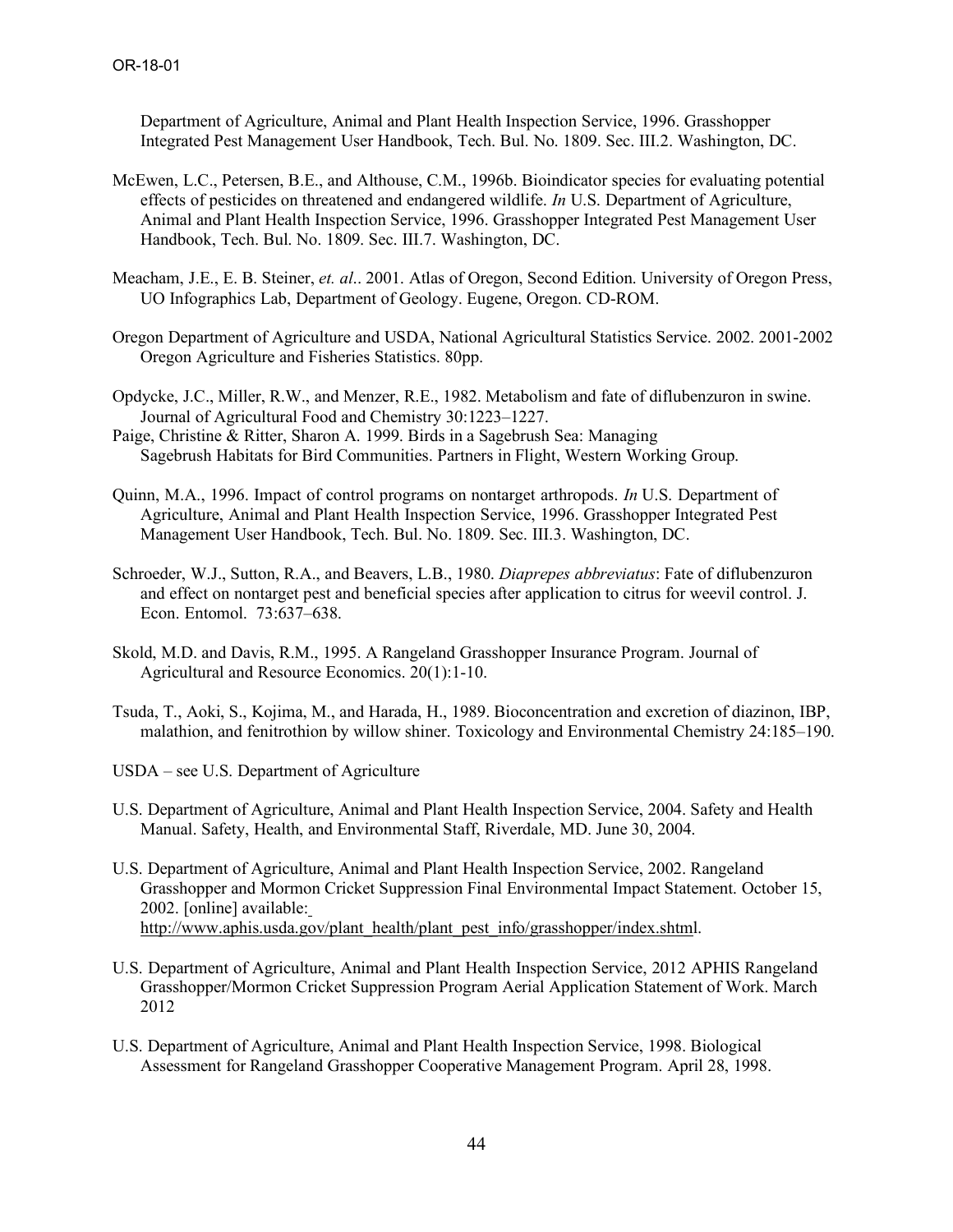- U.S. Department of Agriculture, Animal and Plant Health Inspection Service, 2014. 2014 Biological Assessment – Fish & Wildlife Service for USDA APHIS Rangeland Grasshopper/Mormon Cricket Suppression Programs in Oregon. February 4, 2014.
- U.S. Department of Agriculture, Animal and Plant Health Inspection Service, 2010. 2010 National Marine Fisheries Service Biological Assessment for Rangeland Grasshopper and Mormon Cricket Suppression Programs. May, 2010.
- U.S. Department of Agriculture, Animal and Plant Health Inspection Service, 2014 Environmental Monitoring Plan 2014 Rangeland and Mormon Cricket Suppression Program. December 2013.
- U.S. Department of Agriculture, Animal and Plant Health Inspection Service, 2014. Site-Specific Environmental Assessment, Rangeland and Mormon Cricket Suppression Program, Oregon, No. OR-14-02. February 14, 2014.
- U.S. Department of Agriculture, Animal and Plant Health Inspection Service, 1999. APHIS Directive 5600.3, Evaluating APHIS programs and activities for ensuring protection of children from environmental health risks and safety risks. September 3, 1999. U.S. Department of Agriculture, Animal and Plant Health Inspection Service, Riverdale, MD. [online] available: http://www.aphis.usda.gov/library/directives.
- U.S. Environmental Protection Agency, 1993. Carcinogenicity peer review of carbaryl, 1–napthyl n– methylcarbamate. MRID 421889—01, 02. Memorandum from Ray Landolt, Toxicological Branch II, October 7, 1993, 35 pp
- U.S. Environmental Protection Agency, 2000. Cancer Assessment Document #2. Evaluation of the carcinogenic potential of malathion. Report of the 12 April 2000 meeting and its 29 attachments. April 28, 2000. U.S. Environmental Protection Agency, Washington, DC.
- U.S. Department of Interior, Fish and Wildlife Service, 1995. Biological Opinion for Rangeland Grasshopper Cooperative Management Program. July 21, 1995. Ladd, Wilber N. Jr., Acting Regional Director, FWS Region 6.
- U.S. Department of Interior, Fish and Wildlife Service, 2007. National Bald Eagle Management Guidelines. U.S. Department of Interior, Fish and wildlife Service. May 2007. [online] available: http://www.fws.gov/migratorybirds/issues/BaldEagle/NationalBaldEagleManagementGuidelines.pdf

## **VI. Listing of Agencies and Persons Consulted**

- McMaster, Kemper, State Supervisor, Oregon Fish and Wildlife Office, US Fish and Wildlife Service, 2600 SE 98th Ave., Portland, OR 97266
- Gilbert, Nancy, Field Supervisor, Bend Fish and Wildlife Office, US Fish and Wildlife Service, 20310 Empire Ave., Suite A100, Bend, OR 97701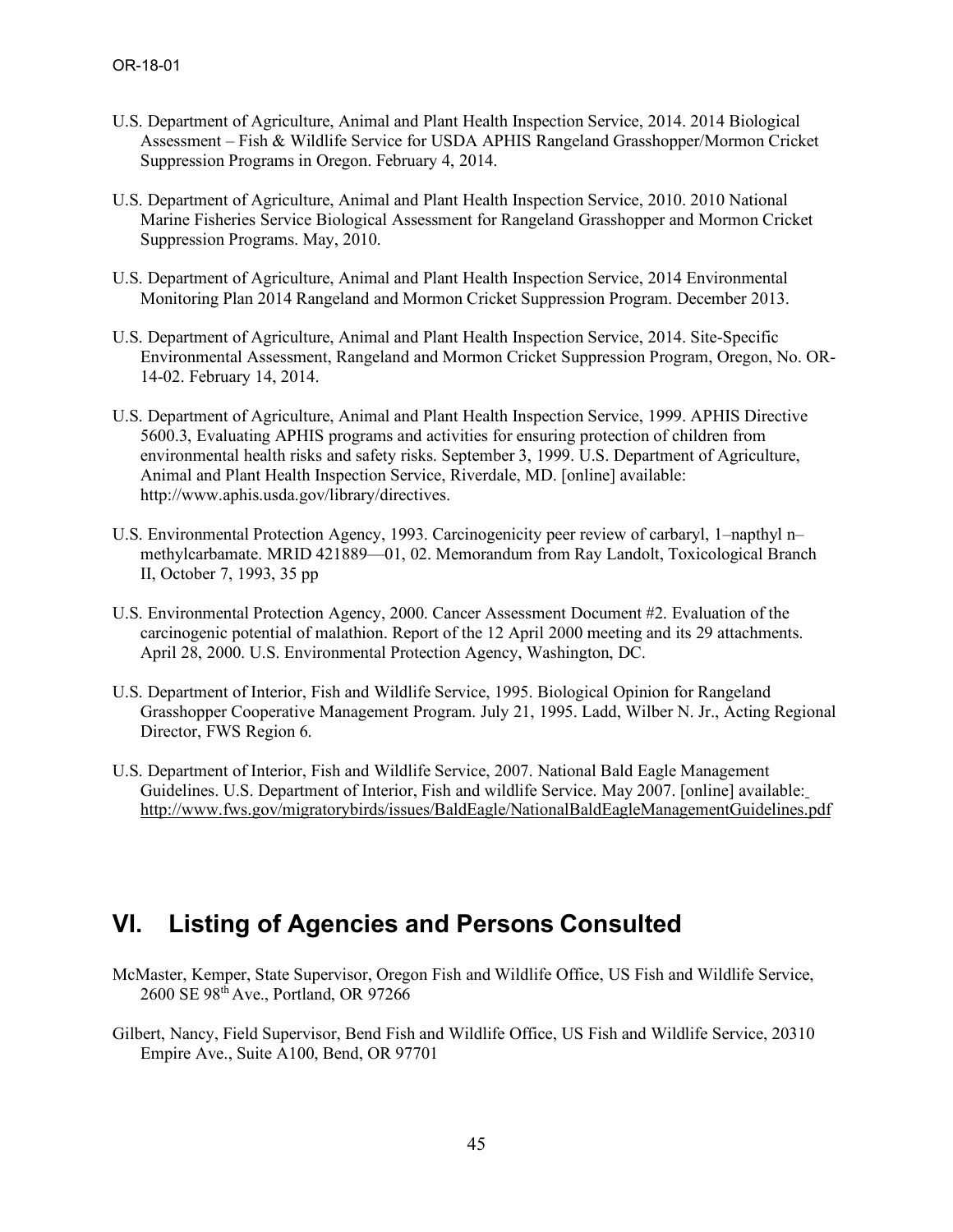- Mauer, Alan, Biologist, Bend Fish and Wildlife Office, US Fish and Wildlife Service, 20310 Empire Ave., Suite A100, Bend, OR 97701
- Buerger, Theodore, Manager, Environmental Contaminants Division, Oregon Fish and Wildlife Office, US Fish and Wildlife Service, 2600 SE 98<sup>th</sup> Ave., Portland, OR 97266
- Wilson, Walt, Biologist, Ellensburg Field Office, NOAA Fisheries, 304 S. Water St., Ste. 201, Ellensburg, WA 98926
- Johnson, Mike, Refuge Manager, Klamath Basin National Wildlife Refuges, H.C. 63, Box 303, Chiloquin, OR 97624.
- Hawkes, Tony, Environmental Contaminants Specialist, US Fish and Wildlife Service, 6610 Washburn Way, Klamath Falls, OR 97603
- Sada, Laurie Field Supervisor, Klamath Fish and Wildlife Office, US Fish and Wildlife Service, 6610 Washburn Way, Klamath Falls, OR 97603-9365
- Murray, Eric, Fisheries Biologist, LaGrande Field Office, NOAA Fisheries, 3502 Highway 30, LaGrande, OR 97850
- Jackson, Dick, Entomologist (retired), Oregon Department of Agriculture, PO Box 723, Hermiston, OR 97838
- Tehan, Mike, Branch Chief, Oregon Habitat Division, NOAA Fisheries, 525 NE Oregon, Suite 500, Portland, OR 97323
- Brown, Miles, Natural Resource Specialist, Oregon State Office**,** Bureau of Land Management**,** 333 SW 1st Avenue, Portland, Oregon 97204
- Silva, Lynne, Rangeland Management Specialist, Vale District Office, Bureau of Land Management**,** 100 Oregon Street, Vale, OR 97918
- Rasmussen, Tom, Resource Area Manager, Lakeview District Office, Bureau of Land Management, HC 10 Box 337, 1301 South G St., Lakeview, OR 97630
- Richman, Leslie, Rangeland Management Specialist, Burns District Office, Bureau of Land Management, 28910 Hwy 20 West, Hines, Oregon 97738
- Rogg, Helmuth, Entomologist, Oregon Department of Agriculture, 10507 N. McAllister, LaGrande, OR 97850
- Thomas, Larry, Environment Protection Specialist, Prineville District Office, Bureau of Land Management, P. O. Box 550 - 3050 NE Third, Prineville, OR 97754
- Meyer, Ralph, County Executive Director, USDA, Farm Service Agency, 256 Warner Milne Road, Oregon City, OR 97045
- Bearden, David A., Deputy Director, Spokane Regional Office, USDA Risk Management Agency, 112 N University Rd, Suite 205, Spokane, WA 99206